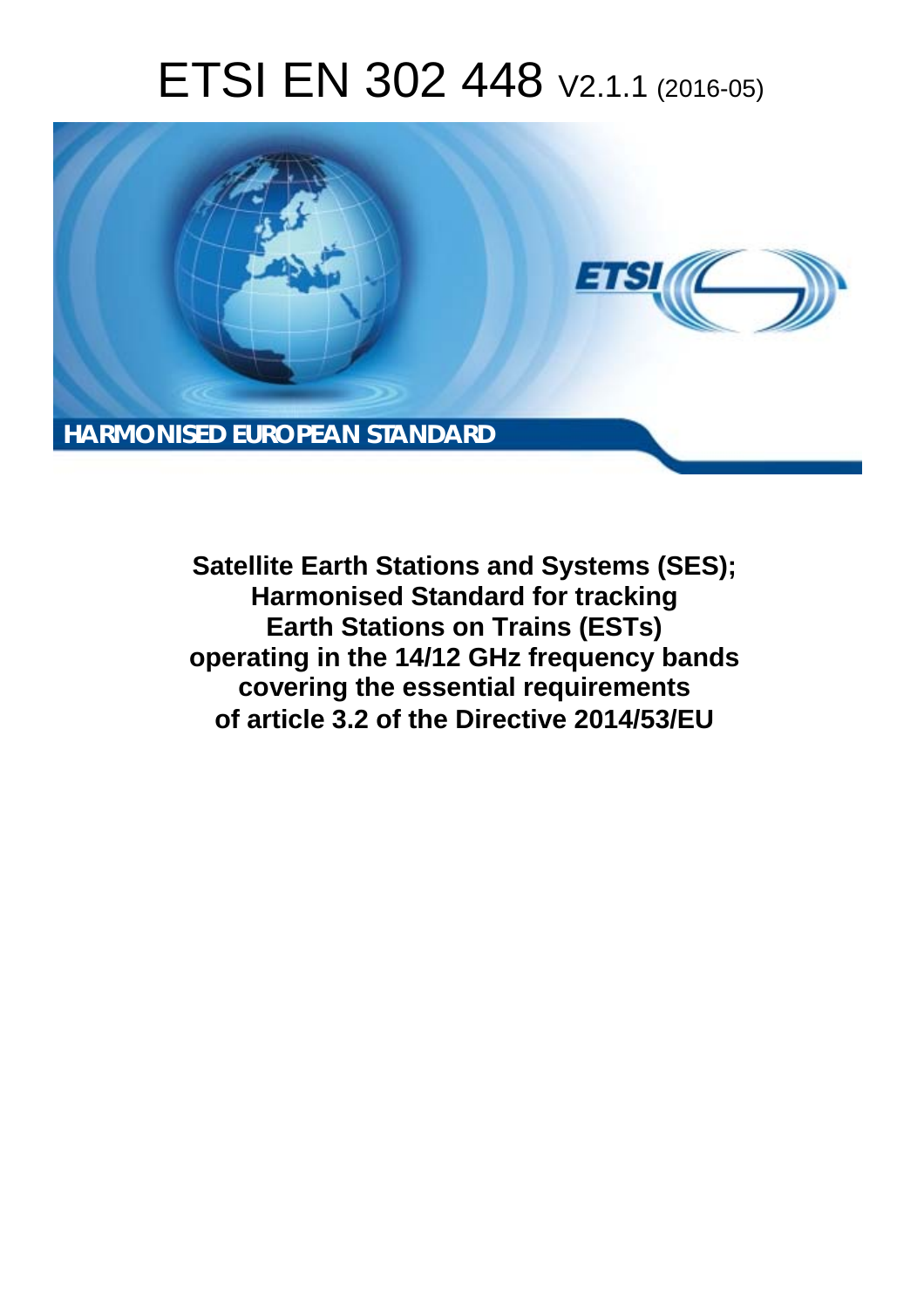Reference REN/SES-00394

Keywords antenna, earth station, GSO, regulation, satellite, train

#### *ETSI*

#### 650 Route des Lucioles F-06921 Sophia Antipolis Cedex - FRANCE

Tel.: +33 4 92 94 42 00 Fax: +33 4 93 65 47 16

Siret N° 348 623 562 00017 - NAF 742 C Association à but non lucratif enregistrée à la Sous-Préfecture de Grasse (06) N° 7803/88

#### *Important notice*

The present document can be downloaded from: <http://www.etsi.org/standards-search>

The present document may be made available in electronic versions and/or in print. The content of any electronic and/or print versions of the present document shall not be modified without the prior written authorization of ETSI. In case of any existing or perceived difference in contents between such versions and/or in print, the only prevailing document is the print of the Portable Document Format (PDF) version kept on a specific network drive within ETSI Secretariat.

Users of the present document should be aware that the document may be subject to revision or change of status. Information on the current status of this and other ETSI documents is available at <https://portal.etsi.org/TB/ETSIDeliverableStatus.aspx>

If you find errors in the present document, please send your comment to one of the following services: <https://portal.etsi.org/People/CommiteeSupportStaff.aspx>

#### *Copyright Notification*

No part may be reproduced or utilized in any form or by any means, electronic or mechanical, including photocopying and microfilm except as authorized by written permission of ETSI.

The content of the PDF version shall not be modified without the written authorization of ETSI. The copyright and the foregoing restriction extend to reproduction in all media.

> © European Telecommunications Standards Institute 2016. All rights reserved.

**DECT**TM, **PLUGTESTS**TM, **UMTS**TM and the ETSI logo are Trade Marks of ETSI registered for the benefit of its Members. **3GPP**TM and **LTE**™ are Trade Marks of ETSI registered for the benefit of its Members and of the 3GPP Organizational Partners.

**GSM**® and the GSM logo are Trade Marks registered and owned by the GSM Association.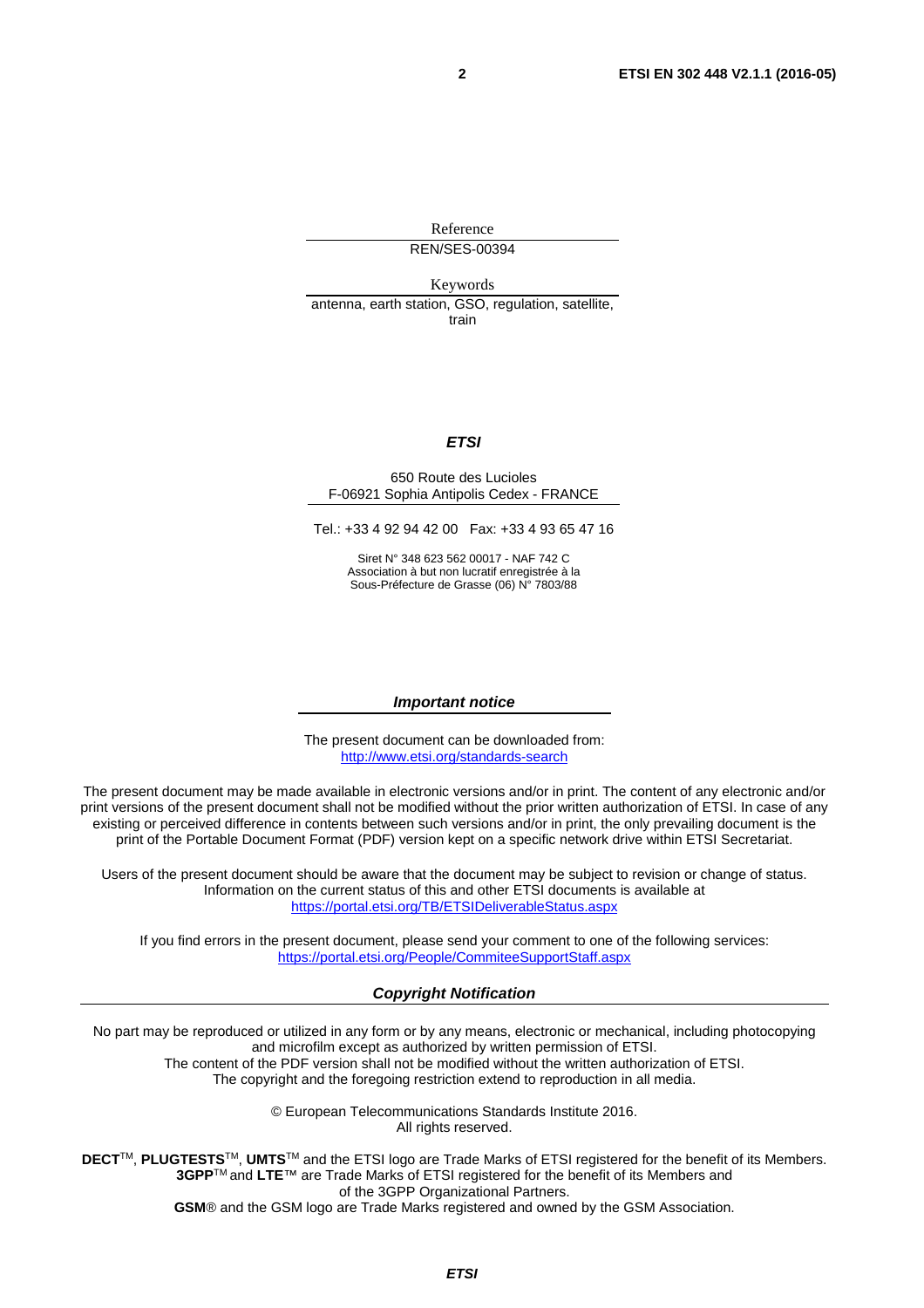# Contents

| $\mathbf{I}$         |  |  |  |
|----------------------|--|--|--|
| 2                    |  |  |  |
| 2.1<br>2.2           |  |  |  |
| 3                    |  |  |  |
| 3.1                  |  |  |  |
| 3.2                  |  |  |  |
| 3.3                  |  |  |  |
| 4                    |  |  |  |
| 4.1                  |  |  |  |
| 4.1.1                |  |  |  |
| 4.1.2                |  |  |  |
| 4.1.3                |  |  |  |
| 4.2                  |  |  |  |
| 4.2.1                |  |  |  |
| 4.2.1.1              |  |  |  |
| 4.2.1.2<br>4.2.1.3   |  |  |  |
| 4.2.2                |  |  |  |
| 4.2.2.1              |  |  |  |
| 4.2.2.2              |  |  |  |
| 4.2.2.2.1            |  |  |  |
| 4.2.2.2.2            |  |  |  |
| 4.2.2.3              |  |  |  |
| 4.2.3                |  |  |  |
| 4.2.3.0              |  |  |  |
| 4.2.3.1              |  |  |  |
| 4.2.3.2              |  |  |  |
| 4.2.3.3              |  |  |  |
| 4.2.4                |  |  |  |
| 4.2.4.1              |  |  |  |
| 4.2.4.2              |  |  |  |
| 4.2.4.3              |  |  |  |
| 4.2.5                |  |  |  |
| 4.2.5.1              |  |  |  |
| 4.2.5.2              |  |  |  |
| 4.2.5.3              |  |  |  |
| 4.2.6                |  |  |  |
| 4.2.6.1              |  |  |  |
| 4.2.6.2<br>4.2.6.2.1 |  |  |  |
| 4.2.6.2.2            |  |  |  |
| 4.2.6.2.3            |  |  |  |
| 4.2.6.2.4            |  |  |  |
| 4.2.6.3              |  |  |  |
| 4.2.7                |  |  |  |
| 4.2.7.1              |  |  |  |
| 4.2.7.2              |  |  |  |
| 4.2.7.3              |  |  |  |
| 4.2.8                |  |  |  |
|                      |  |  |  |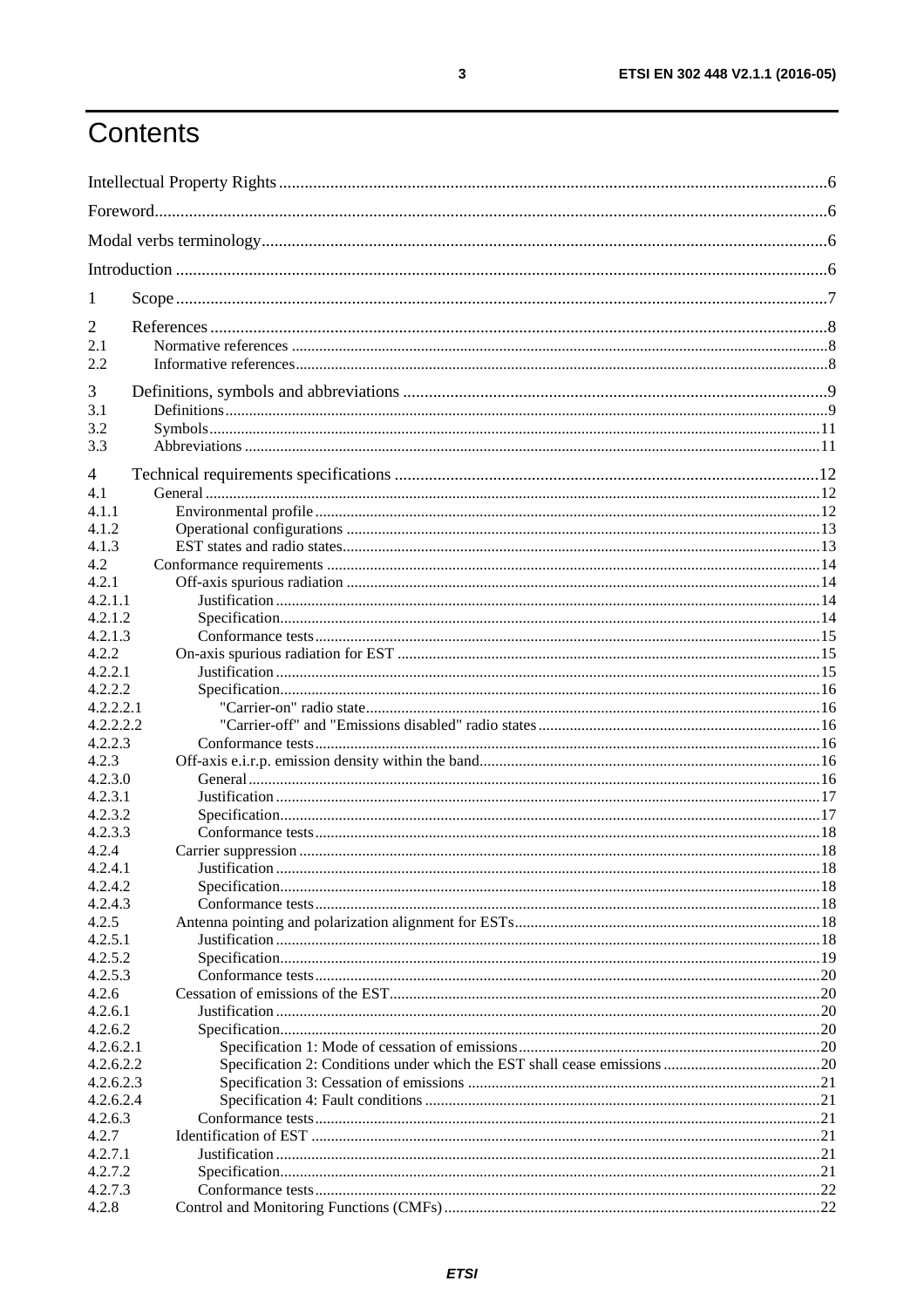| 4.2.8.1   |  |
|-----------|--|
| 4.2.8.2   |  |
| 4.2.8.2.1 |  |
| 4.2.8.2.2 |  |
| 4.2.8.2.3 |  |
| 4.2.8.3   |  |
| 4.2.8.3.1 |  |
| 4.2.8.3.2 |  |
| 4.2.8.3.3 |  |
| 4.2.8.4   |  |
| 4.2.8.4.1 |  |
| 4.2.8.4.2 |  |
| 4.2.8.4.3 |  |
| 4.2.8.5   |  |
| 4.2.8.5.1 |  |
| 4.2.8.5.2 |  |
| 4.2.8.5.3 |  |
| 4.2.8.6   |  |
| 4.2.8.6.1 |  |
| 4.2.8.6.2 |  |
| 4.2.8.6.3 |  |
| 4.2.8.7   |  |
| 4.2.8.7.1 |  |
| 4.2.8.7.2 |  |
| 4.2.8.7.3 |  |
| 4.2.8.8   |  |
| 4.2.8.8.1 |  |
| 4.2.8.8.2 |  |
| 4.2.8.8.3 |  |
| 4.2.9     |  |
| 4.2.9.1   |  |
| 4.2.9.2   |  |
| 4.2.9.3   |  |
| 4.2.10    |  |
| 4.2.10.1  |  |
| 4.2.10.2  |  |
| 4.2.10.3  |  |
| 4.2.11    |  |
| 4.2.11.1  |  |
| 4.2.11.2  |  |
| 4.2.11.3  |  |
|           |  |
| 5         |  |
| 5.1       |  |
| 5.2       |  |
| 6         |  |
| 6.1       |  |
| 6.2       |  |
| 6.2.0     |  |
| 6.2.1     |  |
| 6.3       |  |
| 6.3.0     |  |
| 6.3.1     |  |
| 6.4       |  |
| 6.4.0     |  |
| 6.4.1     |  |
| 6.4.1.1   |  |
| 6.4.1.2   |  |
| 6.4.1.3   |  |
| 6.4.1.4   |  |
| 6.4.2     |  |
|           |  |

 $\overline{\mathbf{4}}$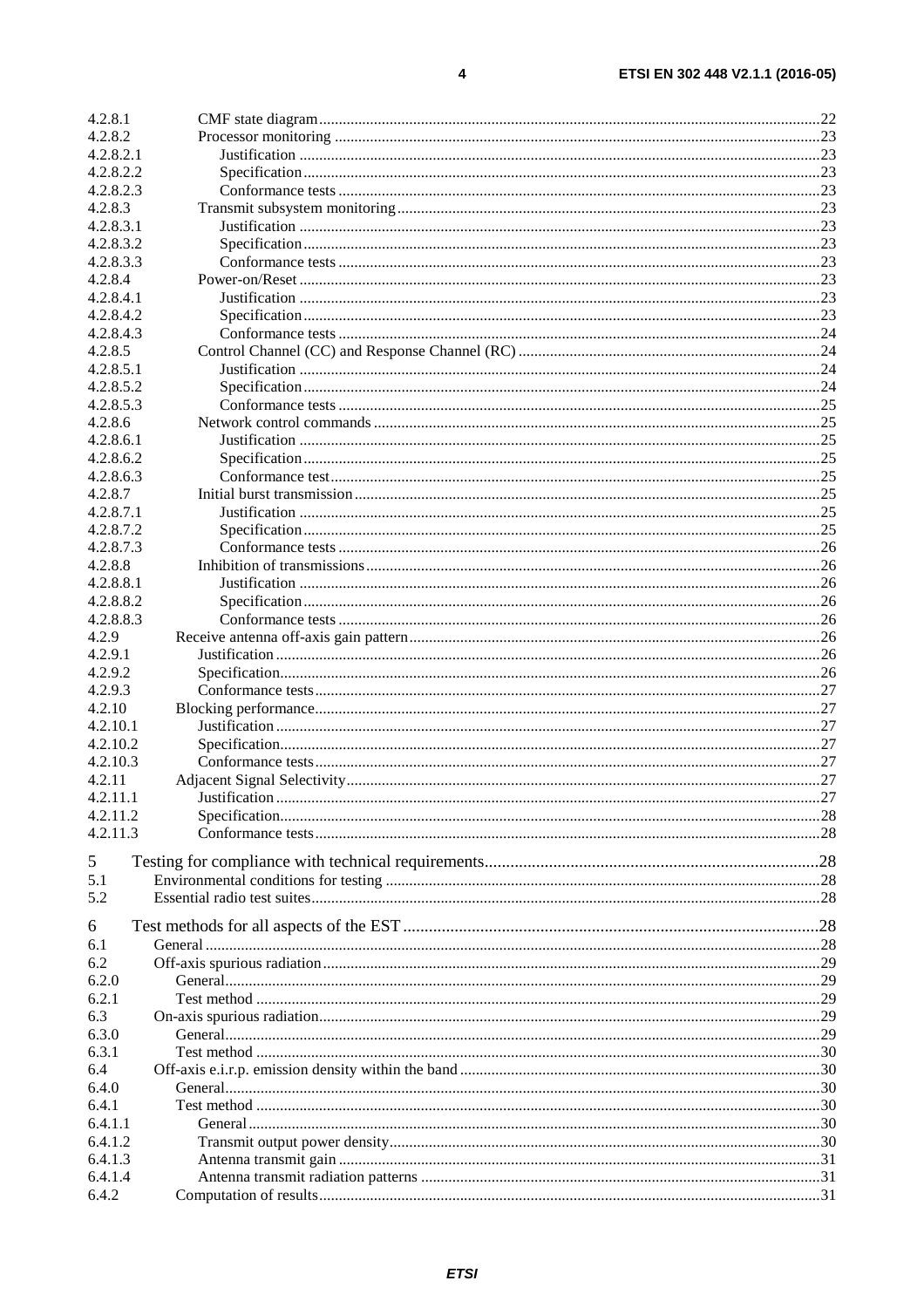| 6.5       |                               |                                                             |  |
|-----------|-------------------------------|-------------------------------------------------------------|--|
| 6.5.1     |                               |                                                             |  |
| 6.6       |                               |                                                             |  |
| 6.6.1     |                               |                                                             |  |
| 6.6.2     |                               |                                                             |  |
| 6.7       |                               |                                                             |  |
| 6.7.1     |                               |                                                             |  |
| 6.8       |                               |                                                             |  |
| 6.8.1     |                               |                                                             |  |
| 6.9       |                               |                                                             |  |
| 6.9.0     |                               |                                                             |  |
| 6.9.1     |                               |                                                             |  |
| 6.9.1.1   |                               |                                                             |  |
| 6.9.1.2   |                               |                                                             |  |
| 6.9.1.3   |                               |                                                             |  |
| 6.9.1.4   |                               |                                                             |  |
| 6.9.1.4.1 |                               |                                                             |  |
| 6.9.1.4.2 |                               |                                                             |  |
| 6.9.1.5   |                               |                                                             |  |
| 6.9.1.6   |                               |                                                             |  |
| 6.10      |                               |                                                             |  |
| 6.10.1    |                               |                                                             |  |
| 6.10.2    |                               |                                                             |  |
| 6.11      |                               |                                                             |  |
| 6.11.0    |                               |                                                             |  |
| 6.11.1    |                               |                                                             |  |
| 6.11.2    |                               |                                                             |  |
| 6.11.3    |                               |                                                             |  |
| 6.11.4    |                               |                                                             |  |
| 6.11.5    |                               |                                                             |  |
| 6.11.6    |                               |                                                             |  |
| 6.11.7    |                               |                                                             |  |
| 6.11.8    |                               |                                                             |  |
| 6.12      |                               |                                                             |  |
| 6.12.1    |                               |                                                             |  |
| 6.12.1.1  |                               |                                                             |  |
| 6.12.1.2  |                               |                                                             |  |
| 6.13      |                               |                                                             |  |
| 6.13.1    |                               |                                                             |  |
| 6.14      |                               |                                                             |  |
| 6.14.1    |                               |                                                             |  |
|           |                               |                                                             |  |
|           | <b>Annex A (normative):</b>   | Relationship between the present document and the essential |  |
|           |                               |                                                             |  |
|           | <b>Annex B</b> (informative): |                                                             |  |
|           | <b>Annex C</b> (informative): |                                                             |  |
|           |                               |                                                             |  |

 $\overline{\mathbf{5}}$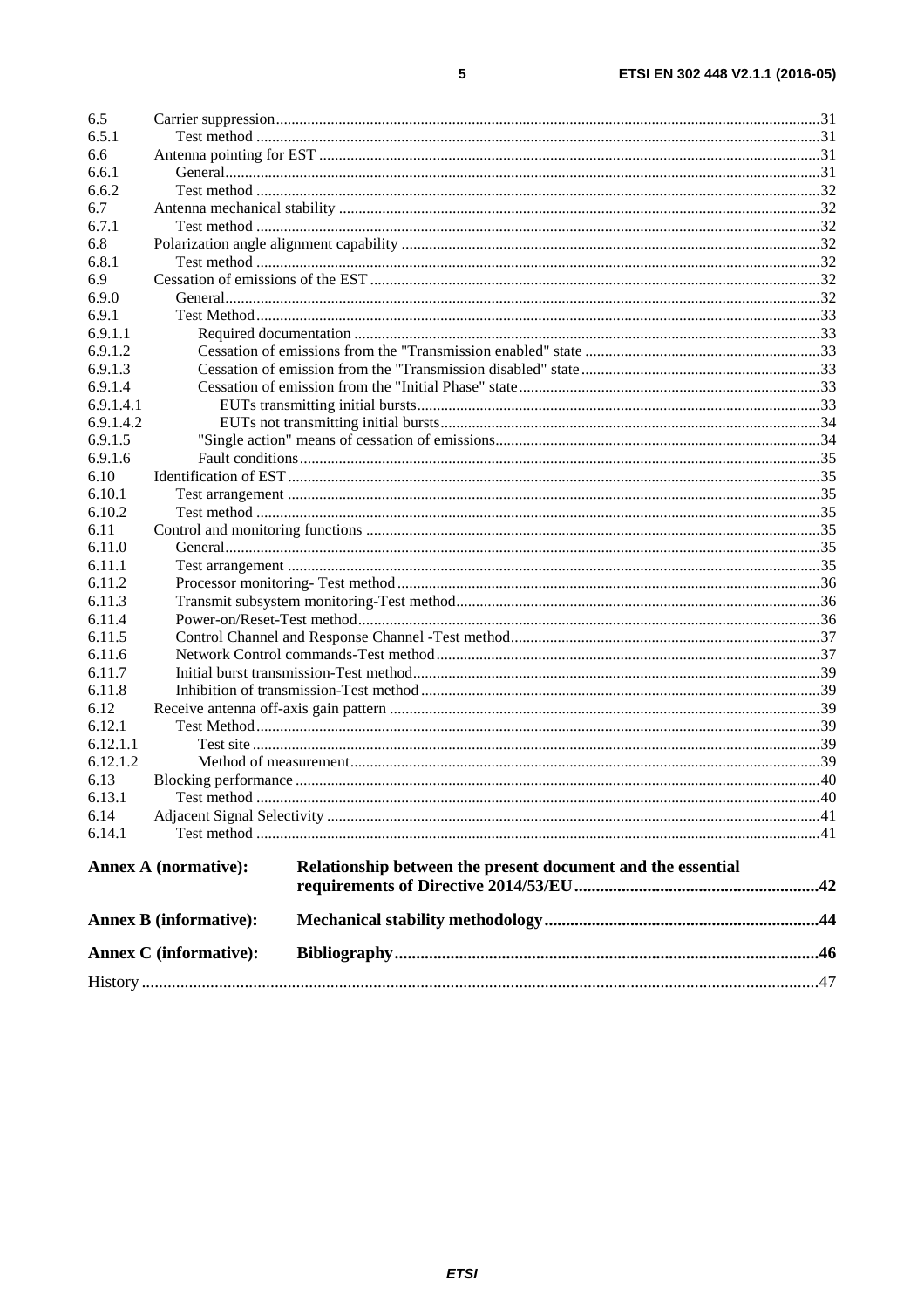# <span id="page-5-0"></span>Intellectual Property Rights

IPRs essential or potentially essential to the present document may have been declared to ETSI. The information pertaining to these essential IPRs, if any, is publicly available for **ETSI members and non-members**, and can be found in ETSI SR 000 314: *"Intellectual Property Rights (IPRs); Essential, or potentially Essential, IPRs notified to ETSI in respect of ETSI standards"*, which is available from the ETSI Secretariat. Latest updates are available on the ETSI Web server (<https://ipr.etsi.org/>).

Pursuant to the ETSI IPR Policy, no investigation, including IPR searches, has been carried out by ETSI. No guarantee can be given as to the existence of other IPRs not referenced in ETSI SR 000 314 (or the updates on the ETSI Web server) which are, or may be, or may become, essential to the present document.

# Foreword

This Harmonised European Standard (EN) has been produced by ETSI Technical Committee Satellite Earth Stations and Systems (SES).

The present document has been prepared under the Commission's standardisation request C(2015) 5376 final [\[i.5\]](#page-8-0) to provide one voluntary means of conforming to the essential requirements of Directive 2014/53/EU on the harmonisation of the laws of the Member States relating to the making available on the market of radio equipment and repealing Directive 1999/5/EC [\[4](#page-7-0)].

Once the present document is cited in the Official Journal of the European Union under that Directive, compliance with the normative clauses of the present document given in table A.1 confers, within the limits of the scope of the present document, a presumption of conformity with the corresponding essential requirements of that Directive, and associated EFTA regulations.

| <b>National transposition dates</b>                                                       |                  |  |  |  |
|-------------------------------------------------------------------------------------------|------------------|--|--|--|
| Date of adoption of this EN:                                                              | 16 May 2016      |  |  |  |
| Date of latest announcement of this EN (doa):                                             | 31 August 2016   |  |  |  |
| Date of latest publication of new National Standard<br>or endorsement of this EN (dop/e): | 28 February 2017 |  |  |  |
| Date of withdrawal of any conflicting National Standard (dow):                            | 28 February 2018 |  |  |  |

# Modal verbs terminology

In the present document "**shall**", "**shall not**", "**should**", "**should not**", "**may**", "**need not**", "**will**", "**will not**", "**can**" and "**cannot**" are to be interpreted as described in clause 3.2 of the [ETSI Drafting Rules](https://portal.etsi.org/Services/editHelp!/Howtostart/ETSIDraftingRules.aspx) (Verbal forms for the expression of provisions).

"**must**" and "**must not**" are **NOT** allowed in ETSI deliverables except when used in direct citation.

# Introduction

The present document is part of a set of standards developed by ETSI and is designed to fit in a modular structure to cover all radio equipment within the scope of the Directive 2014/53/EU [[4\]](#page-7-0). The modular structure is shown in ETSI EG 201 399 [[i.3](#page-7-0)].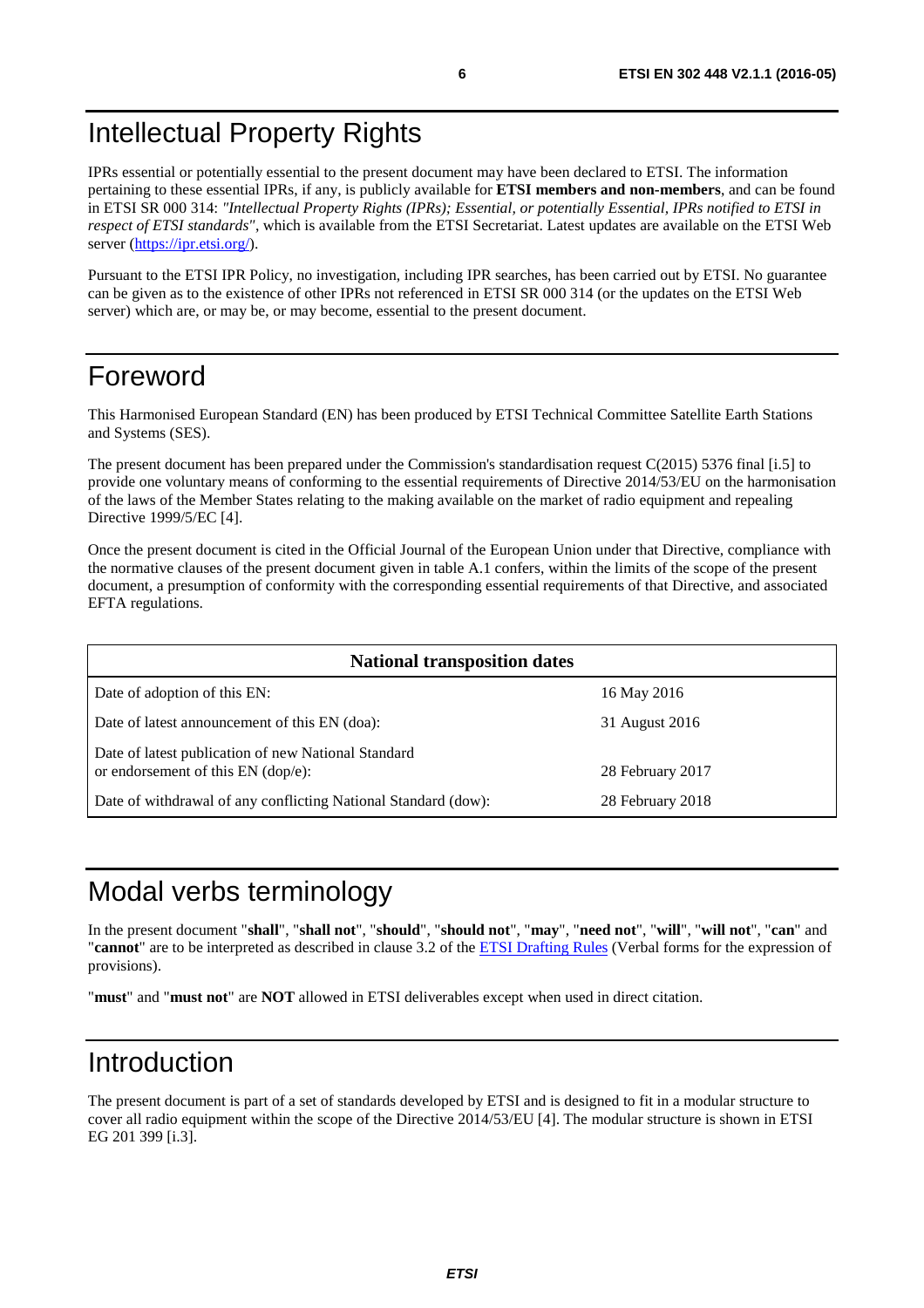# <span id="page-6-0"></span>1 Scope

The present document applies to Earth Stations located on board Trains, which have the following characteristics.



**Figure 1: EST System Overview** 

- The EST may transmit and receive data when the train is in motion and also when the train is stationary.
- The EST operates in a railway environment and, therefore, may be subject to occasional disturbances and interruptions in the satellite link.
- The EST is operating as part of a satellite network (e.g. star, mesh or point-to-point) used for the distribution and/or exchange of information.
- The EST is comprised of all the equipment, electrical and mechanical, from the antenna itself to the interface with other communications equipment on a train (usually referred to as the terrestrial interface).
- The EST transmits on single carrier in the frequency range 14,00 GHz to 14,25 GHz, which is a portion of a band allocated to the Fixed Satellite Services (FSS) (Earth-to-space).
- The EST receives in one or more frequencies within the range from 10,70 GHz to 12,75 GHz in bands allocated to the Fixed Satellite Services (FSS) (space-to-Earth) or the Broadcast Satellite Service (BSS) (space-to-Earth), depending on the ITU Region where the EST is located.
- The EST uses linear or circular polarization.
- The EST is designed to operate through a geostationary satellite (or a cluster of co-located geostationary satellites) that is at least 3° away from any other geostationary satellite operating in the same frequencies and over the same coverage area.
- The EST transmits at elevations greater than or equal to  $7^\circ$  relative to the local horizon.
- The EST is designed for unattended operation.
- The EST is controlled and monitored by a Network Control Facility (NCF). The NCF is outside the scope of the present document.

The present document applies to the EST with its ancillary equipment and its various telecommunication ports, and when operated within the boundary limits of the operational environmental profile as declared by the applicant and when installed as required by the applicant's declaration or in the user documentation.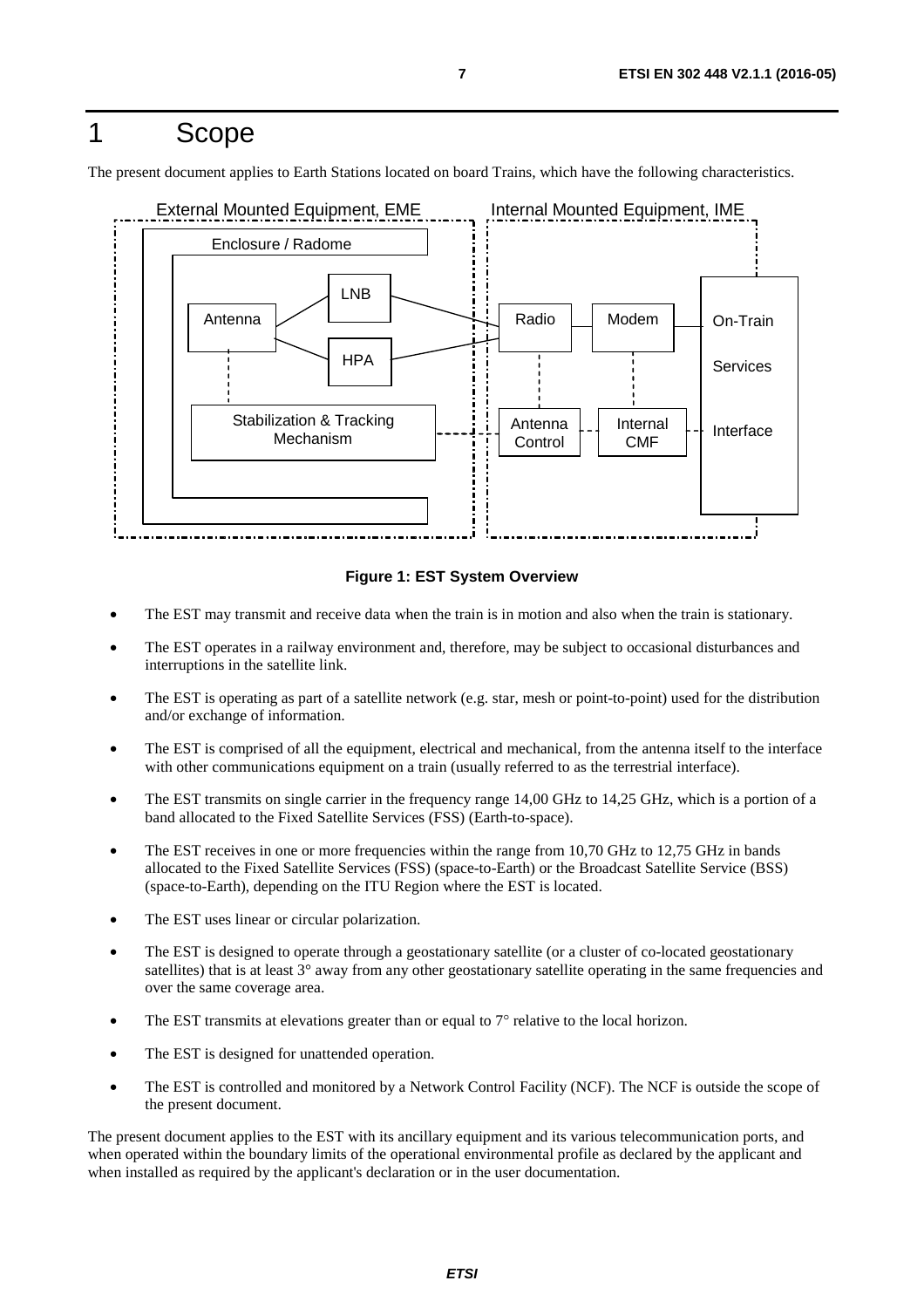<span id="page-7-0"></span>The present document is intended to cover the provisions of Directive 2014/53/EU [4] (RE Directive) article 3.2, which states that "*… radio equipment shall be so constructed that it both effectively uses and supports the efficient use of radio spectrum in order to avoid harmful interference*".

NOTE 1: Operational requirements are defined by national administrations and by relevant ECC Decisions.

In addition to the present document, other ENs that specify technical requirements in respect of essential requirements under other parts of article 3 of the Directive 2014/53 [4] (RE Directive) may apply to equipment within the scope of the present document.

NOTE 2: A list of such ENs is included on the web site [http://www.newapproach.org/.](http://www.newapproach.org/)

# 2 References

# 2.1 Normative references

References are either specific (identified by date of publication and/or edition number or version number) or non-specific. For specific references, only the cited version applies. For non-specific references, the latest version of the referenced document (including any amendments) applies.

Referenced documents which are not found to be publicly available in the expected location might be found at <https://docbox.etsi.org/Reference/>.

NOTE: While any hyperlinks included in this clause were valid at the time of publication, ETSI cannot guarantee their long term validity.

The following referenced documents are necessary for the application of the present document.

- [1] Void.
- [2] Void.
- [3] CISPR 16-1-5 (2014): "Specification for radio disturbance and immunity measuring apparatus and methods; Part 1-5: Radio disturbance and immunity measuring apparatus - Antenna calibration sites and reference test sites for 5 MHz to 18 GHz".
- [4] Directive 2014/53/EU of the European Parliament and of the Council of 16 April 2014 on the harmonisation of the laws of the Member States relating to the making available on the market of radio equipment and repealing Directive 1999/5/EC (RE Directive).

# 2.2 Informative references

References are either specific (identified by date of publication and/or edition number or version number) or non-specific. For specific references, only the cited version applies. For non-specific references, the latest version of the referenced document (including any amendments) applies.

NOTE: While any hyperlinks included in this clause were valid at the time of publication, ETSI cannot guarantee their long term validity.

The following referenced documents are not necessary for the application of the present document but they assist the user with regard to a particular subject area.

- [i.1] Void.
- [i.2] CEPT Recommendation T/R 25-09: "Designation of frequencies in the 900 MHz band for railway purposes".
- [i.3] ETSI EG 201 399: "Electromagnetic compatibility and Radio spectrum Matters (ERM); A guide to the production of Harmonized Standards for application under the Radio & Telecommunication Terminal Equipment Directive 1999/5/EC (R&TTE) and a first guide on the impact of the Radio Equipment Directive 2014/53/EU (RED) on Harmonized Standards".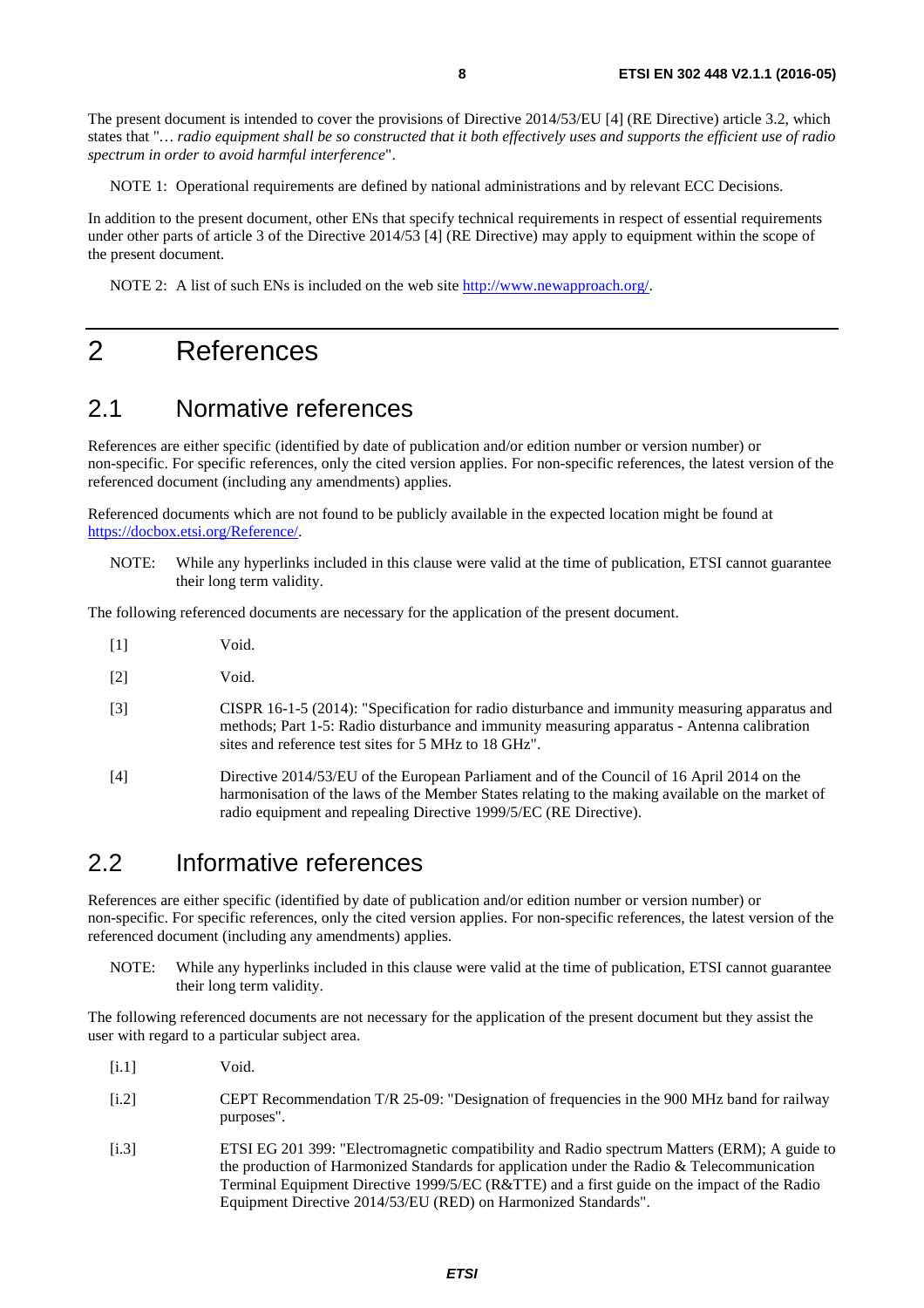- <span id="page-8-0"></span>[i.4] ETSI TR 102 215 (2004): "Electromagnetic compatibility and Radio spectrum Matters (ERM); Recommended approach, and possible limits for measurement uncertainty for the measurement of radiated electromagnetic fields above 1 GHz".
- [i.5] Commission Implementing Decision C(2015) 5376 final of 4.8.2015 on a standardisation request to the European Committee for Electrotechnical Standardisation and to the European Telecommunications Standards Institute as regards radio equipment in support of Directive 2014/53/EU of the European Parliament and of the Council.
- [i.6] CENELEC EN 50155: "Railway applications Electronic equipment used on rolling stock".
- [i.7] CENELEC BS EN 60068: "Environmental testing. Test methods for vibration and shock".
- [i.8] CENELEC EN 61373: "Railway applications. Rolling stock equipment. Shock and vibration tests".
- [i.9] CENELEC EN 60945: "Maritime navigation and radiocommunication equipment and systems General requirements - Methods of testing and required test results".
- [i.10] CENELEC EN 55022: "Limits and methods of measurement of radio disturbance characteristics of information technology equipment".
- [i.11] ETSI TR 102 375 (2005): "Satellite Earth Stations and Systems (SES); Guidelines for determining the parts of satellite earth station antenna radiation patterns concerned by the geostationary satellite orbit protection".

# 3 Definitions, symbols and abbreviations

# 3.1 Definitions

For the purposes of the present document, the terms and definitions given in Directive 2014/53/EU [\[4](#page-7-0)] and the following apply:

**ancillary equipment:** equipment used in connection with an EST is considered as ancillary if the three following conditions are met:

- the equipment is intended for use in conjunction with the EST to provide additional operational and/or control features (e.g. to extend control to another position or location); and
- the equipment cannot be used on a stand alone basis, to provide user functions independently of the EST; and
- the absence of the equipment does not inhibit the operation of the EST.

**applicant:** manufacturer or his authorized representative within the European Community or the person responsible for placing the apparatus on the market

**carrier-off radio state:** radio state in which the EST may transmit and does not transmit any carrier

- NOTE 1: The phrase "the EST may transmit" means that all the conditions for transmission are satisfied (e.g. in a state where transmissions are permitted, no failure detected, and the EST is correctly pointed towards the satellite).
- NOTE 2: The existence of a "Carrier-off" radio state depends on the system of transmission used. For ESTs designed for continuous transmission mode there may be no "Carrier-off" state.

**carrier-on radio state:** radio state in which the EST may transmit and transmits a carrier

**Control Channel (CC):** channel or channels by which ESTs receive control information from the NCF

**EIRP<sub>max</sub>:** maximum e.i.r.p. capability of the EST as declared by the applicant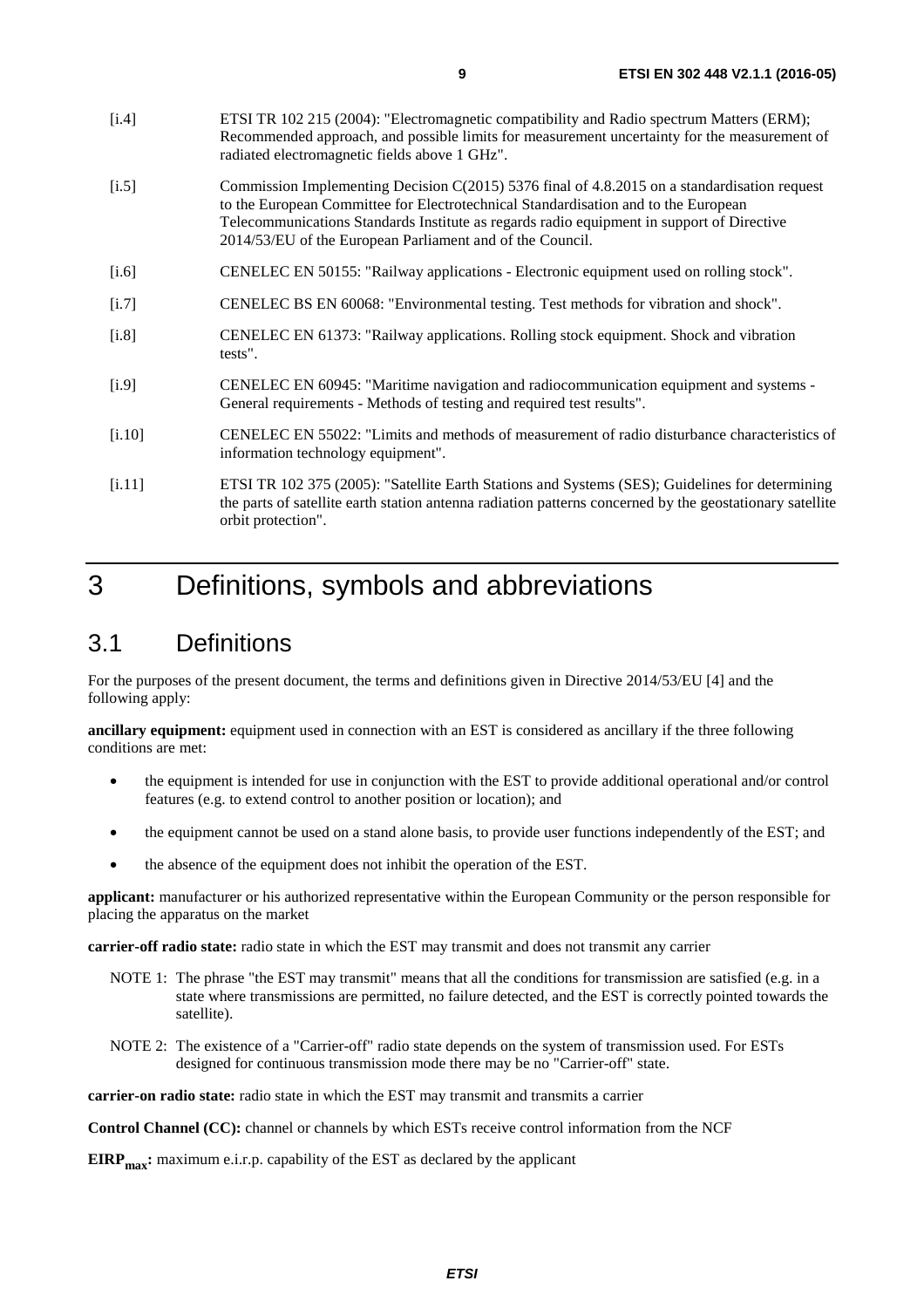**emissions disabled radio state:** radio state in which the EST does not emit

NOTE: Examples of cases where the EST is in this radio state: before system monitoring pass, before the control channel is received, when a failure is detected, when an EST is commanded to disable, and when the EST is in a location requiring cessation of emissions.

**external control channel:** control channel which is either (i) carried by the EST network via the same or another satellite, but not within the internal protocol of the EST system, or (ii) carried by any other radio communication system

**external response channel:** response channel which is either (i) carried by the EST network via the same or another satellite, but not within the internal protocol of the EST system, or (ii) carried by any other radio communication system

**Externally Mounted Equipment (EME):** that part of the EST intended to be installed on the outside of the train (usually the roof), as declared by the applicant, or as indicated in the user documentation

NOTE 1: The EME unit is usually comprised of the following main parts:

- a) The antenna sub-system which converts the incident radiation field into a guided wave and vice versa.
- b) The Low Noise Block (LNB) down converter, which is a device that amplifies, with very low internal noise, the received signals in the Radio Frequency (RF) band and converts them to intermediate frequencies.
- c) The up-converter and the power amplifier which convert from the intermediate frequency to RF and amplify the low level RF signals for transmission through the antenna subsystem.
- d) The stabilization and tracking mechanics that ensure pointing of the antenna main beam towards the satellite within the required accuracy.
- NOTE 2: The installation equipment (means of attachment) is outside the scope of the present document. However, the antenna structures and other components directly mounted on the antenna and forming an integral part of it, are subject to the specifications of the present document.
- NOTE 3: Certain configurations may include more than one EME per EST. As for example, the EST may have separate transmit and receive antennas or it may have redundant transmit/receive antenna units.

**integral antenna:** antenna which may not be removed during the tests according to the applicant's statement

**internal control channel:** control channel which is carried by the EST network via the same satellite as used for transmission of user data and within the internal protocol structure of the EST system

**internal response channel:** response channel which is carried by the EST network via the same satellite as used for transmission of user data and within the internal protocol structure of the EST system

**Internally Mounted Equipment (IME):** part of the EST equipment which is installed inside the train and its connection cables with the EME

NOTE: The IME is usually comprised of:

- a) the modem and the IF radio equipment;
- b) the control logic, including that for the internal control and monitoring subsystem and the antenna tracking subsystem; and
- c) the interfaces to equipment and services onboard the train.

**maximum relative wind speed:** addition of the magnitudes of the maximum wind speed and the maximum train velocity

**Network Control Facility (NCF):** set of functional entities that, at system level, monitor and control the correct operation of all ESTs in a network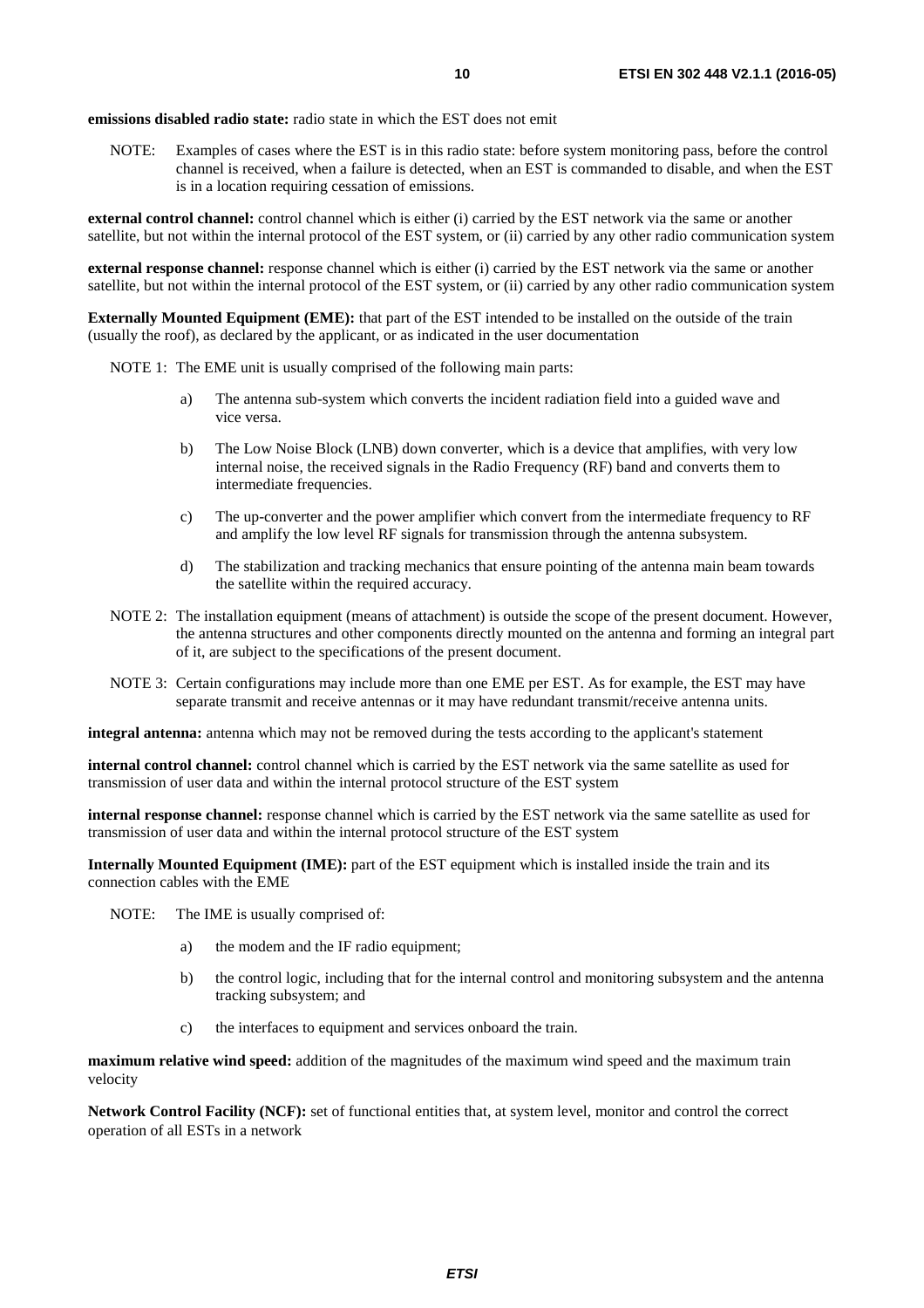<span id="page-10-0"></span>**nominal antenna diameter:** antenna diameter declared by the manufacturer that is a parameter in performance characteristics and that allows reference to a certain performance

NOTE: An antenna with circular aperture of diameter equal to the nominal diameter does typically have the performance specified.

 Network operators might request antennas of a certain diameter. Then an antenna that is compliant with the requirement for nominal antenna diameter equal to the requested antenna diameter can be used. Manufacturers can mark their equipment with antenna diameters used in the requirements during compliance test.

**nominated bandwidth:** bandwidth of the EST radio frequency transmission nominated by the applicant. The nominated bandwidth is centred on the transmit frequency and does not exceed 5 times the occupied bandwidth

NOTE: The nominated bandwidth is wide enough to encompass all spectral elements of the transmission which have a level greater than the specified spurious radiation limits. The nominated bandwidth is wide enough to take account of the transmit carrier frequency stability. This definition is chosen to allow flexibility regarding adjacent channel interference levels which will be taken into account by operational procedures depending on the exact transponder carrier assignment situation.

**off-axis angle:** angle between the direction of the axis of the antenna main beam and the considered direction

**removable antenna:** antenna which may be removed during the tests according to the applicant's statement

**Response Channel (RC):** channel by which EST transmit monitoring information to the NCF

**spurious radiation:** any radiation outside the nominated bandwidth

**transmission disabled state:** EST is in this state when it is not authorized by the NCF to transmit

**transmission enabled state:** EST is in this state when it is authorized by the NCF to transmit

#### **Wanted signal occupied Bandwidth (BW):**

- for a digital modulation scheme: the width of the signal spectrum 10 dB below the maximum in-band density;
- for an analogue modulation scheme: the width of a frequency band such that, below the lower and above the upper frequency limits, the mean power emitted is equal to 0,5 % of the total mean power of the emission.

# 3.2 Symbols

For the purposes of the present document, the following symbols apply:

| dBc         | ratio expressed in decibels relative to the e.i.r.p. of the unmodulated carrier                        |
|-------------|--------------------------------------------------------------------------------------------------------|
| dBi         | ratio of an antenna gain to the gain of an isotropic antenna, expressed in decibels                    |
| dBsd        | Ratio expressed in decibels relative to the spectral density                                           |
| dBW         | ratio of a power to 1 watt, expressed in decibels                                                      |
| dBvW        | ratio of a power to 1 picowatt, expressed in decibels                                                  |
| $dB\mu V/m$ | ratio of an electric field to 1 $\mu$ V/m, expressed in decibels (20 log(electric field /1 $\mu$ V/m)) |

# 3.3 Abbreviations

For the purposes of the present document, the following abbreviations apply:

| BW          | Bandwidth                                                                                 |
|-------------|-------------------------------------------------------------------------------------------|
| <b>BSS</b>  | <b>Broadcast Satellite Service</b>                                                        |
| CC.         | Control Channel                                                                           |
| <b>CCF</b>  | Control Channel reception Failure                                                         |
| <b>CCR</b>  | Control Channel correctly Received                                                        |
| <b>CENR</b> | <b>Cessation of Emissions Not Requested</b>                                               |
| <b>CEPT</b> | Conférence Européenne des Postes et Télécommunications (European Conference of Postal and |
|             | Telecommunications Administrations)                                                       |
| <b>CER</b>  | <b>Cessation of Emissions Requested</b>                                                   |
|             |                                                                                           |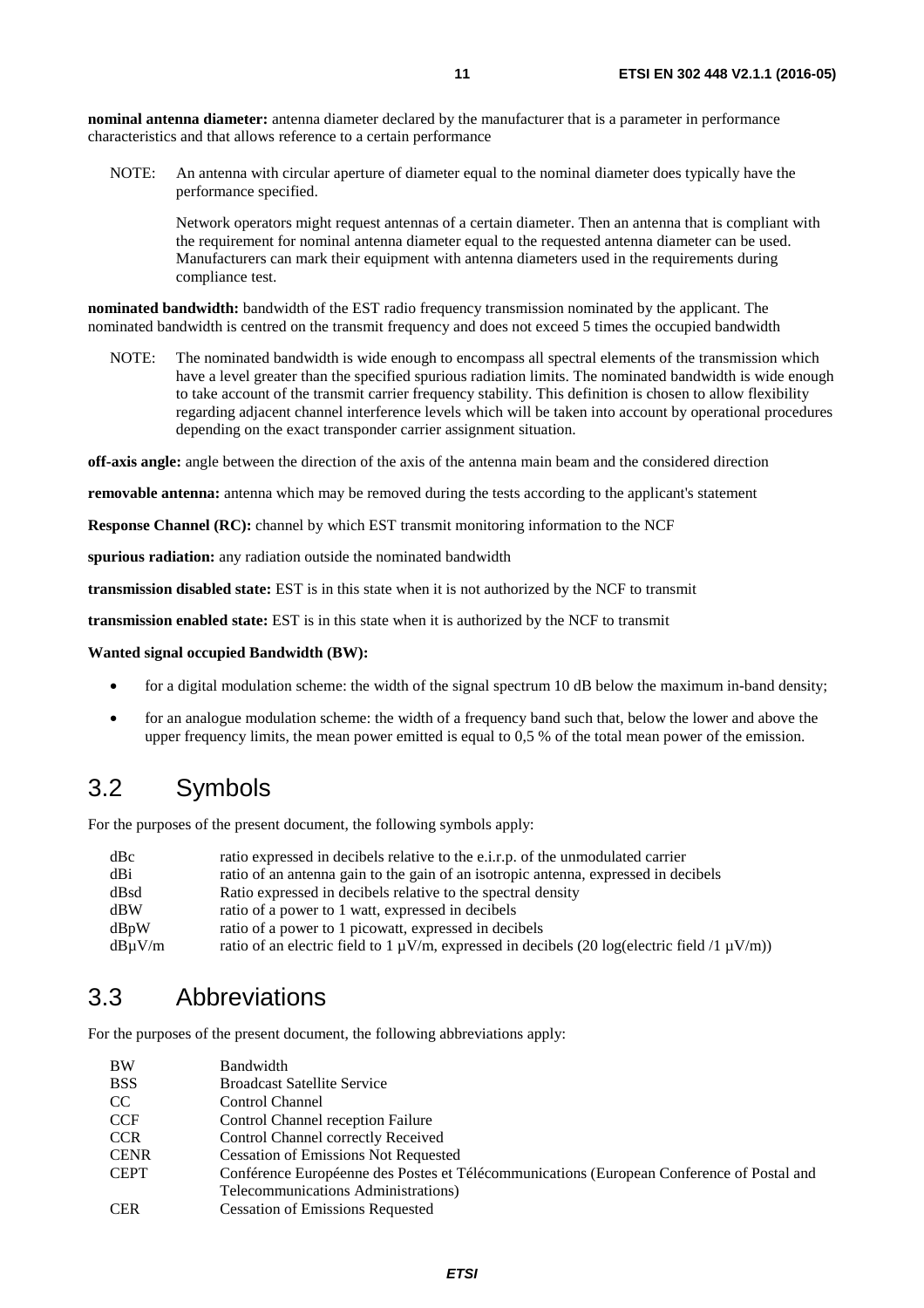<span id="page-11-0"></span>

| <b>CISPR</b>         | Comité International Spécial des Perturbations Radioélectriques (International Special Committee |
|----------------------|--------------------------------------------------------------------------------------------------|
|                      | on Radio Interference)                                                                           |
| <b>CMF</b>           | Control and Monitoring Functions                                                                 |
| e.i.r.p.             | equivalent isotropically radiated power                                                          |
| <b>EIRP</b>          | <b>Equivalent Isotropically Radiated Power</b>                                                   |
| ECC                  | Electronic Communications Committee (of CEPT)                                                    |
| <b>EMC</b>           | Electro-Magnetic Compatibility                                                                   |
| <b>EME</b>           | <b>Externally Mounted Equipment</b>                                                              |
| EN                   | European Standard                                                                                |
| <b>EST</b>           | Earth Station on board a Train                                                                   |
| <b>EUT</b>           | <b>Equipment Under Test</b>                                                                      |
| <b>FEC</b>           | <b>Forward Error Correction</b>                                                                  |
| $\mathop{\text{FS}}$ | <b>Fixed Service</b>                                                                             |
| <b>FSS</b>           | <b>Fixed Satellite Service</b>                                                                   |
| GSM-R                | Global System for Mobile Communications - Railway                                                |
| GSO                  | Geostationary Satellite Orbit                                                                    |
| <b>IME</b>           | <b>Internally Mounted Equipment</b>                                                              |
| <b>IPR</b>           | <b>Intellectual Property Rights</b>                                                              |
| ITU                  | International Telecommunications Union                                                           |
| <b>LNB</b>           | Low Noise Block down converter                                                                   |
| LO                   | <b>Local Oscillator</b>                                                                          |
| LV                   | Low Voltage                                                                                      |
| <b>NCF</b>           | <b>Network Control Facility</b>                                                                  |
| R&TTE                | Radio and Telecommunications Terminal Equipment                                                  |
| RC                   | <b>Response Channel</b>                                                                          |
| <b>RE</b>            | Radio Equipment                                                                                  |
| <b>RED</b>           | <b>RE</b> Directive                                                                              |
| RF                   | Radio Frequency                                                                                  |
| <b>SMF</b>           | <b>System Monitoring Fail</b>                                                                    |
| <b>SMP</b>           | <b>System Monitoring Pass</b>                                                                    |
| <b>STE</b>           | <b>Special Test Equipment</b>                                                                    |
| <b>TDMA</b>          | Time Division Multiple Access                                                                    |
| TxD                  | <b>Transmission Disable command</b>                                                              |
| TxE                  | <b>Transmission Enable command</b>                                                               |
| <b>XPD</b>           | Cross-Polarization Discrimination                                                                |
| <b>XPDEST</b>        | Cross-Polarization Discrimination of the EST                                                     |
|                      |                                                                                                  |

# 4 Technical requirements specifications

# 4.1 General

# 4.1.1 Environmental profile

The applicant shall declare the environmental profile of the EST equipment and it shall include conditions for both survivability and operation. The declared environmental profile shall include, but not be limited to, a statement of conditions regarding: train velocity, tangential and longitudinal acceleration, temperature range, damp heat, dry heat, relative humidity stress, shock and vibration, antenna pressure pulses and pressure gradients.

NOTE: For guidance on the range of values for parameters in the environmental profile, applicants should consult the following standards: CENELEC EN 50155 [\[i.6\]](#page-8-0); CENELEC BS EN 60068 [\[i.7\]](#page-8-0); CENELEC EN 61373 [\[i.8](#page-8-0)]. For certain environmental parameters not covered in these standards, it may be useful to consult CENELEC EN 60945 [[i.9](#page-8-0)]. The equipment should comply with the performance requirements of the present document under all operational environmental conditions.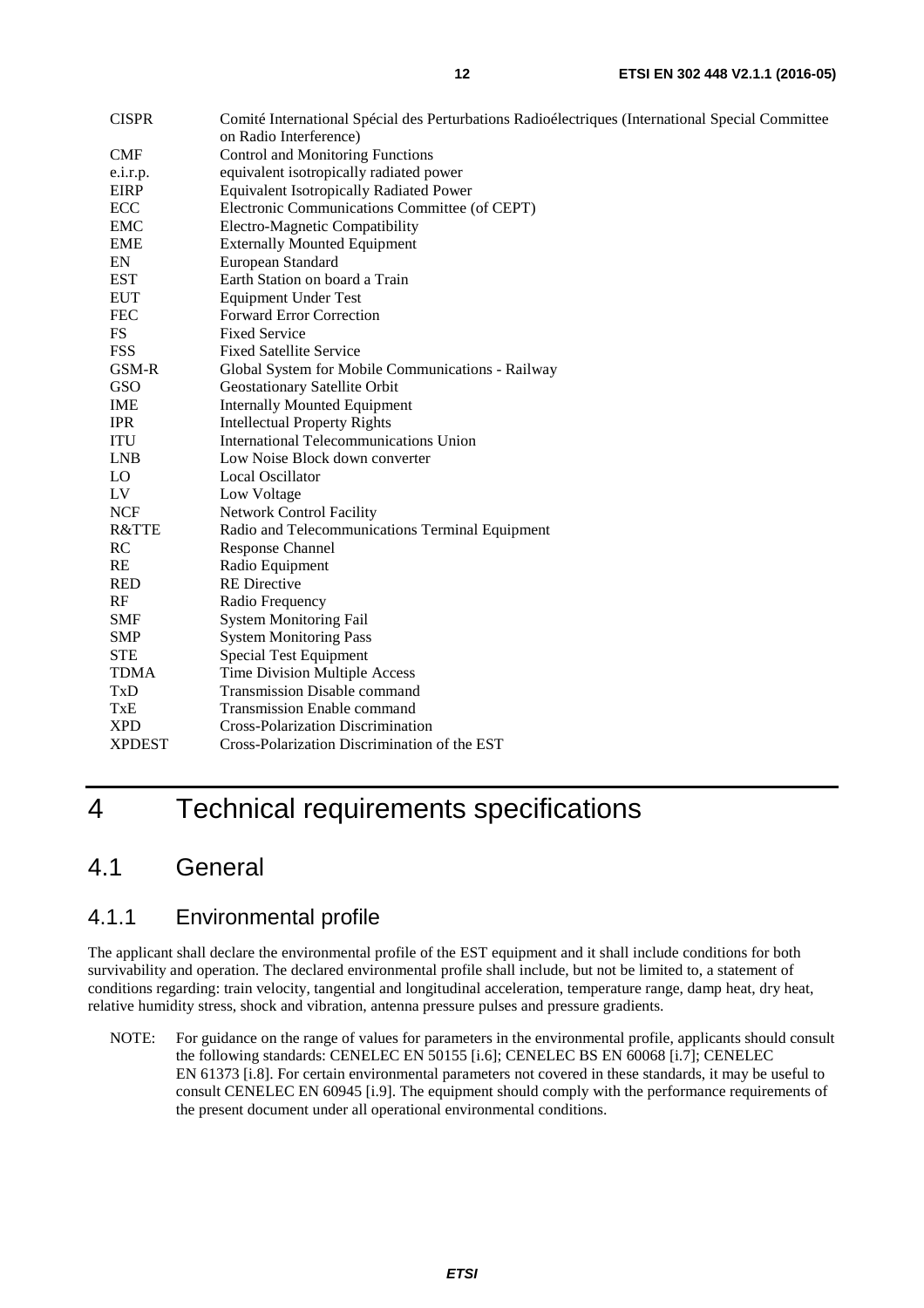# <span id="page-12-0"></span>4.1.2 Operational configurations

Under operational conditions an EST may dynamically change the occupied bandwidth and other transmission parameters (e.g. FEC, modulation, symbol rate) of the transmitted signal. For each occupied bandwidth an  $EIRP<sub>max</sub>$  and a nominated bandwidth shall be declared by the applicant. For the purposes of verifying that the EST complies with these specifications, the applicant may declare the worst case combination of transmission parameters. The following specifications apply to the EST for each occupied bandwidth and other transmission parameters.

# 4.1.3 EST states and radio states

For the purpose of the present document the following four EST states are defined, without presuming the effective implementation of the EST state machine:

- "Non valid":
- "Initial phase";
- "Transmission disabled"; and
- "Transmission enabled".

The four EST states are represented on figure 2 and are used in clause 4.2.8 for the specification of the Control and Monitoring Functions (CMFs).

In the "Non-valid" state and in the "Transmission disabled" state the EST is not allowed to transmit. In the "Transmission-enabled" state the EST is allowed to transmit. In the "Initial phase" state the EST is only allowed to transmit initial bursts or is waiting for a transmit enable/disable command.

The "Initial phase" is divided into three substates:

- "Initial phase-Standby" prior to the transmission of the first initial burst or when no initial bursts are transmitted;
- "Initial phase-BurstOn" during the transmission of the initial bursts;
- "Initial phase-BurstOff" between initial bursts.
- NOTE: ESTs which do not transmit initial bursts have no "Initial phase-BurstOn" state and no "Initial phase-BurstOff" state.

The EST "may transmit" when all the conditions for transmission are satisfied (e.g. in a state where transmissions are permitted, no failure detected, correctly pointed towards the satellite and there is no requirement for cessation of emissions).

The following radio states of the EST are defined:

- "Emissions disabled" when the EST does not transmit any carrier;
- "Carrier-off" when the EST may transmit and does not transmit any carrier;
- "Carrier-on" when the EST may transmit and transmits a carrier.

Table 1a gives the only possible combinations of the EST states and radio states which shall apply, with some examples of associated events.

When the EST transmits several carriers having different frequencies, an EST state machine as described above may be associated with each carrier or each set of carriers.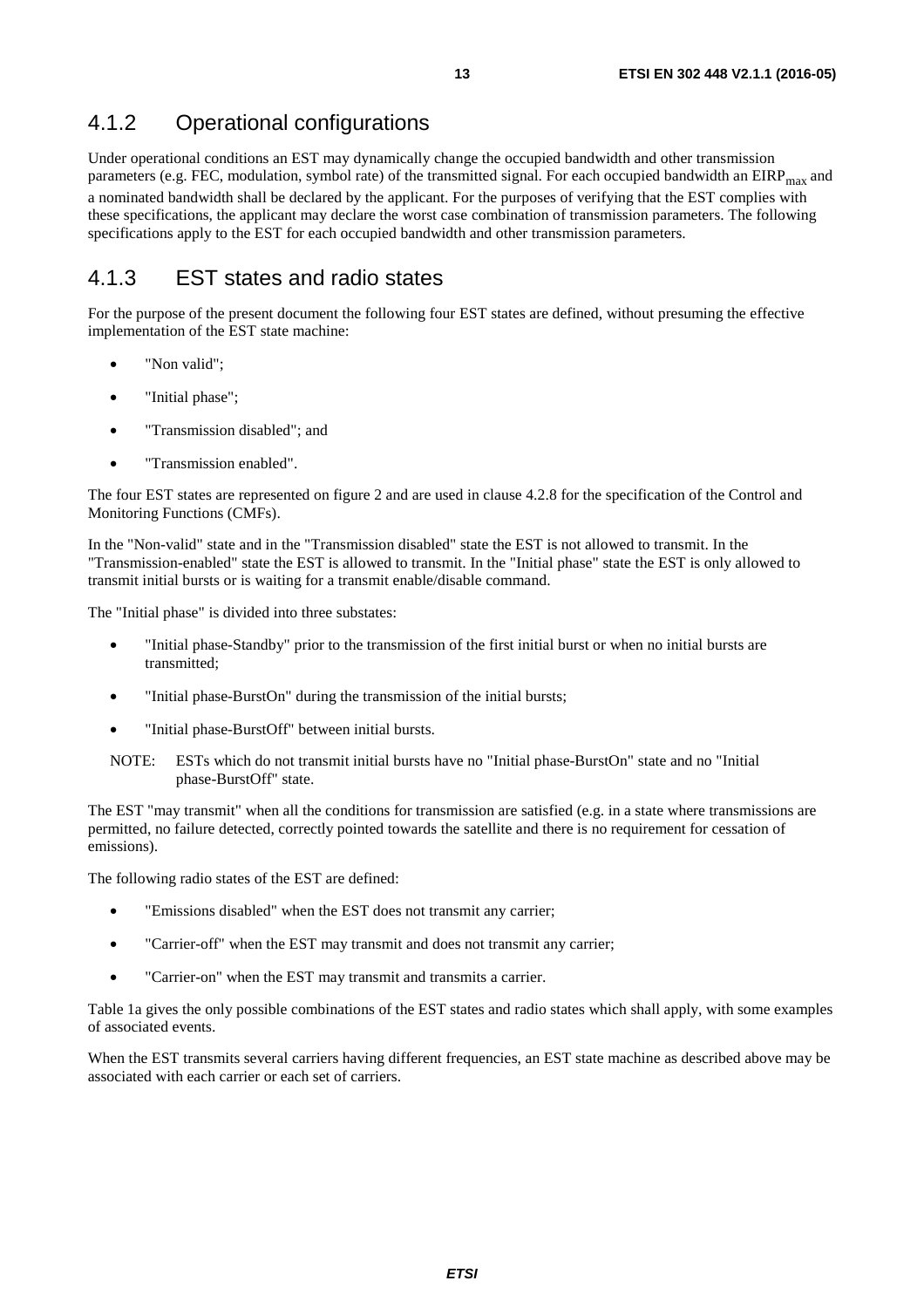<span id="page-13-0"></span>

| <b>EST states and substates</b> | <b>Radio states</b> | <b>Examples of events</b>                                                 |
|---------------------------------|---------------------|---------------------------------------------------------------------------|
| "Non valid"                     | "Emissions          | After-power on, or                                                        |
|                                 | disabled"           | After any failure, or                                                     |
|                                 |                     | During the checking phase                                                 |
| "Initial phase"                 |                     | When waiting for a transmission enable or disable<br>command from the NCF |
| "Initial phase-Standby"         | "Emissions          | Before the first initial burst transmissions; or                          |
|                                 | disabled"           | In locations where no transmission is allowed                             |
| "Initial phase-BurstOn"         | "Carrier-on"        | During the transmission of each initial burst, and                        |
|                                 |                     | the pointing is correct                                                   |
| "Initial phase-BurstOff"        | "Carrier-off"       | Between initial bursts, or                                                |
|                                 |                     | When the pointing threshold is exceeded                                   |
| "Transmission enabled"          | "Carrier-off"       | When no carrier is transmitted, or                                        |
|                                 |                     | When receive synchronization is lost, or                                  |
|                                 |                     | When the pointing threshold is exceeded                                   |
|                                 | "Carrier-on"        | During transmission of carrier(s), and the pointing                       |
|                                 |                     | is correct                                                                |
| "Transmission disabled"         | "Emissions          | When a disable command from the NCF has been                              |
|                                 | disabled"           | received and waiting for a transmission enable                            |
|                                 |                     | command from the NCF, or                                                  |
|                                 |                     | In locations where no transmission is allowed                             |

**Table 1a: EST states and radio states of the EST** 

# 4.2 Conformance requirements

# 4.2.1 Off-axis spurious radiation

#### 4.2.1.1 Justification

To limit the level of interference to terrestrial and satellite radio services.

### 4.2.1.2 Specification

The following specifications apply to the EST transmitting at equivalent isotropically radiated power (e.i.r.p.) values up to and including  $EIRP<sub>max</sub>$ .

1) The electric field strength level of any radiation from the EST in the frequency range from 30 MHz to 1 GHz shall not exceed the limits specified in table 1b.

| 40 dBµV/m<br>30 MHz to 230 MHz<br>no limit applies<br>120 kHz<br>10 <sub>m</sub><br>(see note 1)<br>230 MHz to 1 GHz<br>47 dBuV/m<br>no limit applies<br>120 kHz<br>10 <sub>m</sub><br>(see note 1)<br>(see note 3)<br>876 MHz to 880 MHz<br>22 dBuV/m<br>no limit applies<br>120 kHz<br>3 <sub>m</sub><br>(see note 2)<br>921 MHz to 925 MHz<br>22 dBµV/m<br>no limit applies<br>120 kHz<br>3 <sub>m</sub><br>(see note 2)<br>NOTE 1: The limits in these rows are taken from CENELEC EN 55022 [i.10].<br>The frequency ranges 876 MHz to 880 MHz and 921 MHz to 925 MHz are the base and mobile receive bands<br>INOTE 2:<br>respectively of GSM-R (see CEPT Recommendation T/R 25-09 [i.2]). | <b>Frequency range</b> | Limit (Quasi Peak) | Limit (Peak)<br><b>Measurement</b><br>bandwidth |  | <b>Measuring distance</b> |  |  |
|-------------------------------------------------------------------------------------------------------------------------------------------------------------------------------------------------------------------------------------------------------------------------------------------------------------------------------------------------------------------------------------------------------------------------------------------------------------------------------------------------------------------------------------------------------------------------------------------------------------------------------------------------------------------------------------------------|------------------------|--------------------|-------------------------------------------------|--|---------------------------|--|--|
|                                                                                                                                                                                                                                                                                                                                                                                                                                                                                                                                                                                                                                                                                                 |                        |                    |                                                 |  |                           |  |  |
|                                                                                                                                                                                                                                                                                                                                                                                                                                                                                                                                                                                                                                                                                                 |                        |                    |                                                 |  |                           |  |  |
|                                                                                                                                                                                                                                                                                                                                                                                                                                                                                                                                                                                                                                                                                                 |                        |                    |                                                 |  |                           |  |  |
|                                                                                                                                                                                                                                                                                                                                                                                                                                                                                                                                                                                                                                                                                                 |                        |                    |                                                 |  |                           |  |  |
| Except in the band from 876 MHz to 880 MHz and from 921 MHz to 925 MHz as specified in this table.<br>INOTE 3:                                                                                                                                                                                                                                                                                                                                                                                                                                                                                                                                                                                  |                        |                    |                                                 |  |                           |  |  |

**Table 1b: Limits of radiated electric field strength** 

The Peak and Quasi Peak detectors shall be in accordance with CISPR 16-1-5 [\[3](#page-7-0)].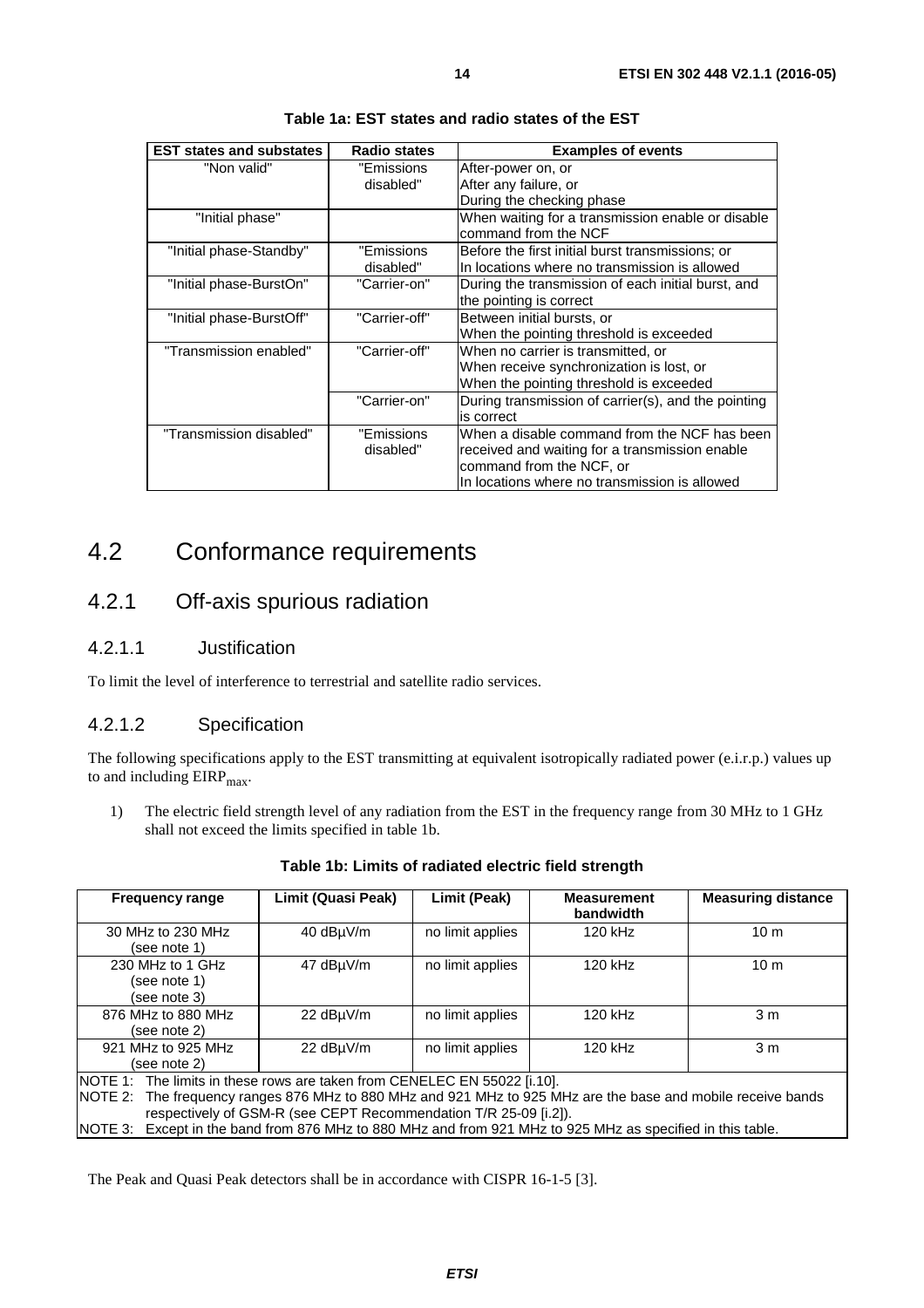<span id="page-14-0"></span>2) When the EST is in the "Emissions disabled" radio state, the off-axis spurious e.i.r.p. from the EST, in any 100 kHz band, shall not exceed the limits in table 2, for all off-axis angles greater than  $7^\circ$  or greater than the minimum elevation angle declared by the applicant, whichever is lower.

| <b>Frequency band</b> | e.i.r.p. limit<br>(dBpW) | <b>Measurement bandwidth</b> |  |  |  |
|-----------------------|--------------------------|------------------------------|--|--|--|
| 1,0 GHz to 10,7 GHz   | 48                       | $100$ kHz                    |  |  |  |
| 10,7 GHz to 21,2 GHz  | 54                       | 100 kHz                      |  |  |  |
| 21,2 GHz to 40,0 GHz  | 60                       | 100 kHz                      |  |  |  |

**Table 2: Limits of spurious e.i.r.p. - "Emissions disabled" radio state** 

The lower limits shall apply at the transition frequency.

3) This specification applies outside the nominated bandwidth. In the "Carrier-on" and "Carrier-off" radio states, the off-axis spurious e.i.r.p. density from the EST, shall not exceed the limits in table 3, for all off-axis angles greater than  $7^\circ$  or greater than the minimum elevation angle declared by the applicant, whichever is lower.

**Table 3: Limits of spurious e.i.r.p. - "Carrier-on" and "Carrier-off" radio states** 

| <b>Frequency band</b>                                                                           | e.i.r.p. limit<br>(dBpW)                                                                | <b>Measurement bandwidth</b>                                                                     | <b>Remarks</b> |  |  |  |  |
|-------------------------------------------------------------------------------------------------|-----------------------------------------------------------------------------------------|--------------------------------------------------------------------------------------------------|----------------|--|--|--|--|
| 1.0 GHz to 3.4 GHz                                                                              | 49                                                                                      | 100 kHz                                                                                          |                |  |  |  |  |
| 3.4 GHz to 10.7 GHz                                                                             | 55                                                                                      | 100 kHz                                                                                          |                |  |  |  |  |
| 10,7 GHz to 13,75 GHz                                                                           | 61                                                                                      | 100 kHz                                                                                          |                |  |  |  |  |
| 13,75 GHz to 14,0 GHz                                                                           | 95                                                                                      | 10 MHz                                                                                           | See note 1     |  |  |  |  |
| 14,00 GHz to 14,25 GHz                                                                          |                                                                                         |                                                                                                  | See note 2     |  |  |  |  |
| 14.250 GHz to 14.75 GHz                                                                         | 95                                                                                      | 10 MHz                                                                                           | See note 1     |  |  |  |  |
| 14,75 GHz to 21,2 GHz                                                                           | 61                                                                                      | 100 kHz                                                                                          |                |  |  |  |  |
| 21,2 GHz to 40,0 GHz                                                                            | 67                                                                                      | 100 kHz                                                                                          |                |  |  |  |  |
|                                                                                                 |                                                                                         | NOTE 1: This limit may be exceeded in a frequency band which shall not exceed 50 MHz, centred on |                |  |  |  |  |
|                                                                                                 |                                                                                         | the carrier frequency, provided that the on-axis e.i.r.p. density at the considered frequency    |                |  |  |  |  |
|                                                                                                 | is 50 dB below the maximum on-axis e.i.r.p. density of the signal (within the nominated |                                                                                                  |                |  |  |  |  |
| bandwidth) expressed in dBW/100 kHz.                                                            |                                                                                         |                                                                                                  |                |  |  |  |  |
| NOTE 2: A limit may be required in regions outside CEPT where FS systems have an allocation and |                                                                                         |                                                                                                  |                |  |  |  |  |
|                                                                                                 | are operating in the band 14,00 GHz to 14,25 GHz. This requirement is outside the scope |                                                                                                  |                |  |  |  |  |
| of the present document.                                                                        |                                                                                         |                                                                                                  |                |  |  |  |  |

The lower limits shall apply at the transition frequency.

In the frequency band 28.0 GHz to 29.0 GHz, for any 20 MHz band within which one or more spurious signals exceeding the above limit of 67 dBpW/100 kHz are present, then the power of each of those spurious signals exceeding the limit shall be added in watts, and the sum shall not exceed 78 dBpW.

4) These limits are applicable to the complete EST equipment, comprising the IME and EME including cabling between the units.

#### 4.2.1.3 Conformance tests

Conformance tests shall be carried out in accordance with clause 6.2.

## 4.2.2 On-axis spurious radiation for EST

### 4.2.2.1 Justification

To limit the level of interference to satellite radio services.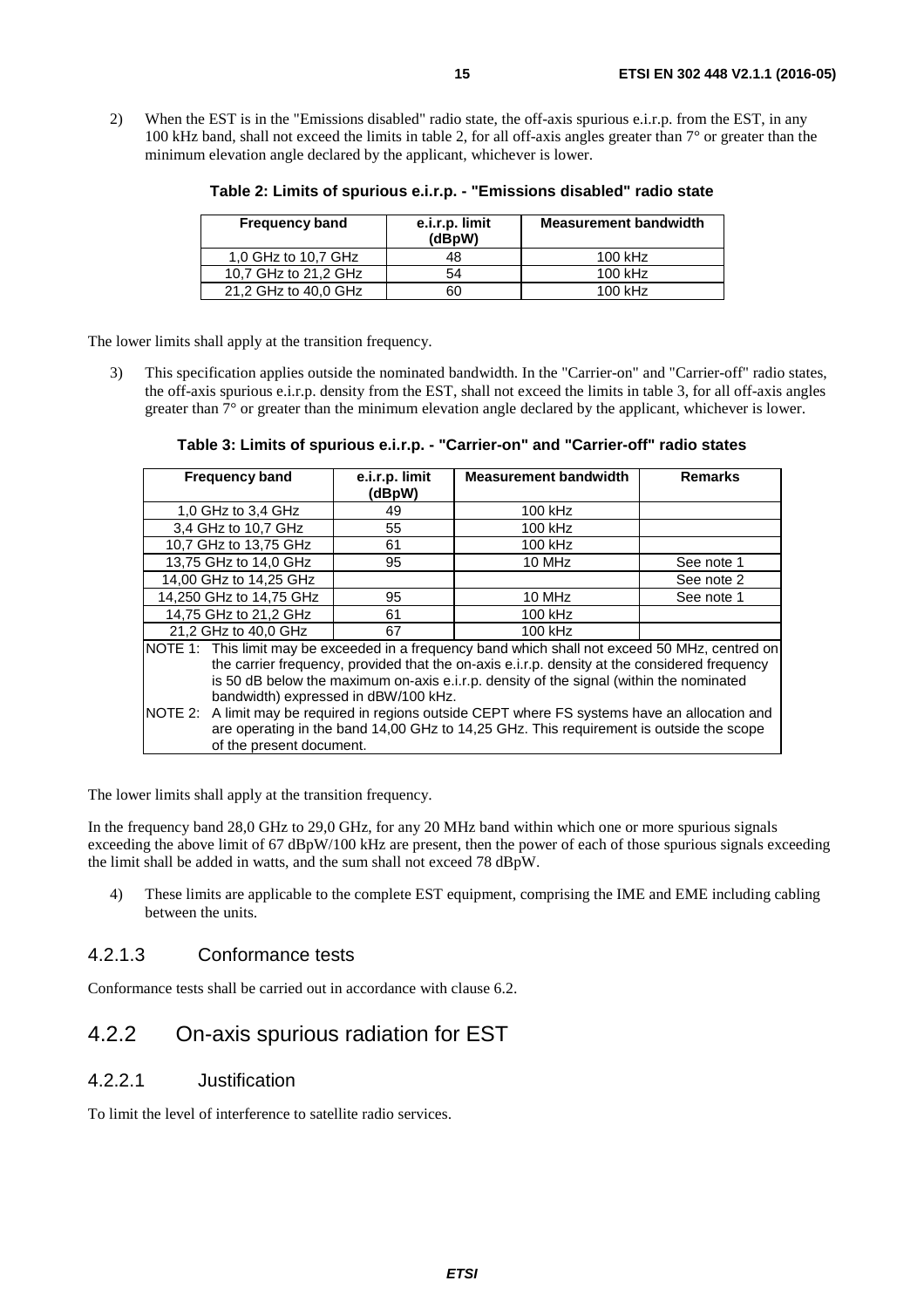### <span id="page-15-0"></span>4.2.2.2 Specification

#### 4.2.2.2.1 "Carrier-on" radio state

The following specification applies to the EST transmitting at e.i.r.p. values up to  $EIRP<sub>max</sub>$ .

In the 14,0 GHz to 14,25 GHz band the e.i.r.p. spectral density of the spurious radiation and outside a bandwidth of 5 times the occupied bandwidth centred on the carrier centre frequency shall not exceed 4 - K dBW in any 100 kHz band.

The e.i.r.p. spectral density of the spurious radiation outside the nominated bandwidth and within a bandwidth of 5 times the occupied bandwidth centred on the carrier centre frequency, shall not exceed 18 - K dBW in any 100 kHz band.

Where K is the factor that accounts for a reduction on the on-axis spurious radiation level in case of multiple ESTs operating on the same frequency and the value is given by one the following cases:

- 1) For the case where only one EST transmits at any one time on a given carrier frequency, the value of K is 0.
- 2) For the case where several ESTs are expected to transmit simultaneously on a given carrier frequency at the same e.i.r.p. then  $K = 10 \log(N)$  where N is the maximum number of these ESTs. The value of N shall not be exceeded for more than 0,01 % of the time. The value of N and the operational conditions of the system shall be declared by the applicant.
- 3) For the case where several ESTs are expected to transmit simultaneously on a given carrier frequency at different e.i.r.p. levels then  $K = 10 \log (EIRP_{Aggregate}/EIRP)$ , where:
	- EIRP is the on-axis e.i.r.p. (Watts) of the EST within the nominated bandwidth; and
	- EIRP<sub>Aggregate</sub> is the maximum on-axis aggregate e.i.r.p. (Watts) within the nominated bandwidth of the EST system towards the satellite;
	- EIRP<sub>Aggregate</sub> shall not be exceeded for more than 0,01 % of the time.

The value of EIRP<sub>Aggregate</sub> and the operational conditions of the EST network shall be declared by the applicant.

- NOTE 1: The on-axis spurious radiations, outside the 14,0 GHz to 14,25 GHz band, are indirectly limited by clause 4.2.1.2. Consequently no specification is needed.
- NOTE 2: Intermodulation limits inside the band 14,0 GHz to 14,25 GHz are to be determined by system design and are subject to satellite operator specifications.

For ESTs designed to transmit several carriers on different frequencies simultaneously (multicarrier operation), the above limits only apply to each individual carrier when transmitted alone.

#### 4.2.2.2.2 "Carrier-off" and "Emissions disabled" radio states

In the 14,0 GHz to 14,25 GHz band the e.i.r.p. spectral density of the spurious radiation outside the nominated bandwidth shall not exceed -21 dBW in any 100 kHz band.

#### 4.2.2.3 Conformance tests

Conformance tests shall be carried out in accordance with clause 6.3.

### 4.2.3 Off-axis e.i.r.p. emission density within the band

#### 4.2.3.0 General

The present clause deals with the off-axis e.i.r.p. emission density (co-polarization and cross-polar) within the band 14,0 GHz to 14,25 GHz.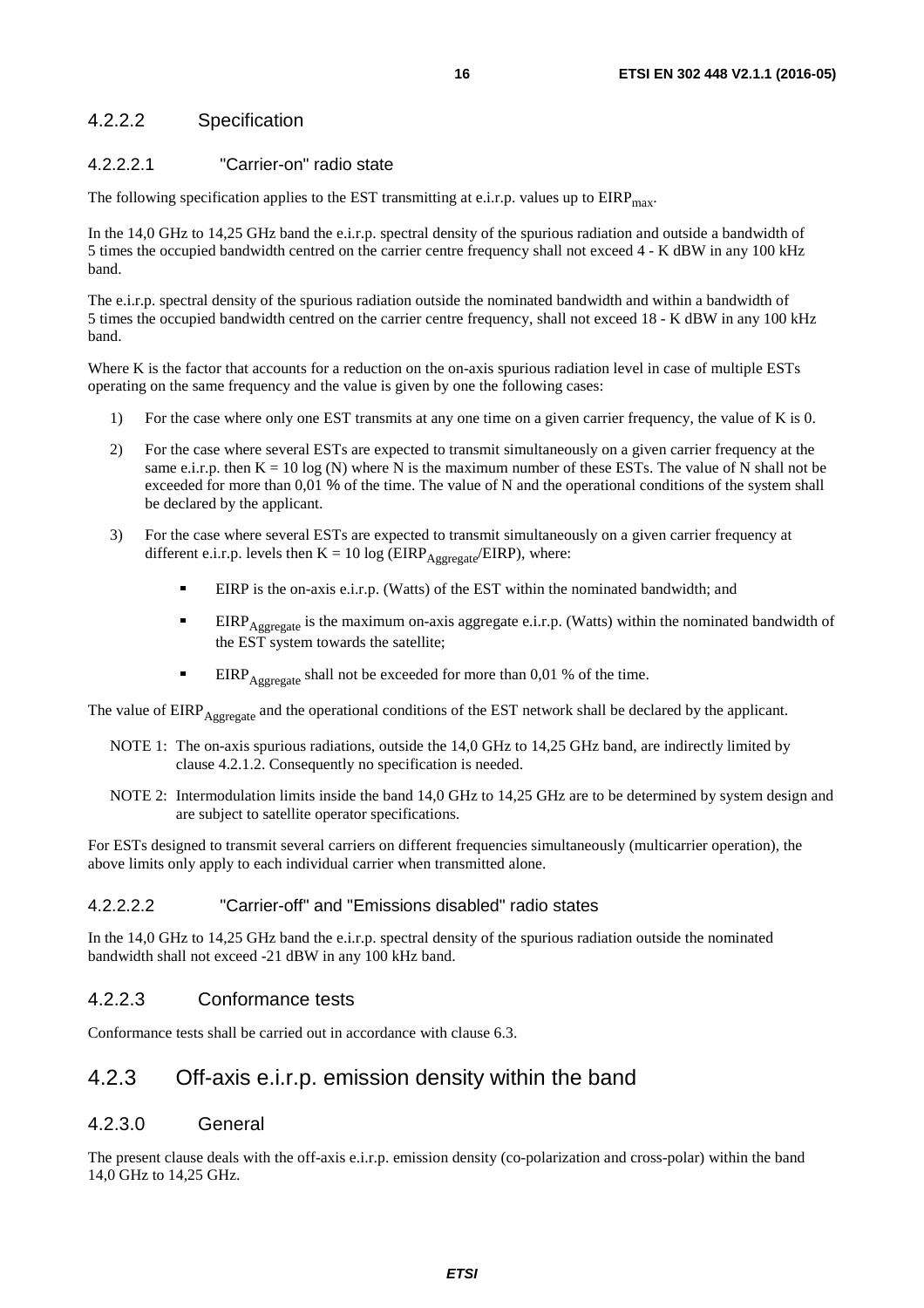#### <span id="page-16-0"></span>4.2.3.1 Justification

Protection of other satellite (uplink) systems.

#### 4.2.3.2 Specification

The following specifications apply to the EST transmitting at e.i.r.p. values up to  $EIRP<sub>mav</sub>$ .

The maximum e.i.r.p. in any 40 kHz band within the nominated bandwidth of the co-polarized component in any direction φ degrees from the antenna main beam axis shall not exceed the following limits:

| 33 - 25 log ( $\phi + \delta \phi$ ) - H dBW for $2.5^{\circ} \leq \phi + \delta \phi \leq 7.0^{\circ}$ ; |  |                                    |  |
|-----------------------------------------------------------------------------------------------------------|--|------------------------------------|--|
| +12 - H dBW for $7.0^{\circ} < \phi + \delta \phi \leq 9.2^{\circ}$ ;                                     |  |                                    |  |
| $36 - 25 \log (\phi + \delta \phi)$ -H dBW for $9,2^{\circ} < \phi + \delta \phi \leq 48^{\circ}$ ;       |  |                                    |  |
| $-6-H$ dBW for                                                                                            |  | $\phi + \delta \phi > 48^{\circ};$ |  |

where:

- $\phi$  is the angle, in degrees, between the main beam axis and the direction considered; and
- δφ is the pointing error threshold, in degrees, as declared by the applicant (see clause 4.2.5.2).

For ESTs designed to transmit always at  $EIRP<sub>max</sub>$ , H (in dB) is the maximum number of ESTs which may transmit at  $EIRP<sub>max</sub>$  in the same carrier frequency band as declared by the applicant.

For ESTs designed to operate in an FSS network where the e.i.r.p. of each EST is determined by the NCF and where the NCF is in charge of the compliance of the aggregate e.i.r.p. density with the above mask, H is the margin as declared by the applicant for compliance with the mask when the EST is transmitting at  $EIRP<sub>max</sub>$ . In the case where the NCF uses the antenna pattern or the off-axis EIRP<sub>sd</sub> the applicant shall declare the applicable pattern, the value of H shall be set to 0 dB and the EST e.i.r.p. density shall not exceed the e.i.r.p. density corresponding to the declared pattern. This margin H or this pattern may be a function of the position of the EST relative to the GSO arc (e.g. in the case of active antennas).

For  $\phi > 70^{\circ}$  the values given above may be increased to 4 - H dBW over the range of angles for which the particular feed system may give rise to relatively high levels of spillover.

In addition the maximum e.i.r.p. in any 40 kHz band within the nominated bandwidth of the cross-polarized component in any direction φ degrees from the antenna main beam axis shall not exceed the following limits:

> 23 - 25 log ( $\phi + \delta \phi$ ) - H dBW for  $2.5^{\circ} \leq \phi + \delta \phi \leq 7.0^{\circ}$ ; +2 - H dBW for  $7.0^{\circ} < \phi + \delta \phi \leq 9.2^{\circ}$ ;

where  $\phi$ , and H are as defined above.

For non-continuous transmission, the above limits may not apply for a specific portion of each burst as declared by the applicant. This excluded portion shall not exceed 50 µsec or 10 % of the burst, whichever is the smaller.

The excluded portion shall have characteristics similar to the remaining part of the burst:

- same symbol rate and modulation; and
- same or lower maximum amplitude.
- NOTE 1: The specification above is intended to take account of the spectrum of the preamble of bursts in TDMA systems.
- NOTE 2: The satellite operator may require lower off-axis e.i.r.p. limits in compliance with FSS intersystem coordination agreements. In all cases, off-axis e.i.r.p. emissions are subject to compliance with national regulations and the relevant FSS intersystem coordination agreements.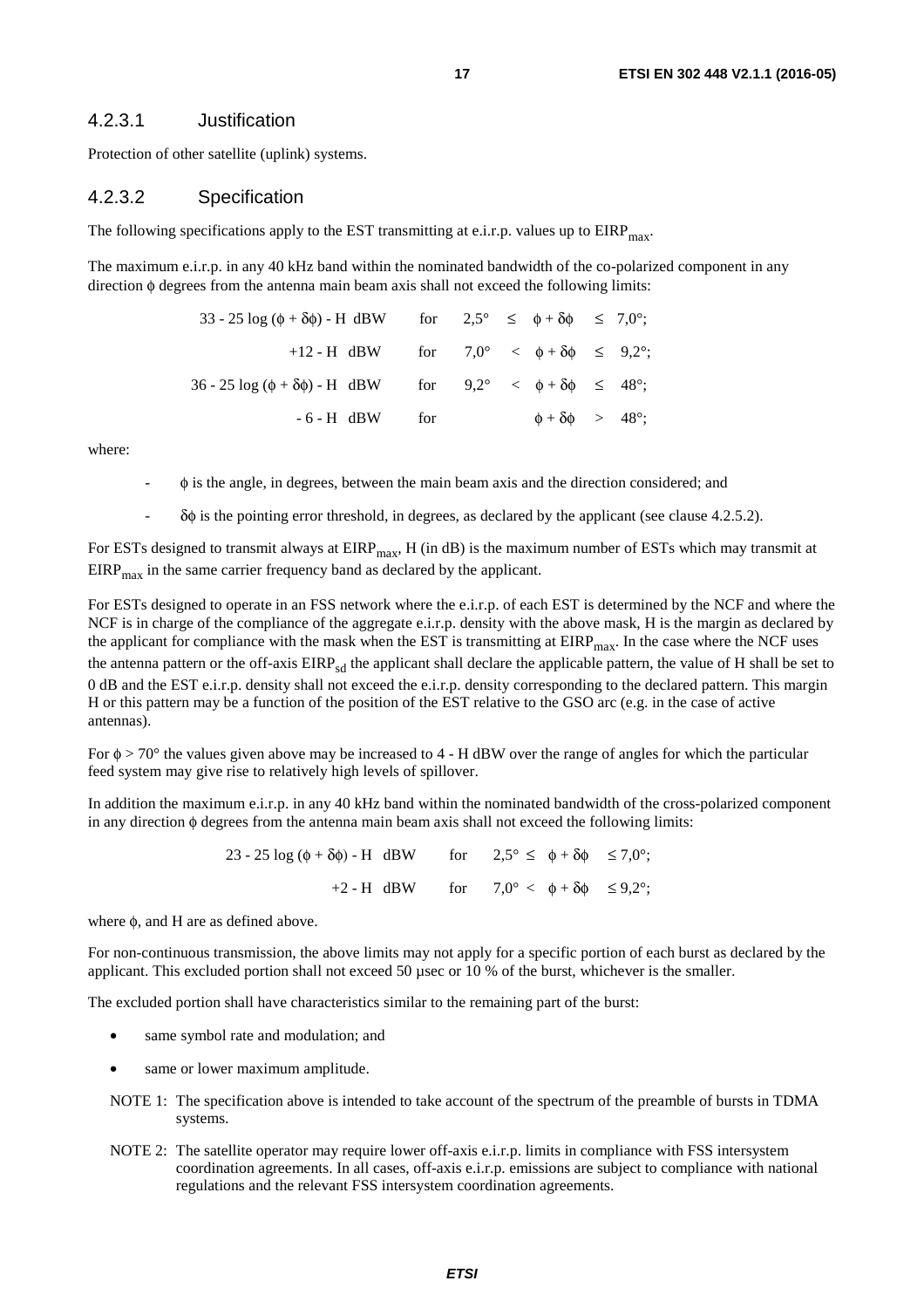<span id="page-17-0"></span>Any antenna off-axis direction may be defined by a pair of values  $(\alpha, \varphi)$  where  $\varphi$  is the off-axis angle of that direction with the antenna main beam axis and  $\alpha$  is the angle of the plane defined by that direction and the antenna main beam axis with any arbitrary plane containing the antenna main beam axis.

The range of values of  $\varphi$  and  $\alpha$  is from  $\varphi_{\text{min}}$  -  $\delta\varphi$  to 180° for  $\varphi$ , and from -180° to +180° for  $\alpha$ .

The above limits only apply to any off-axis direction  $(\alpha, \varphi)$  within  $\pm 3^{\circ}$  of the visible part of the GSO. The concerned directions shall be any direction within the  $(\alpha, \varphi)$  domain unless it can be demonstrated by documentary evidence that only a limited subset of the  $(\alpha, \varphi)$  domain is concerned.

The determination of the  $(\alpha, \phi)$  subset shall take into account the operational conditions for which the EST is designed, as declared by the applicant or indicated within the user documentation. These conditions shall include:

- the range of latitudes of the EST;
- the minimum elevation pointing angle;
- the type of antenna mount (e.g. with azimuth and elevation axes or equatorial);
- the maximum static and dynamic alignment errors of the antenna mount axes;
- the maximum static and dynamic alignment errors of the antenna major axis with respect to the GSO arc;
- the range of adjustment for the major axis of the antenna for antennas with asymmetric main beam;
- the direction of the electric field radiated by the satellite with respect to the Earth's axis, when the electric field is used for the antenna alignment.

The alignment errors shall not exceed the declared maximum values when applying the alignment method declared by the applicant or indicated within the user documentation.

NOTE 3: ETSI TR 102 375 [\[i.11\]](#page-8-0) gives guidance for the determination of the concerned subset within the (α,  $\varphi$ ) domain.

#### 4.2.3.3 Conformance tests

Conformance tests shall be carried out in accordance with clause 6.4.1 with the results being computed in accordance with clause 6.4.2.

### 4.2.4 Carrier suppression

#### 4.2.4.1 Justification

To allow for the satisfactory suppression of transmissions of the EST by the NCF, under any fault condition and under any cessation of emissions condition.

#### 4.2.4.2 Specification

In the "Carrier-off" and in the "Emissions disabled" radio states the on-axis e.i.r.p. density shall not exceed 4 dBW in any 100 kHz band within the nominated bandwidth.

#### 4.2.4.3 Conformance tests

Conformance tests shall be carried out in accordance with clause 6.5.

## 4.2.5 Antenna pointing and polarization alignment for ESTs

#### 4.2.5.1 Justification

Protection of transmissions to adjacent satellites and cross-polarized transponders on the same satellite.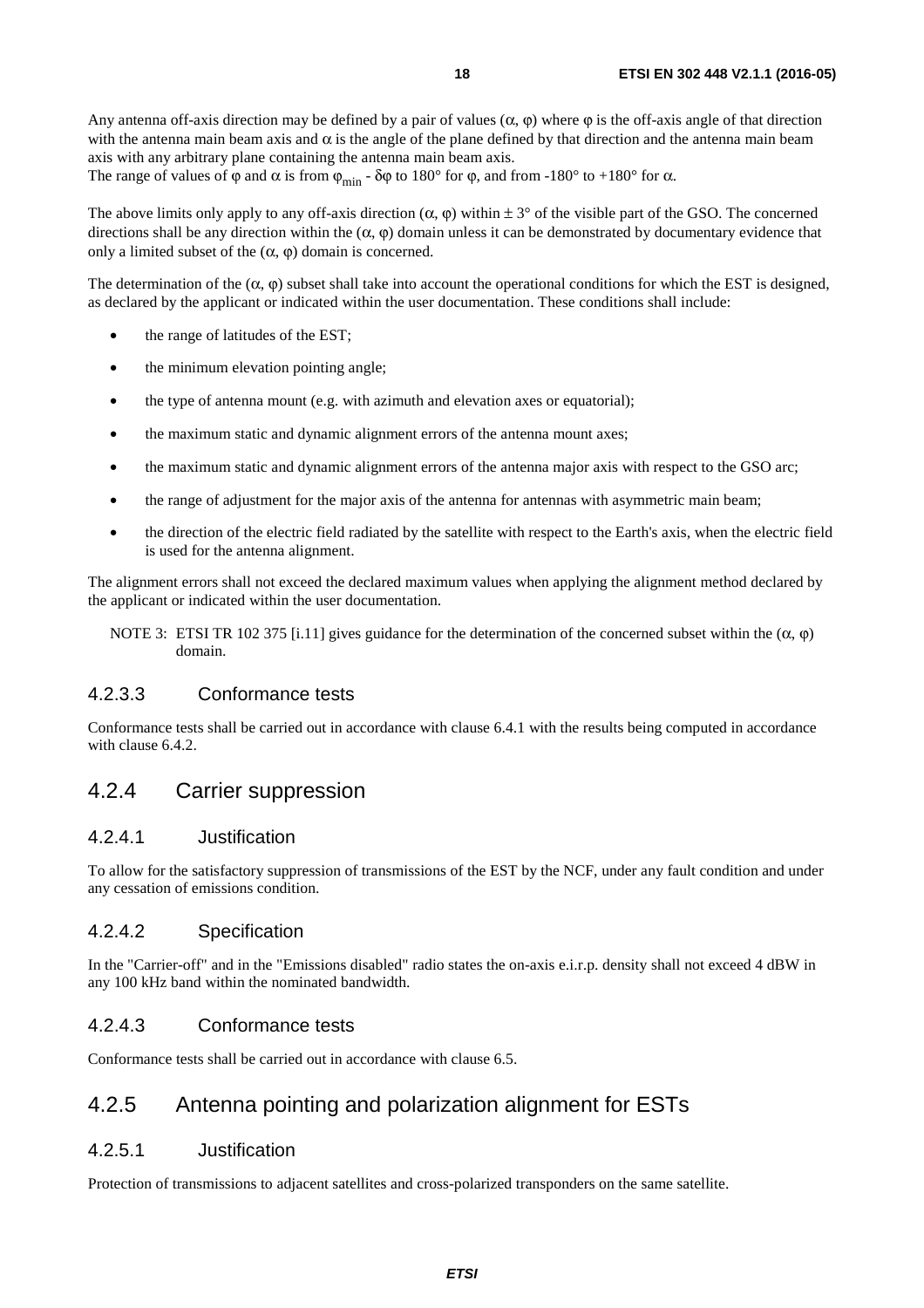#### <span id="page-18-0"></span>4.2.5.2 Specification

a) Mechanical stability:

The applicant shall declare the maximum values within which the EST is designed to operate in accordance with clause 4.1.1 for the following parameters:

- maximum train speed;
- maximum wind speed, which shall not be less than 100 km/h;
- maximum pressure pulse, which shall not be less than 6 kPa (Peak to peak for 3 s); and
- maximum pressure gradient, which shall not be less than 100 kPa/s.

The EST shall not show any sign of permanent distortion that could affect the radiation subsystem after the application of the load under the maximum values declared by the applicant for parameters above, including the Maximum relative wind speed.

b) Pointing error detection:

The EST shall be able to detect the pointing error. The EST, when in the "Carrier-on" radio state, shall enter the "Carrier-off" radio state when the instantaneous pointing error exceeds the pointing error threshold, δφ, relative to the direction of the wanted satellite at its actual position, within T seconds. The values of δφ and T shall be declared by the applicant and the value of T shall not exceed 5 seconds. The EST shall not re-enter the "Carrier-on" radio state until the instantaneous pointing error is within  $\delta\phi$  for a period of  $2 \times T$  seconds.

The applicant shall declare the maximum time  $(IT<sub>max</sub>)$  that the EST can remain in "Transmission enabled" state and "Carrier off" radio state (see clause 4.2.8.8). If the pointing error threshold is exceeded for more than  $IT_{max}$  then the EST shall enter the "Initial phase" state.

The applicant may declare ranges of values for  $\delta\phi$  as functions of on-axis e.i.r.p. spectral density such that the e.i.r.p. density limits in clause 4.2.3.2 are not exceeded.

- c) Polarization angle alignment capability:
	- The polarization angle shall be adjustable over the range declared by the applicant. For a range lower than 90°, the applicant shall also declare the geographical region (latitude and longitude) relative to the satellite orbital position for which the EST is designed to operate, taking into account the inclination of the electric field radiated by the satellite.
	- The misalignment error,  $\alpha$ , of the transmit antenna polarization is the sum of the misalignment errors due to the tracking process plus, for ESTs that set the transmit polarization by tracking the receive polarization, the misalignment error of the transmit polarization plane relative to the receive polarization plane. The misalignment error,  $\alpha$ , shall not exceed the maximum polarization misalignment,  $\alpha_{\text{max}}$ , declared by the applicant, such that:

$$
\alpha_{\max} = ArcTan\left(\sqrt{\frac{XPD_{\text{antenna}} - XPD_{\text{EST}}}{XPD_{\text{antenna}}. XPD_{\text{EST}}} - 1}\right)
$$

where:

- $XPD_{\text{EST}}$  is the equivalent cross polarization discrimination (XPD) of the EST, expressed as a ratio, as declared by the applicant;
- XPDantenna is the antenna XPD at the centre frequency of the transmit band, expressed as a ratio.
- NOTE 1: Satellite operators may require specific values for  $XPD_{EST}$  and they may also require the EST to stop its transmissions (e.g. to enter the "Carrier-off" radio state) if the value falls below  $XPD_{\text{EST}}$ .
- NOTE 2: The lower bound  $XPD<sub>er</sub>$  of the global XPD of the EST antenna with a receiving antenna is given by the following formula: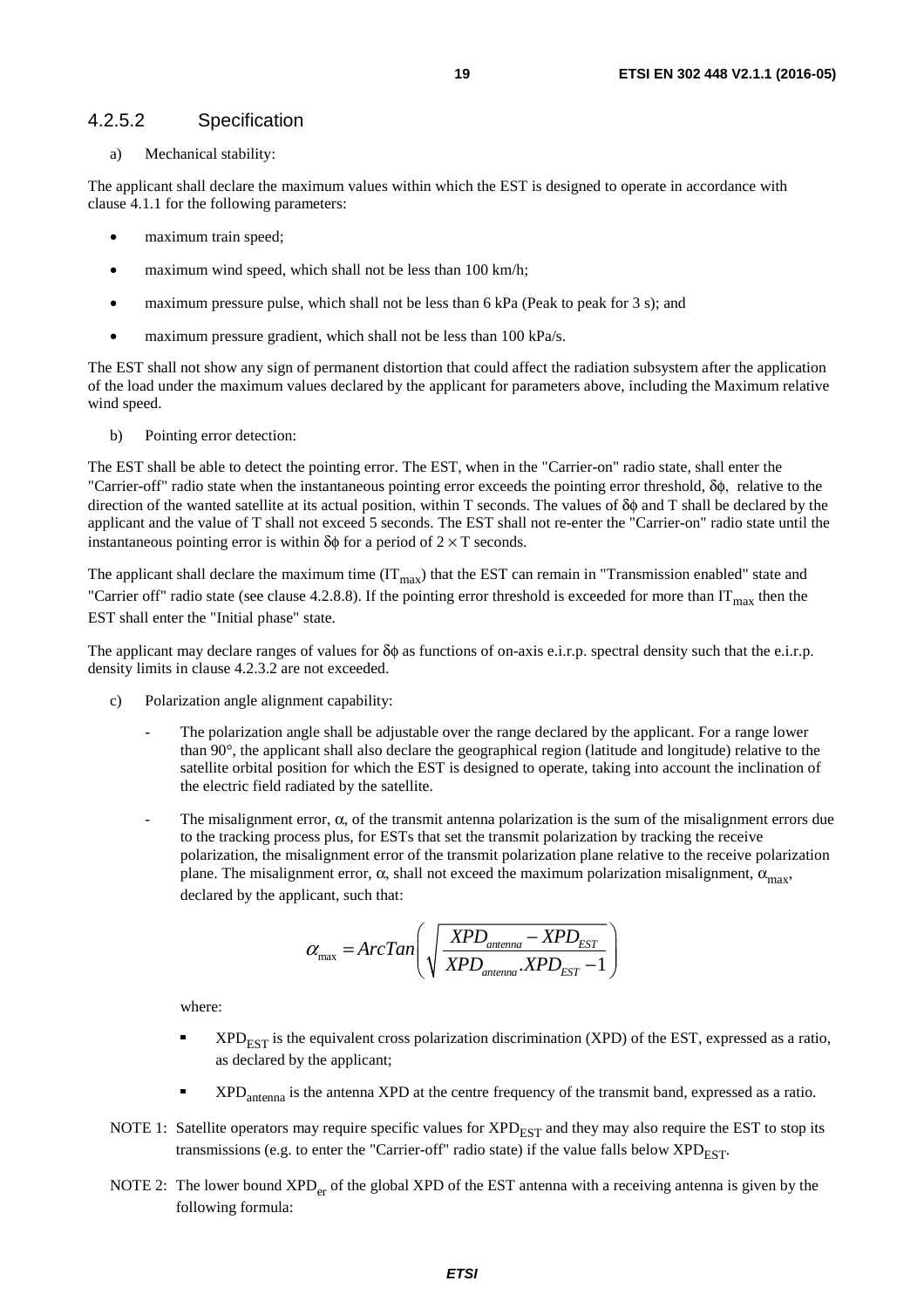<span id="page-19-0"></span>
$$
XPD_{er} \geq \frac{1+XPD_{EST}.XPD_{r}-2.\sqrt{XPD_{EST}}.\sqrt{XPD_{r}}}{XPD_{EST}+XPD_{r}+2.\sqrt{XPD_{EST}}.\sqrt{XPD_{r}}} = \left(\frac{1+\sqrt{XPD_{EST}}.\sqrt{XPD_{r}}}{\sqrt{XPD_{EST}}+\sqrt{XPD_{r}}}\right)^{2}
$$

where  $XPD_r$  is the  $XPD$  of the receiving antenna.

#### 4.2.5.3 Conformance tests

Conformance tests shall be carried out in accordance with clauses 6.7 to 6.9. In addition, clause 6.11.8 contains the conformance test for inhibition of transmission when the outage time exceeds  $IT<sub>max</sub>$ .

## 4.2.6 Cessation of emissions of the EST

#### 4.2.6.1 Justification

For cessation of emissions of the EST where the EST is not allowed to transmit.

#### 4.2.6.2 Specification

#### 4.2.6.2.1 Specification 1: Mode of cessation of emissions

At least one of the following two modes of cessation of emissions shall be implemented:

- a) the NCF determines that the EST shall cease emissions; and/or
- b) the EST autonomously determines that it shall cease emissions.

In addition, there shall be a "single-action" means (e.g. operating a switch) by which a local operator may disable the EST and thereby cease emissions.

The applicant shall declare the EST interfaces involved in the cessation of emissions:

- the list of relevant parameters which are collected by the EST or the NCF for determination as to whether the EST should cease emissions;
- the list of these relevant parameters which are used by the EST;
- the list of these relevant parameters which are transmitted by the EST to the NCF;
- the list of the relevant parameters which are received by the EST from the NCF;
- for the collected relevant parameters, the EST interface (s), including the protocols, the timing, the ranges of the values, the speed of the variations and the required accuracies;
- for the relevant parameters transmitted to the NCF, the EST interface with the NCF, including the protocols and the timing;
- for the transmission parameter received from the NCF, the EST interface with the NCF, including the protocols and the timing;
- these declared EST interfaces shall be in accordance with the user documentation.

#### 4.2.6.2.2 Specification 2: Conditions under which the EST shall cease emissions

For EST networks where the NCF determines completely or partially where and under which conditions the emissions of the EST shall be ceased, the collection of the relevant parameters by the EST and the exchange of information between the EST and the NCF shall be sufficient for the NCF to determine when to cease emissions with the accuracy declared by the applicant and to inform in time the EST to cease emissions.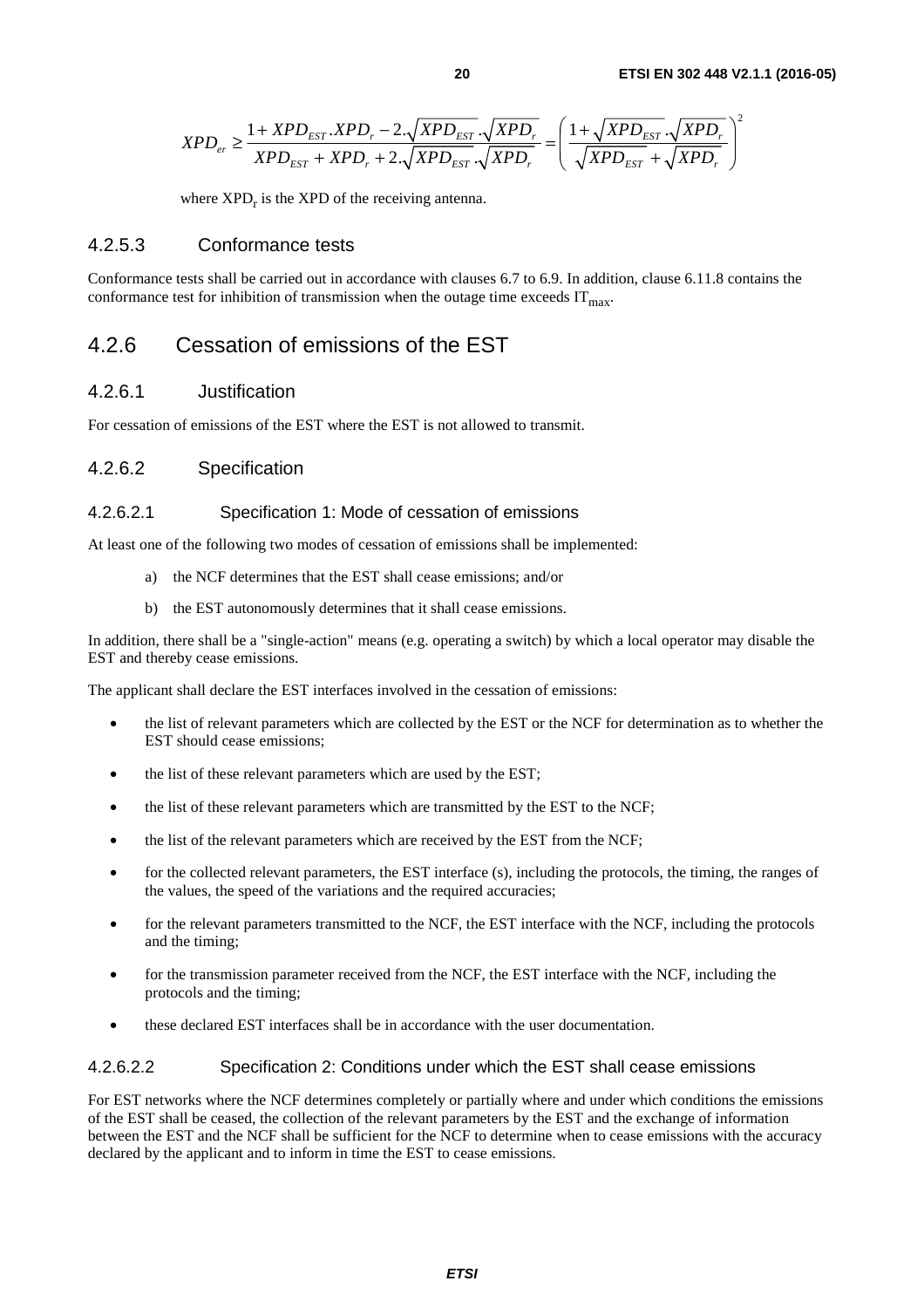<span id="page-20-0"></span>For ESTs which determine completely where and under which conditions the emissions shall be ceased, the collection of the relevant parameters by the EST shall be sufficient for the EST to determine when to cease emissions with the accuracy declared by the applicant.

The determination of these conditions shall take into account the inaccuracy of the EST location and of the boundaries of the authorized operating areas in the data base used either by the EST or the NCF, as declared by applicant.

The conditions for cessation of emissions shall take into account at least the following parameters:

- the location of the EST and the boundaries of the authorized operating area;
- the operating parameters specified in clauses 4.2.1 through 4.2.6;
- the carrier frequency and the authorized frequency bands.

#### 4.2.6.2.3 Specification 3: Cessation of emissions

A condition requiring cessation of emissions occurs either when the EST receives the command from the NCF at its input or when the EST determines autonomously on the need to cease emissions.

When in the "Transmission enabled" state a condition requiring cessation of emissions occurs, the EST shall cease transmissions and enter the "Initial Phase" state.

When in the "Transmission disabled" state, the EST shall not leave that state for the "Transmission enable" state as long as a condition requiring cessation of emissions exists or the last CC command received from the NCF is a transmission disable command.

When in the "Initial phase-BurstOn" or "Initial phase-BurstOff" substate a condition requiring cessation of emissions occurs, the EST shall cease transmissions and enter the "Initial phase-Standby" substate.

When in the "Initial phase-Standby" substate, the EST shall not leave that state for the "Initial phase-BurstOn" or the "Transmission enabled" states as long as a condition requiring cessation of emissions exists.

The time for transition in any state from the occurrence of a condition requiring cessation of emissions to the "Emissions disabled" radio state shall not exceed 1 second.

#### 4.2.6.2.4 Specification 4: Fault conditions

Any collection of the relevant parameters by the EST or transmission of these parameters to the NCF, which have not been completed correctly within the required delay(s) as declared by the applicant, shall be considered as a fault condition.

Any transmission parameter not received or not correctly received from the NCF within the required delay declared by the applicant shall be considered as a fault condition.

These fault conditions shall be processed as conditions requiring cessation of emissions.

#### 4.2.6.3 Conformance tests

Conformance tests shall be carried out in accordance with clause 6.9.

### 4.2.7 Identification of EST

#### 4.2.7.1 Justification

To fulfil the requirements for network management and for potential use by duly authorized entities.

#### 4.2.7.2 Specification

The EST shall be designed such that it is possible for the network operator to identify which ESTs are transmitting with at least 100 m resolution in a given geographic area. The applicant shall declare the means by which identification of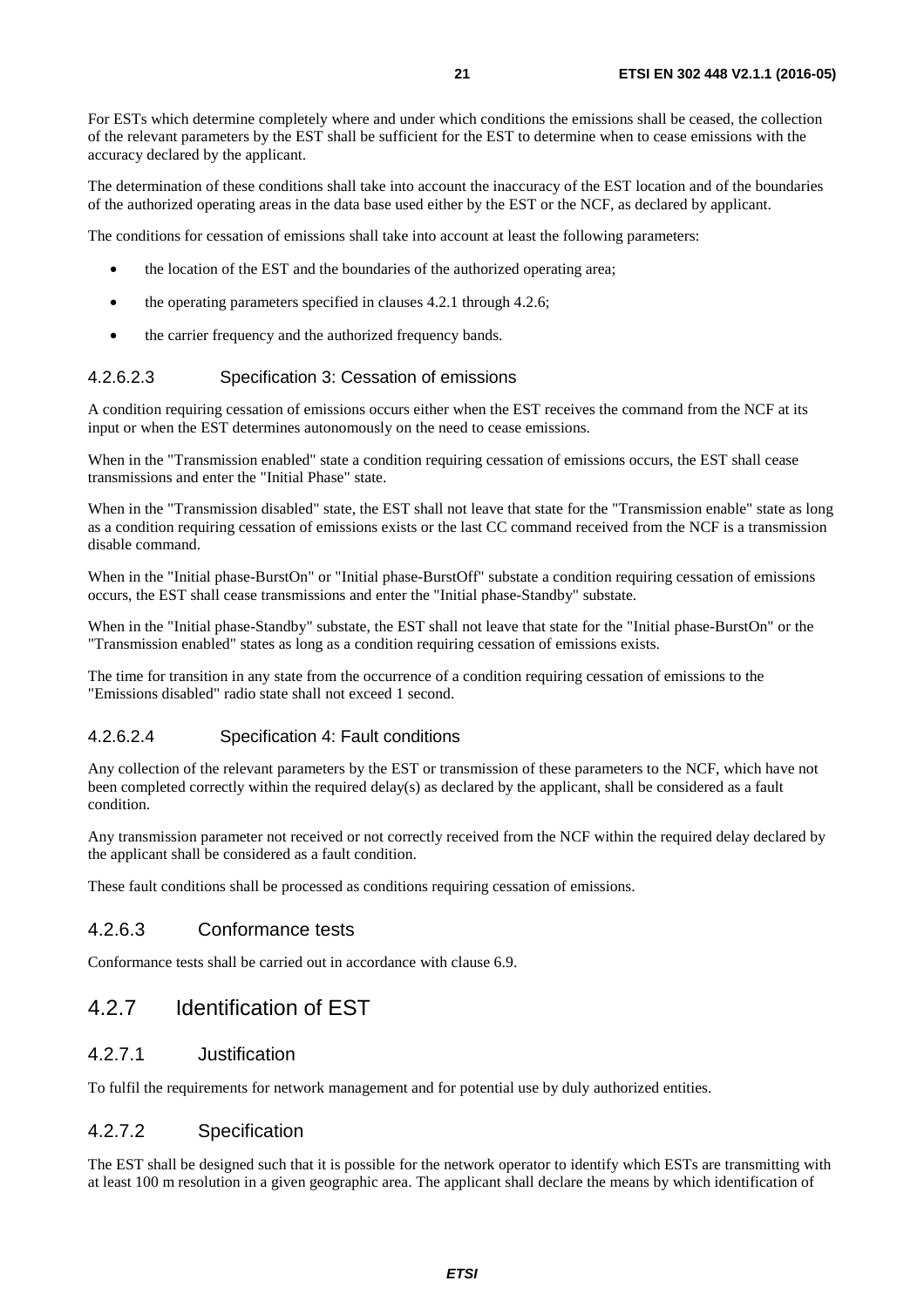<span id="page-21-0"></span>ESTs is accomplished. In the case where an external system is required, the applicant shall declare which additional means are necessary for identification of the EST.

#### 4.2.7.3 Conformance tests

Conformance tests shall be carried out in accordance with clause 6.10.

# 4.2.8 Control and Monitoring Functions (CMFs)

#### 4.2.8.1 CMF state diagram

The following minimum set of CMFs shall be implemented in ESTs in order to minimize the probability that they originate unwanted transmissions that may give rise to harmful interference to other systems.

In the "Non-valid" state and in the "Transmission disabled" state the EST shall not transmit. In the "Transmission-enabled" state the EST is allowed to transmit. In the "Initial phase" state the EST is only allowed to transmit initial bursts.

NOTE 1: The restrictions in the "Initial phase" state are for the protection of other systems when the EST is entering the system after a power-on or a reset. These initial burst restrictions do not apply to the EST transmissions in the "Transmission-enabled" state and once a transmission enable command has been received by the EST the EST may transmit or not transmit as required.

Under any fault condition the EST shall enter the "Non-valid" state where the e.i.r.p. limits for the "Emissions disabled" radio state apply.



CER: Cessation of Emissions Required;<br>CENR: Cessation of Emissions Not Requi

- Cessation of Emissions Not Required;
- SMP: System Monitoring Pass;
- SMF: System Monitoring Fail;
- TxE: Transmission Enable command;
- TxD: Transmission Disable command;<br>CCR: Control Channel correctly Receiv
- CCR: Control Channel correctly Received;<br>CCF: Control Channel reception Failure.
- Control Channel reception Failure.

#### **Figure 2: State transition diagram of the control and monitoring function of an EST**

NOTE 2: From "Transmission disabled" state a TxE command may also result in a transition towards the "Initial phase" state.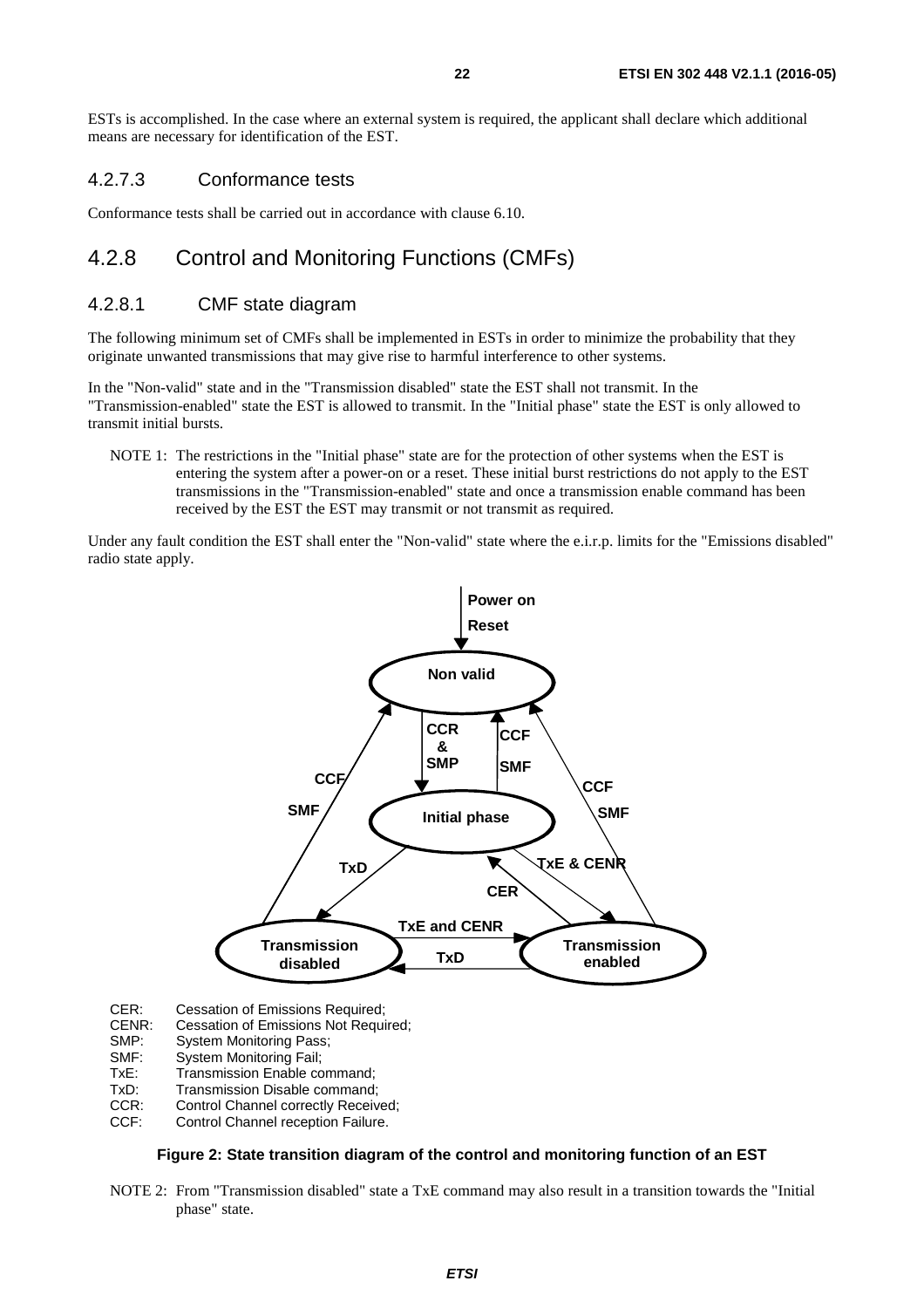<span id="page-22-0"></span>When the EST transmits several carriers having different frequencies, an EST state machine as described above may be associated with each carrier or each set of carriers. The events then apply to the subsystem associated with the specific carrier or the specific set of carriers, rather than the whole EST.

#### 4.2.8.2 Processor monitoring

#### 4.2.8.2.1 Justification

To ensure that the EST can suppress its transmissions in the event of a processor sub-system failure.

#### 4.2.8.2.2 Specification

The EST shall incorporate a processor monitoring function for each of its processors involved in maintaining the performance requirements of the present document and in Control and Monitoring Functions (CMF).

The processor monitoring function shall detect failures of these processors' hardware and software.

In the "Transmission enabled" state, the EST shall enter the "Non valid" state or the "Carrier-off" radio state no later than 1 second after any fault condition occurs, and in any case it shall enter the "Non valid" state within 30 seconds until the processor monitoring function has determined that all fault conditions have been cleared. In any other state after any fault condition occurs, the EST shall enter the "Non valid" state within 30 seconds until the processor monitoring function has determined that all fault conditions have been cleared.

#### 4.2.8.2.3 Conformance tests

Conformance tests shall be carried out in accordance with clause 6.11.2.

#### 4.2.8.3 Transmit subsystem monitoring

#### 4.2.8.3.1 Justification

To ensure the inhibition of transmissions that are potentially harmful to other systems in the event of incorrect operation of the transmit frequency generation sub-system.

#### 4.2.8.3.2 Specification

The EST shall monitor the operation of its transmit frequency generation sub-system and shall be able to detect:

- a) loss of frequency lock;
- b) absence of Local Oscillator (LO) output signal.

No later than 1 second after any of these fault conditions of the transmit frequency generation sub-system occurs, the EST shall enter the "Non-valid" state until the transmit sub-system monitoring function has determined that all fault conditions have been cleared.

#### 4.2.8.3.3 Conformance tests

Conformance tests shall be carried out in accordance with clause 6.11.3.

#### 4.2.8.4 Power-on/Reset

#### 4.2.8.4.1 Justification

To demonstrate that the EST achieves a controlled non-transmitting state following the powering of the unit, or the occurrence of a reset made by a local operator when this function is implemented.

#### 4.2.8.4.2 Specification

Following a manual reset, when this function is implemented, the EST shall enter the "Non-valid" state.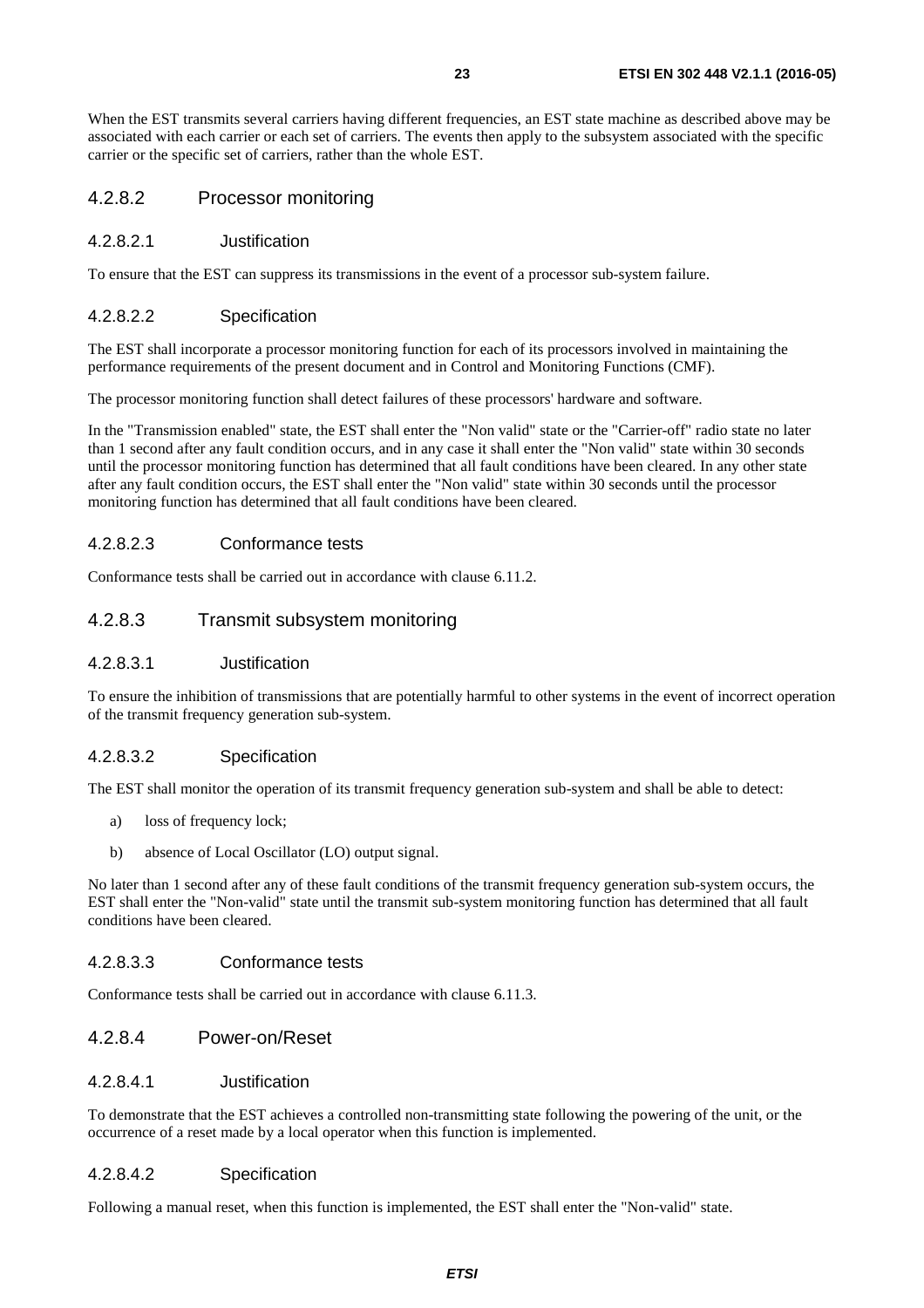<span id="page-23-0"></span>During and following "power-on" the EST shall remain in the "Non-valid" state until all the conditions for entering "Initial phase" have been satisfied.

#### 4.2.8.4.3 Conformance tests

Conformance tests shall be carried out in accordance with clause 6.11.4.

### 4.2.8.5 Control Channel (CC) and Response Channel (RC)

#### 4.2.8.5.1 Justification

Control Channels (CC) are used by ESTs to receive control information from the NCF and Response Channels (RCs) to respond to the NCF. For EST designed to operate within networks where the NCF determines that the EST shall cease emissions, then the CCs and RCs are also used for the dialogue with the NCF.

To ensure that the EST cannot transmit unless it correctly receives the CC messages from the NCF.

#### 4.2.8.5.2 Specification

#### 4.2.8.5.2.1 Specification 1: types of CCs and RCs

a) The EST shall have at least one CC from the NCF. If exchange of information with the NCF is necessary for operation of the EST then the EST shall have at least one RC to the NCF (see clause 4.2.6). Each CC and each RC may be internal or external.

The types (internal or external) of each CC and each RC shall be declared by the applicant.

NOTE 1: The availability of the network carrying the external CC(s) and RC(s) and the numbers of external CC(s) and RC(s) are not within the scope of the present document.

NOTE 2: Some satellite operators may require that internal CC(s) and or RC(s) are available.

- b) The connection between the NCF and the EST via the CCs and RCs shall be either permanent or shall be set up on a call by call basis through a switched network. In case of connection through a switched network the EST shall be able to receive calls from the NCF and to initiate calls towards the NCF in order to set up the CCs and RCs.
- c) The EST with an external CC shall not transmit without receiving an appropriate signal from the NCF through the satellite to which the EST transmits, indicating to the EST that the NCF is alive and insuring that the EST is pointing to the target satellite.

#### 4.2.8.5.2.2 Specification 2: CC Reception

- a) The EST shall enter the "Non-valid" state immediately after a period not exceeding 30 seconds without correct reception of the CC from the NCF, i.e. without being able to receive CC messages from the NCF. This event is called a "CC disruption".
	- In the case of external CCs and RCs without permanent connection of the NCF with the EST, the ability to receive CC messages from the NCF is the ability at any time to receive calls and messages within the timing requirements of the present document from the network through which is connected the NCF.
	- The inability to receive CC messages from the NCF may be due to the following various causes but not limited to them: no received signal from the NCF or from the network, a too low level received signal, no network accessible, the inability to lock onto the received carrier frequency, to demodulate, to decode, to receive calls and/or messages, a hardware failure or power off.
- b) The EST shall remain in the "Non-valid" state as long as the EST is unable to receive CC messages from the NCF.
- c) From the "Non-valid" state the EST may enter the "Initial phase" state if the following conditions are met:
	- the EST is able to receive CC messages from the NCF; and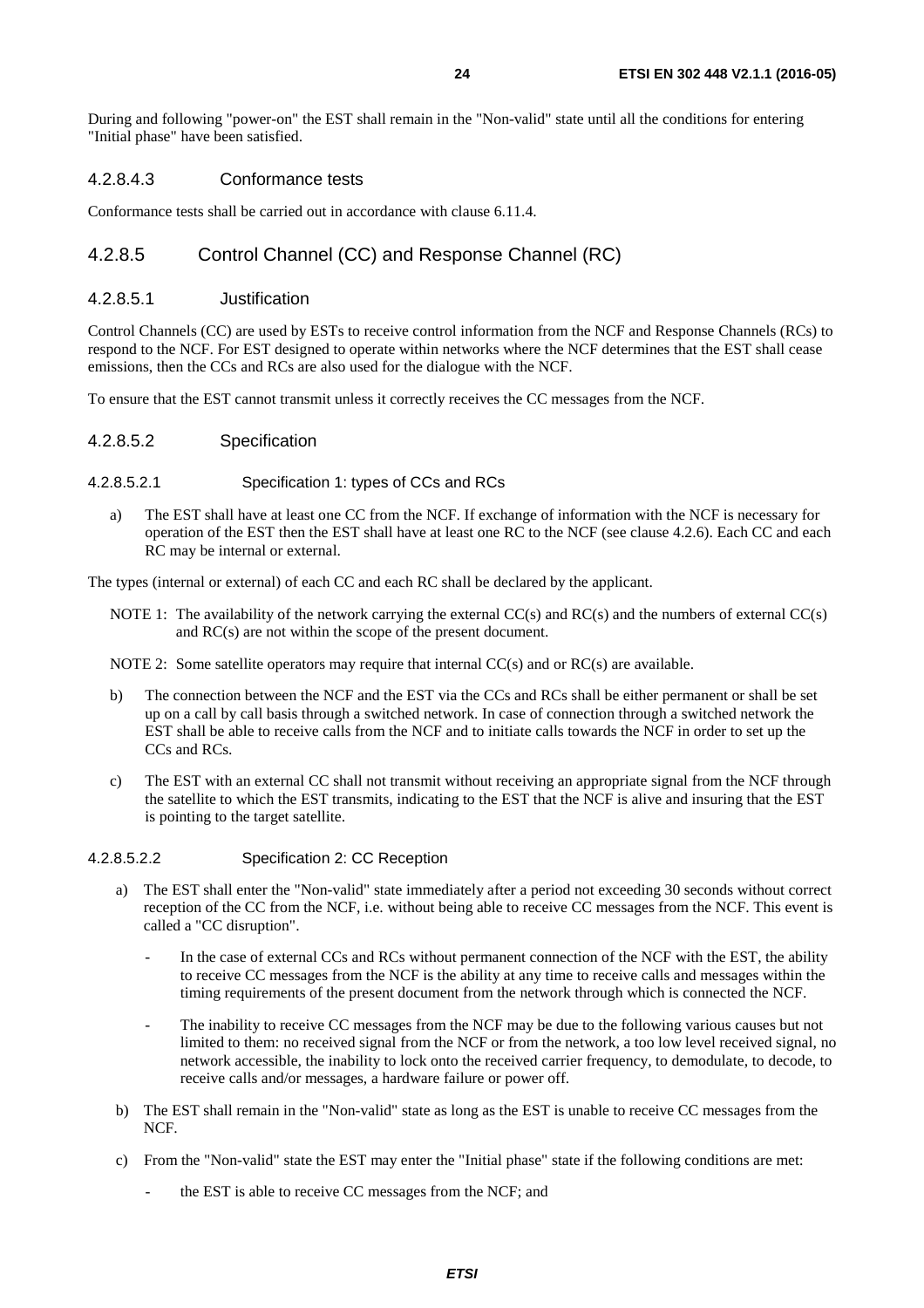- no fault conditions are present.

#### <span id="page-24-0"></span>4.2.8.5.3 Conformance tests

Conformance tests shall be carried out in accordance with clause 6.11.5.

#### 4.2.8.6 Network control commands

#### 4.2.8.6.1 Justification

These requirements ensure that the EST is capable of:

- a) retaining a unique identification in the network;
- b) receiving commands from the NCF through its CC(s) and executing those commands.

#### 4.2.8.6.2 Specification

The EST shall hold, in non-volatile memory, its unique identification code in the network.

The EST shall be capable of receiving through its CCs dedicated messages (addressed to the EST) from the NCF, and which contain:

- Transmission Enable commands (TxE);
- Transmission Disable commands (TxD).

When in the "Initial phase" or "Transmission enabled" states, once a transmission disable command is received, within 1 second the EST shall enter into, and shall remain in the "Transmission disabled" state until the transmission disable command is superseded by a subsequent transmission enable command (see also clause 4.2.6).

When in the "Initial phase" or "Transmission disabled" states, once a transmission enable command is received, the EST may enter into the "Transmission enabled" state.

When entering the "Initial phase" from the "Non-valid" state, the last TxE or TxD command received from the NCF may be used by the EST to enter the "Transmission enabled" state or the "Transmission disabled" state, respectively, if since the time of reception of that command no "CC disruption" occurred.

NOTE: The physical unit in charge of the reception of the CCs, of the transmissions of the RCs and of the CC commands reception may be a separate and independent unit from the other units of the EST and it may be common to several ESTs.

#### 4.2.8.6.3 Conformance test

Conformance tests shall be carried out in accordance with clause 6.11.6.

#### 4.2.8.7 Initial burst transmission

#### 4.2.8.7.1 Justification

Restrictions on the initial burst transmissions are necessary to limit disturbance to other services.

#### 4.2.8.7.2 Specification

For systems where no transmission enable command is foreseen without request from the EST, in the "Initial phase" state the EST may transmit initial bursts:

a) The EST shall not start the transmission of initial bursts before having obtained a confirmation that no cessation of emission applies where the EST is located. This confirmation shall be obtained either by local means of determination of the cessation of emissions (see clause 4.2.6) or from the NCF via an external control channel.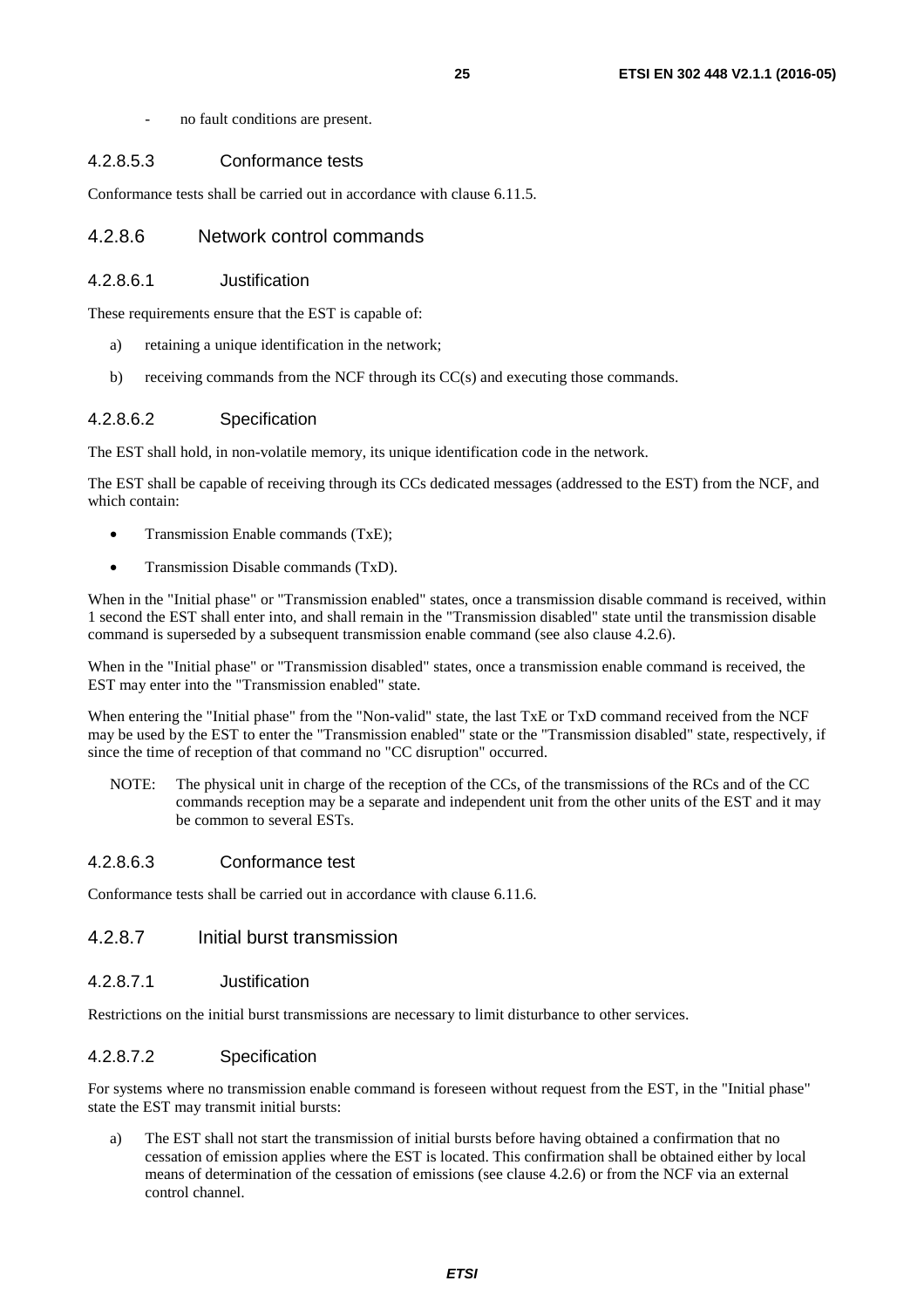- <span id="page-25-0"></span>b) The duty cycle of the burst retransmission shall not exceed 0,2 %, where the duty cycle is defined as the ratio of burst duration to the duration between two successive bursts.
- c) Each burst shall not carry more than the minimum number of data bytes excluding the burst preambles and the FEC coding bits necessary to establish synchronization.
- d) The initial burst shall be transmitted at an e.i.r.p. no greater than  $EIRP<sub>max</sub>$ .
- e) The duration between two successive bursts shall not be less than the required NCF response time as declared by the applicant. This response time is defined as the duration, measured at the EST, between an initial burst transmission and the reception and processing of a transmission enable or disable command from the NCF which is never exceeded during 99 % of the cases under normal conditions in the system for which the EST is designed, as declared by the applicant.

#### 4.2.8.7.3 Conformance tests

Conformance tests shall be carried out in accordance with clause 6.11.7.

#### 4.2.8.8 Inhibition of transmissions

#### 4.2.8.8.1 Justification

To ensure the correct inhibition of transmissions that are potentially harmful to other systems and persons in the event of signal blockage.

#### 4.2.8.8.2 Specification

The EST shall inhibit transmissions whenever there is a loss of receive carrier (e.g. synchronization or signal level).

EST shall enter the "Carrier-off" radio state within a period not exceeding 0,5 seconds, when these conditions persist during that period, and shall remain in this radio state until the receiver carrier has been restored.

The applicant shall declare the maximum outage time  $(IT<sub>max</sub>)$  for this condition ("Transmission enabled" state and "Carrier off" radio state). If the receive carrier is not restored within  $IT_{\text{max}}$ , then the EST shall transition to the "Initial" phase" state.

The applicant shall declare the time to transition from "Carrier off" to "Carrier on" radio state  $(IT<sub>trans</sub>)$  when in "Transmission enabled" state after the receive carrier is restored within  $IT<sub>max</sub>$ .

#### 4.2.8.8.3 Conformance tests

Conformance tests shall be carried out in accordance with clause 6.11.8.

## 4.2.9 Receive antenna off-axis gain pattern

#### 4.2.9.1 Justification

To protect the wanted signals from interference from terrestrial services and from other satellite services.

#### 4.2.9.2 Specification

The maximum antenna gain of each of the co-polarized components in any direction  $\varphi$  degrees from the antenna main beam axis shall not exceed the following limits:

| $G = 32 - 25 \log \phi$ | dBi | for $\varphi_{min} \leq \varphi < 48^{\circ}$ |
|-------------------------|-----|-----------------------------------------------|
| $G = -10$               | dBi | for $48^{\circ} \leq \varphi \leq 85^{\circ}$ |
| $G = 0$                 | dBi | for $85^{\circ} \le \phi \le 180^{\circ}$     |

where: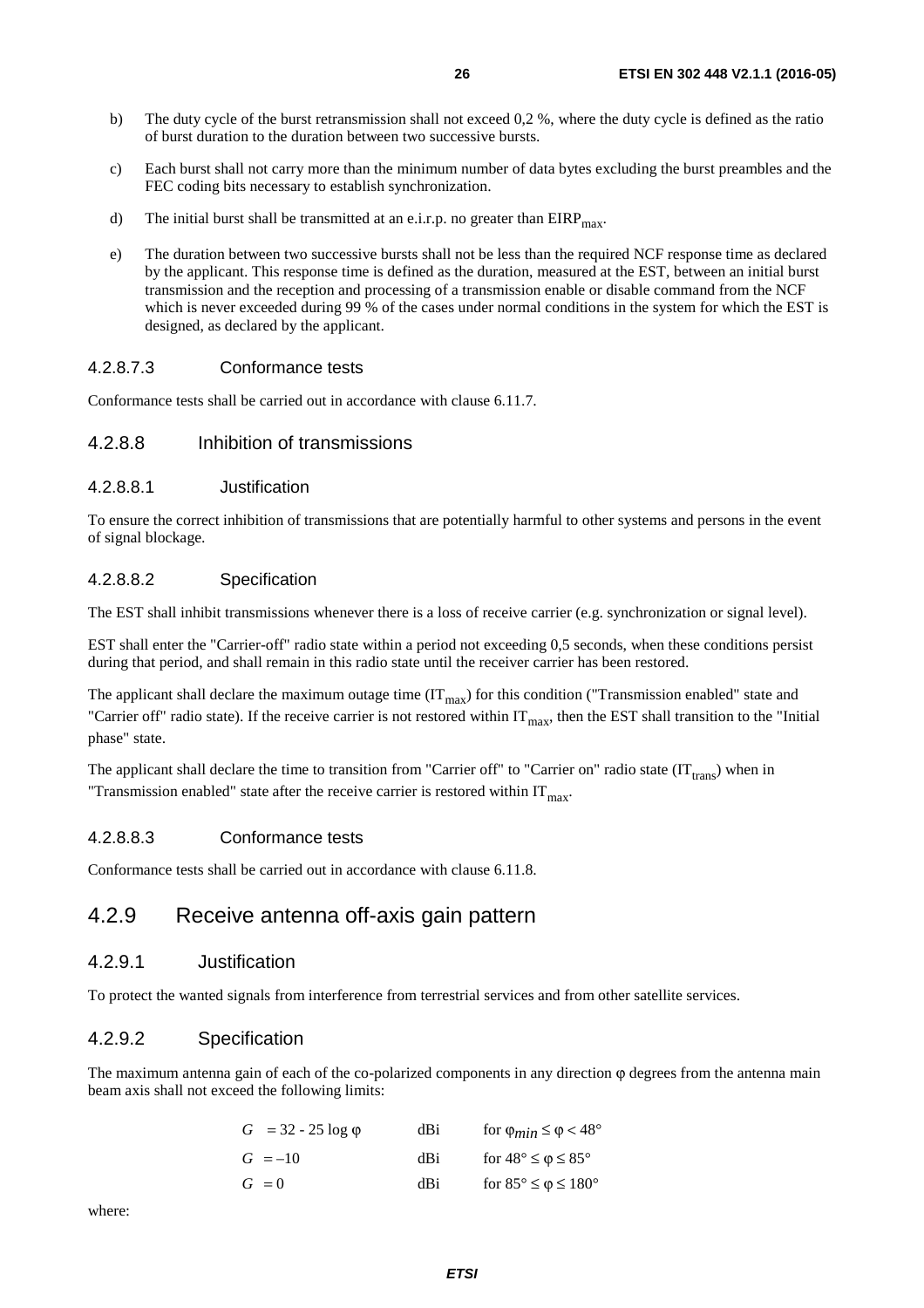<span id="page-26-0"></span> $\phi_{min} = 1^{\circ}$  or 100  $\lambda/D$  degrees, whichever is the greater, for  $D/\lambda \ge 50$ .

 $\phi_{min} = 2^{\circ}$  or 114 (D/ $\lambda$ )<sup>-1.09</sup> degrees, whichever is the greater, for  $D/\lambda < 50$ .

D is the nominal diameter of the antenna.

In addition the maximum antenna gain of each of the cross-polarized components in any direction φ degrees from the antenna main beam axis shall not exceed the following limits:

 $G_x(\varphi) = 23 - 20 \log \varphi$  dBi for  $\varphi_r \le \varphi \le 7^\circ$ 

where  $\varphi_r$  is equal to 1° or 100  $\lambda/D$ , whichever is greater.

#### 4.2.9.3 Conformance tests

Conformance tests shall be carried out in accordance with clause 6.12.

### 4.2.10 Blocking performance

#### 4.2.10.1 Justification

To prevent high power signals outside the receive frequency band from blocking the reception of signals inside the receive frequency band.

#### 4.2.10.2 Specification

Receiver blocking is characterized here through gain compression for a signal inside the receive frequency band that is caused by another signal outside the receive frequency band at high power. The level of the other signal is compared to the level of a signal inside the receive frequency band that would cause the same gain compression.

Receiver blocking rejection at a particular frequency is defined as the level of a second signal at this frequency that causes a certain gain compression to a first signal inside the receive frequency band, minus the level of a second signal at a frequency inside the receive frequency band that causes the same gain compression.

The first signal shall be at the centre frequency of the receive frequency band and have a level in the operational range. The second signal shall cause a gain compression for the first signal of 1 dB.

The rejection shall comply with table 4.

| Frequency    |                        | <b>Minimum rejection</b>                                                  |
|--------------|------------------------|---------------------------------------------------------------------------|
| below 9 GHz  |                        | 20dB                                                                      |
|              | 9 to 10 GHz            | 10dB                                                                      |
|              | 14 to 16 GHz           | 10dB                                                                      |
|              | Above 16 GHz           | 20dB                                                                      |
| <b>NOTE:</b> |                        | In the frequency ranges 10 to 10,7 GHz and 12,75 to 14 GHz, the rejection |
|              | needs further studies. |                                                                           |

| Table 4: Receiver blocking rejection |  |  |
|--------------------------------------|--|--|
|--------------------------------------|--|--|

### 4.2.10.3 Conformance tests

Conformance tests shall be carried out in accordance with clause 6.13.

### 4.2.11 Adjacent Signal Selectivity

#### 4.2.11.1 Justification

To enable reception of a wanted signal in presence of other signals on adjacent frequencies which are transmitted with high EIRP density from target satellite orbital position.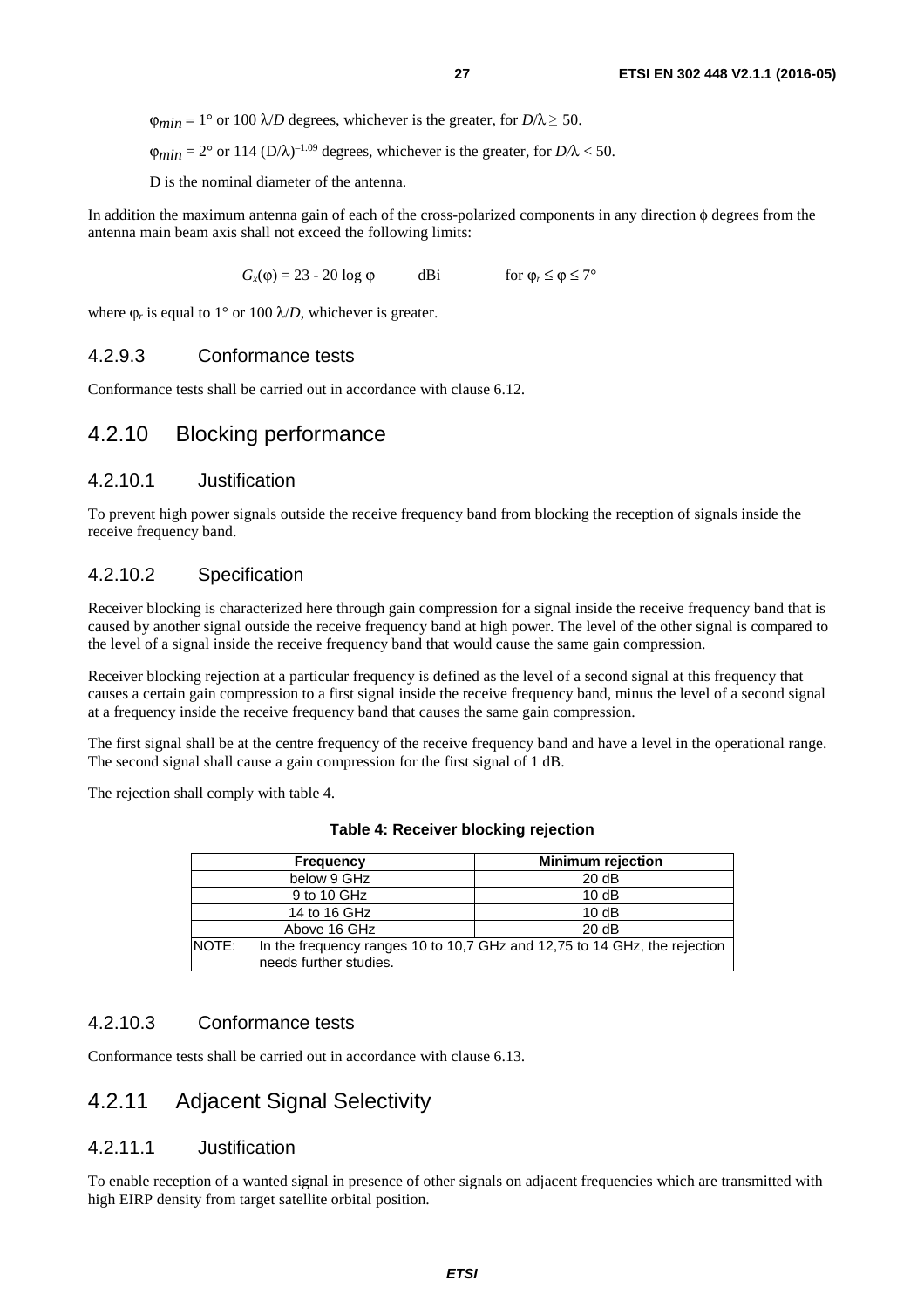<span id="page-27-0"></span>NOTE: The power level of signals transmitted from the same orbital position are under control of the satellite operator. Signals transmitted from an adjacent orbital position that is not near-by are suppressed by the antenna gain pattern.

#### 4.2.11.2 Specification

Adjacent Signal Selectivity is a measure of a receiver's ability to receive a signal at its assigned channel frequency in the presence of an adjacent signal at a given frequency offset from the centre frequency of the assigned channel. The adjacent signal shall occupy the same bandwidth as the wanted signal. Frequency offset and relative power level of the adjacent signal compared to the wanted signal shall take the value given in table 5. BW is the wanted signal occupied bandwidth.

#### **Table 5: Adjacent signal frequency and Power level**

| Signal                  | <b>Centre frequency offset</b><br>from wanted signal | <b>Power level relative</b><br>to wanted signal |
|-------------------------|------------------------------------------------------|-------------------------------------------------|
| <b>Adjacent Carrier</b> | ВW                                                   | 7 dBsd                                          |

The decrease in the required signal to noise ratio in the presence of an adjacent signal shall be no more than 0,5 dB.

#### 4.2.11.3 Conformance tests

Conformance tests shall be carried out in accordance with clause 6.14.

# 5 Testing for compliance with technical requirements

# 5.1 Environmental conditions for testing

Survivability testing shall be carried out prior to tests on the radiation and stabilization subsystems.

Tests defined in the present document shall be carried out at representative points within the boundary limits of the declared operational environmental profile.

# 5.2 Essential radio test suites

The essential radio test suites for a complete EST are given in clause 6.

# 6 Test methods for all aspects of the EST

# 6.1 General

The present clause describes the general requirements for verifying that the performance of the EUT complies with the specifications. However, the specific testing methodology to be used for measuring performance is left to the applicant in order to allow the methodology to be matched to the EUT. The applicant shall maintain documentary evidence of the results obtained in performing the essential radio tests At a minimum, the documentary evidence shall include:

- test setup (configurations, test equipment and calibration status);
- test conditions (environmental and operational parameters);
- method of testing;
- $\bullet$  results of measurements, measurement resolution  $\&$  uncertainty; and
- statement of compliance with technical specifications of the present document.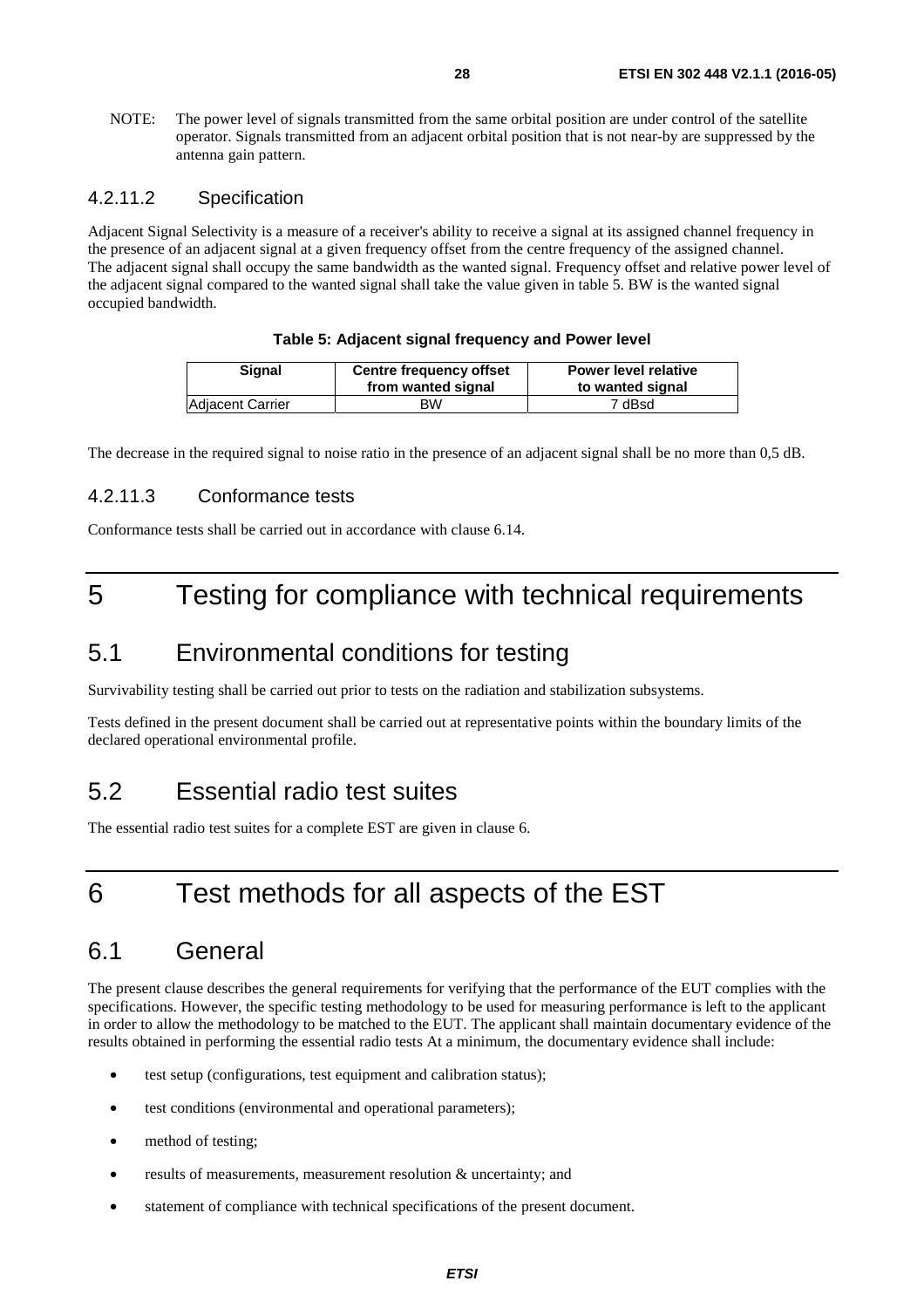<span id="page-28-0"></span>The test conditions for each test shall be representative of the intended operational environment and be noted in the test report where it has a significant effect on the measurement results.

The type, termination and length of each cable used shall be representative of the intended installation and recorded in the test report. For maximum cable lengths longer than 10 m, as declared by the applicant, the tests shall be performed with cables no shorter than 10 m.

ETSI TR 102 215 [[i.4](#page-8-0)] provides a recommended approach to measurement uncertainty and interpretation of results. Where the measurement approach does not conform to the guidance in ETSI TR 102 215 [[i.4](#page-8-0)], the applicant shall declare the method of measurement and the uncertainty achieved under this method.

The test site and the method of measurement shall also be in accordance with CISPR 16-1-5 [\[3](#page-7-0)] as applicable.

To enable the performance tests to be carried out the use of an NCF or a Special Test Equipment (STE), made available by the applicant or system provider, may be necessary. Since this STE will be specific for the particular system, it is not possible to provide detailed specifications in the present document. However, the following baseline is provided:

- if the EST requires to receive a modulated carrier from the satellite in order to transmit, then special test arrangements are required to simulate the satellite signal, thus enabling the EST to transmit allowing measurement of transmission parameters;
- any characteristic of these special test arrangements which may have direct or indirect effects on the parameters to be measured shall be clearly stated by the applicant.

All tests with carrier-on shall be undertaken with the transmitter operating at  $EIRP<sub>max</sub>$ , as per the specific requirement, and with the normal radio operating parameters, as declared by the applicant.

If the Equipment Under Test (EUT) is an EST that requires hardware and/or software modification(s) performed by the applicant for these tests then full documentation of such modification(s) shall be provided to demonstrate that the modification(s) will simulate the required test condition, without its main characteristics being changed.

# 6.2 Off-axis spurious radiation

## 6.2.0 General

The tests for the EST specification in clause 4.2.1.2 shall be conducted in "Carrier on", "Carrier off" and "Emissions disabled" radio states as required. The tests in "Carrier on" radio state shall be undertaken with the transmitter operating at  $EIRP<sub>max</sub>$ .

# 6.2.1 Test method

The applicant shall declare the test methods used to identify frequencies of off-axis spurious radiation and to measure (or calculate) the radiated power levels of identified spurious radiations.

NOTE: The measuring antenna should be aligned in the polarization which produces the largest response between the EUT and the measuring antenna.

# 6.3 On-axis spurious radiation

### 6.3.0 General

The tests for the EST specification in clause 4.2.2.2 shall be conducted in "Carrier on", "Carrier off" and "Emissions disabled" radio states as required.

The tests in "Carrier on" radio state shall be undertaken with the transmitter operating at  $EIRP<sub>max</sub>$ . Test measurements shall be made at least three points within the operating band including: locating the carrier at the centre frequency of the operating band; as close to the lower operating frequency limit as possible; and as close to the upper operating frequency limit as possible.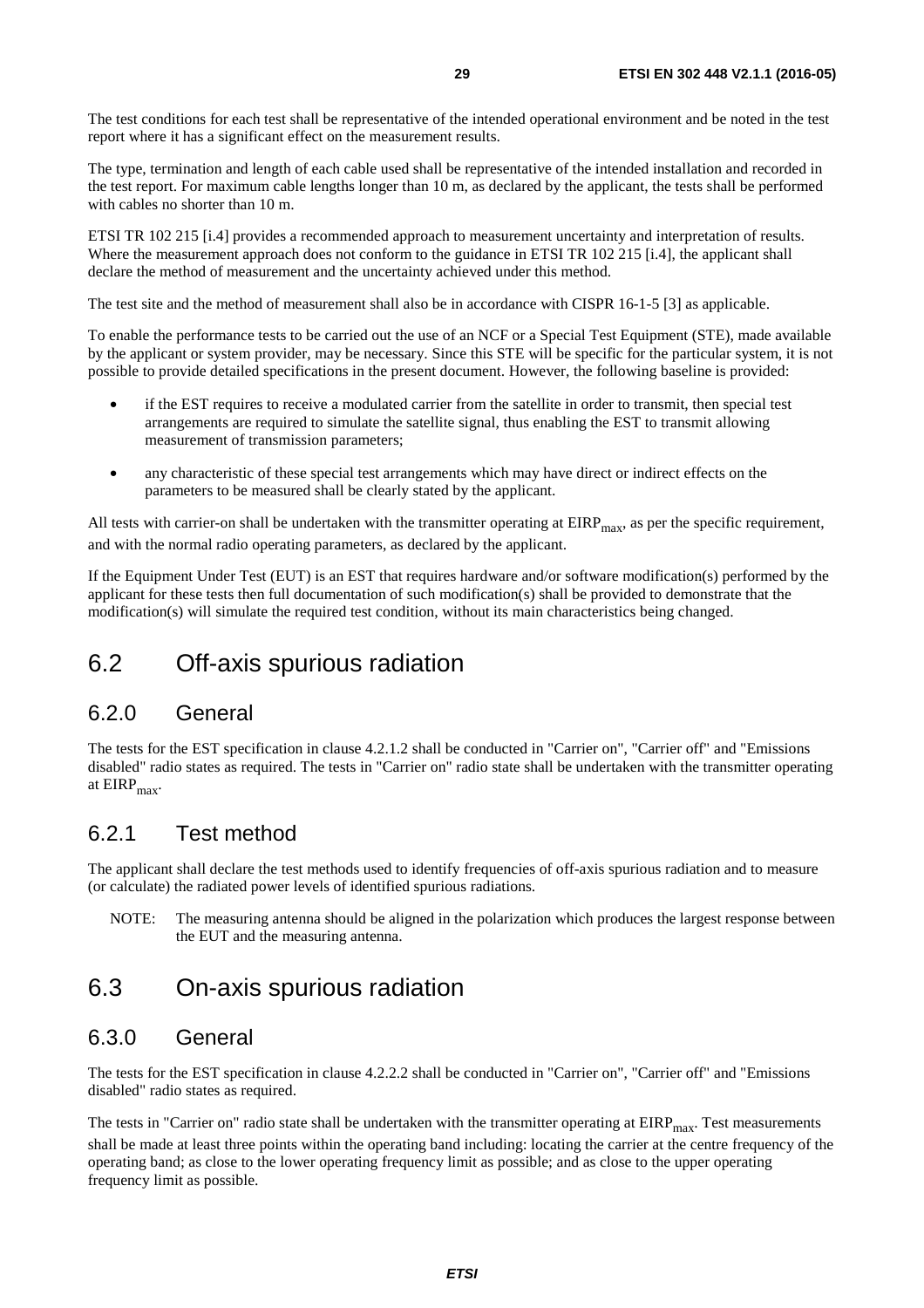#### <span id="page-29-0"></span>6.3.1 Test method

The applicant shall declare the test methods used to identify frequencies of on-axis spurious radiation and to measure (or calculate) the radiated power levels of identified spurious radiations.

NOTE: The measuring antenna should be aligned in the polarization which produces the largest response between the EUT and the measuring antenna.

# 6.4 Off-axis e.i.r.p. emission density within the band

### 6.4.0 General

The tests for the EST specification in clause 4.2.3.2 for off-axis e.i.r.p. emission density (co-polarization and cross-polarization) within the band 14,0 GHz to 14,25 GHz shall be conducted in the "Carrier on" radio state. The tests shall be undertaken with the transmitter operating at  $EIRP<sub>max</sub>$ .

The tests in "Carrier on" radio state shall be undertaken with the transmitter operating at  $EIRP<sub>max</sub>$ . Test measurements shall be made at least three points within the operating band including: locating the carrier at the centre frequency of the operating band; as close to the lower operating frequency limit as possible; and as close to the upper operating frequency limit as possible.

### 6.4.1 Test method

#### 6.4.1.1 General

The applicant shall declare the test methods used to identify frequencies of off-axis radiation and to measure (or calculate) the radiated emission power density levels within the band.

NOTE: The measuring antenna should be aligned in the polarization which produces the largest response between the EUT and the measuring antenna.

The measurement shall be made in the operational configuration(s) (including occupied bandwidth,  $EIRP<sub>max</sub>$ ) producing the highest emission density in the frequency band. The selected configuration(s) shall be recorded in the test report.

If the test is to be carried out with an STE, then the STE shall provide all the signals needed by the ESTs under normal operation (e.g. a radio beacon if it is expected to be received by the satellite).

The e.i.r.p. densities are determined from the measurements of the antenna copolarization and crosspolarization gain patterns, and of the power density at the antenna flange. These e.i.r.p. densities shall be compared to the specified masks of clause 4.2.3.2.

To ascertain the off-axis e.i.r.p. it is necessary to know the transmit power density and antenna transmit radiation pattern. To ascertain the radiation pattern it is necessary to know the antenna transmit gain.

The following three measurement procedures shall, therefore, be performed:

- a) transmit output power density (dBW/40 kHz);
- b) antenna transmit gain (dBi);
- c) antenna transmit radiation patterns (dBi).

#### 6.4.1.2 Transmit output power density

The EUT output power shall be set to the power corresponding to  $EIRP<sub>max</sub>$ . The measurements shall be made in the operational configuration(s) producing the highest emission density in the frequency band. The selected configuration(s) shall be recorded in the test report.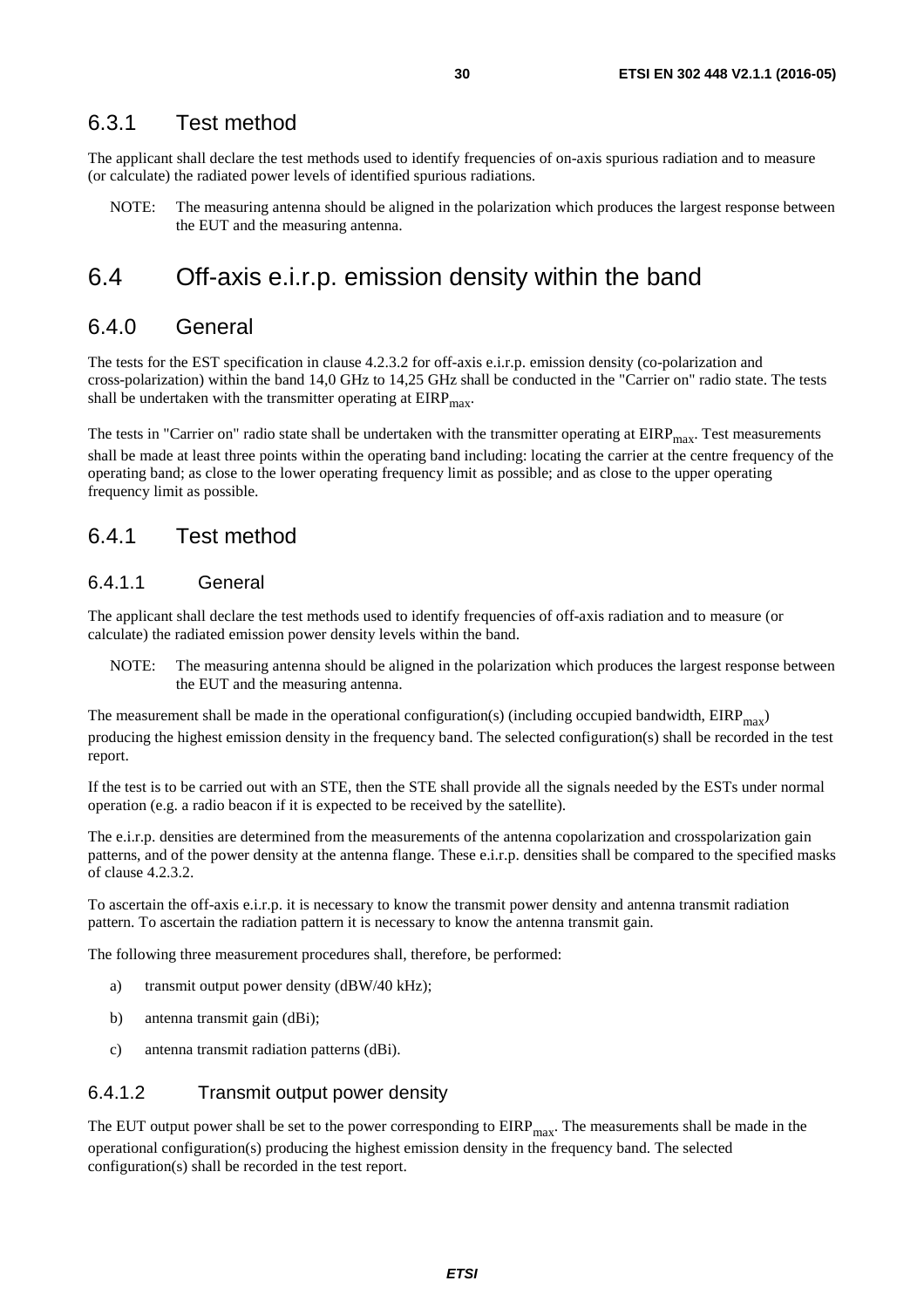### <span id="page-30-0"></span>6.4.1.3 Antenna transmit gain

For the purpose of the present document, the antenna transmit gain is defined as the ratio, expressed in decibels (dBi), of the power that would have to be supplied to an isotropic radiator isolated in space, to the power supplied to the antenna being considered, so that they produce the same field strength at the same distance in the same direction. Unless otherwise specified the transmit gain is for the direction of maximum radiation (i.e. peak transmit gain).

This test is normally performed with the antenna removed and the measurements made at the antenna flange. For an EUT where the antenna is integrated within the unit, the applicant shall declare the test method to be used to derive the antenna transmit gain.

#### 6.4.1.4 Antenna transmit radiation patterns

For the purpose of the present document, the antenna transmit radiation patterns are diagrams relating field strength to the angle of the direction pointed by the antenna at a constant large distance from the antenna (in the far field of the antenna).

Tests shall be performed and the results recorded for co- and cross-polarization antenna transmit radiation patterns and in the elevation and azimuth planes. The co-polarization transmit pattern measurement shall be performed in azimuth from -180° to +180° and from -15° to +90° in elevation with the results recorded. The cross-polarization transmit pattern measurement shall be performed in azimuth from  $-10^{\circ}$  to  $+10^{\circ}$  and from  $-1^{\circ}$  to  $+10^{\circ}$  in elevation with the results recorded. In the case of antennas where the sidelobes vary as a function of the elevation angle, the elevation transmit radiation pattern measurements shall be made with the antenna set to the elevation angle that produces the maximum sidelobe level.

# 6.4.2 Computation of results

The results shall be computed by producing a "mask" to the specified limits with the reference level being equal to the sum of the transmitter output power density and the gain of the antenna. This reference shall then be placed on the maximum point of the plots obtained from the transmit radiation pattern measurements, so as to ascertain that the off-axis e.i.r.p. density is within the mask, and thus conforming to the specification in clause 4.2.3.

# 6.5 Carrier suppression

## 6.5.1 Test method

For the purposes of this test, the EUT shall transmit one carrier modulated continuously, or at its maximum burst rate where applicable, centred on the middle frequency of the operating frequency band as declared by the applicant. The "transmission disabled state" shall be obtained by use of the NCF or an STE, if required. For conducted measurements the maximum residual carrier power density within the nominated bandwidth shall be measured and added to the antenna on-axis gain. For radiated measurements the maximum residual e.i.r.p. density within the nominated bandwidth shall be measured and recorded. If the results obtained are within the limit given in clause 4.2.4.2, then the EUT shall be declared compliant with the requirements.

# 6.6 Antenna pointing for EST

### 6.6.1 General

The antenna pointing test method is designed to verify the ability of the EUT to detect and correctly respond to pointing errors that exceed the threshold, δφ, declared by the applicant as required in clauses 4.2.3 and 4.2.5.

For the purpose of these tests the EUT is the EST with its antenna connected.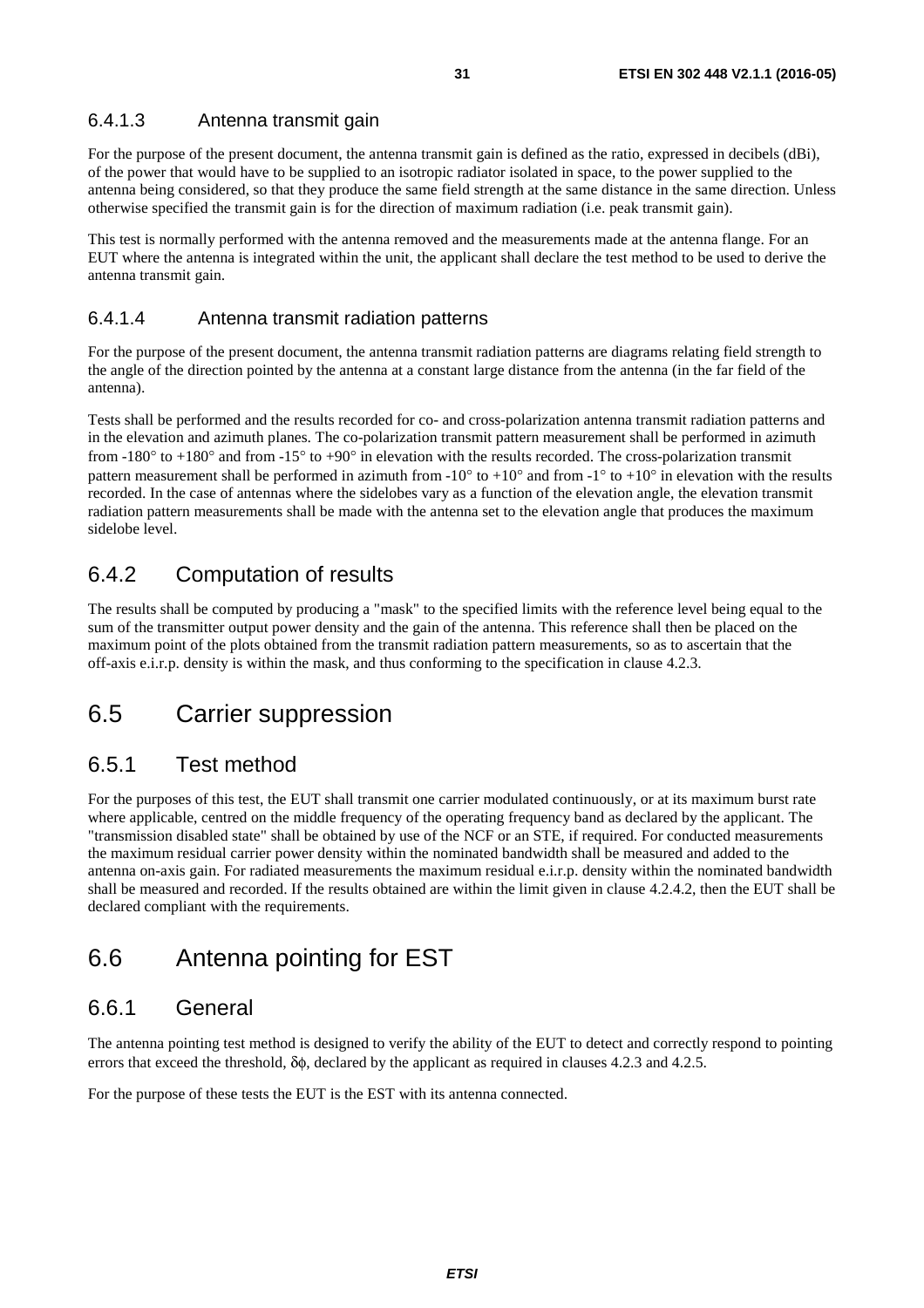# <span id="page-31-0"></span>6.6.2 Test method

There shall be a means for measuring and analysing true pointing error values declared by the applicant. The means of measuring and analysing pointing errors shall be included in the test report.

There shall be a means of dynamically inducing pointing errors that exceed the threshold declared by the applicant. The means for inducing pointing errors shall be representative of actual operating train dynamics, within the dynamic limits declared by the applicant. If dynamic means alone are not sufficient to induce pointing errors that exceed the threshold for pointing errors, then an alternative means shall be used. Pointing errors shall be induced in at least two orthogonal directions; but not necessarily during the same test sequence. The means of inducing pointing errors shall be included in the test report.

It shall be verified that the EUT correctly detects that the induced pointing error has exceeded the pointing error threshold and enters the "Carrier-off" radio state no later than T seconds after the pointing error threshold is exceeded, where T is the response time declared by the applicant.

After the pointing error has been decreased below the pointing error threshold, it shall be verified that the EUT does not re-enter the "Carrier-on" radio state for at least  $2 \times T$  seconds.

The tests shall be repeated a number of times to ensure reliability of pointing error detection and appropriate response.

# 6.7 Antenna mechanical stability

# 6.7.1 Test method

The applicant shall declare the methodology used to test and verify compliance with the requirements for mechanical stability, see clause 4.2.5.

The methodology described in annex B may be used to show compliance with the specification for mechanical stability.

# 6.8 Polarization angle alignment capability

### 6.8.1 Test method

The adjustment facilities shall be examined to determine both the angular movement possible and the means of establishing and fixing the alignment.

The applicant shall demonstrate by documentary evidence that the EST complies with the specification c) in clause 4.2.5.2.

# 6.9 Cessation of emissions of the EST

### 6.9.0 General

There shall be a means of simulating a condition where cessation of emissions is required. The spectrum analyser or the oscilloscope may be used to measure the time difference between the occurrence of the condition and the cessation of emissions. In all test methods, it shall be verified that the time difference does not exceed 1 second as specified in clause 4.2.6.2.3.

Where the EUT adds an operational margin around areas where cessation of emissions is required to account for the position determination accuracy and latency, the test procedure may simulate the actual behaviour of an EUT as its enters into an area where cessation of emissions is required. For example, if the EUT adds a margin of X metres around areas where cessation of emissions is required, then the test may begin with the EUT being simulated at a position more than X metres outside of an area where cessation of emissions is required. The test may then simulate the motion of the EUT towards the area where cessation of emissions is required. In any event, the EUT shall enter the "emission disabled" radio state within 1 second of entering the actual area where cessation of emissions is required.

For the purpose of these tests the EUT is the EST either with, or without its antenna connected.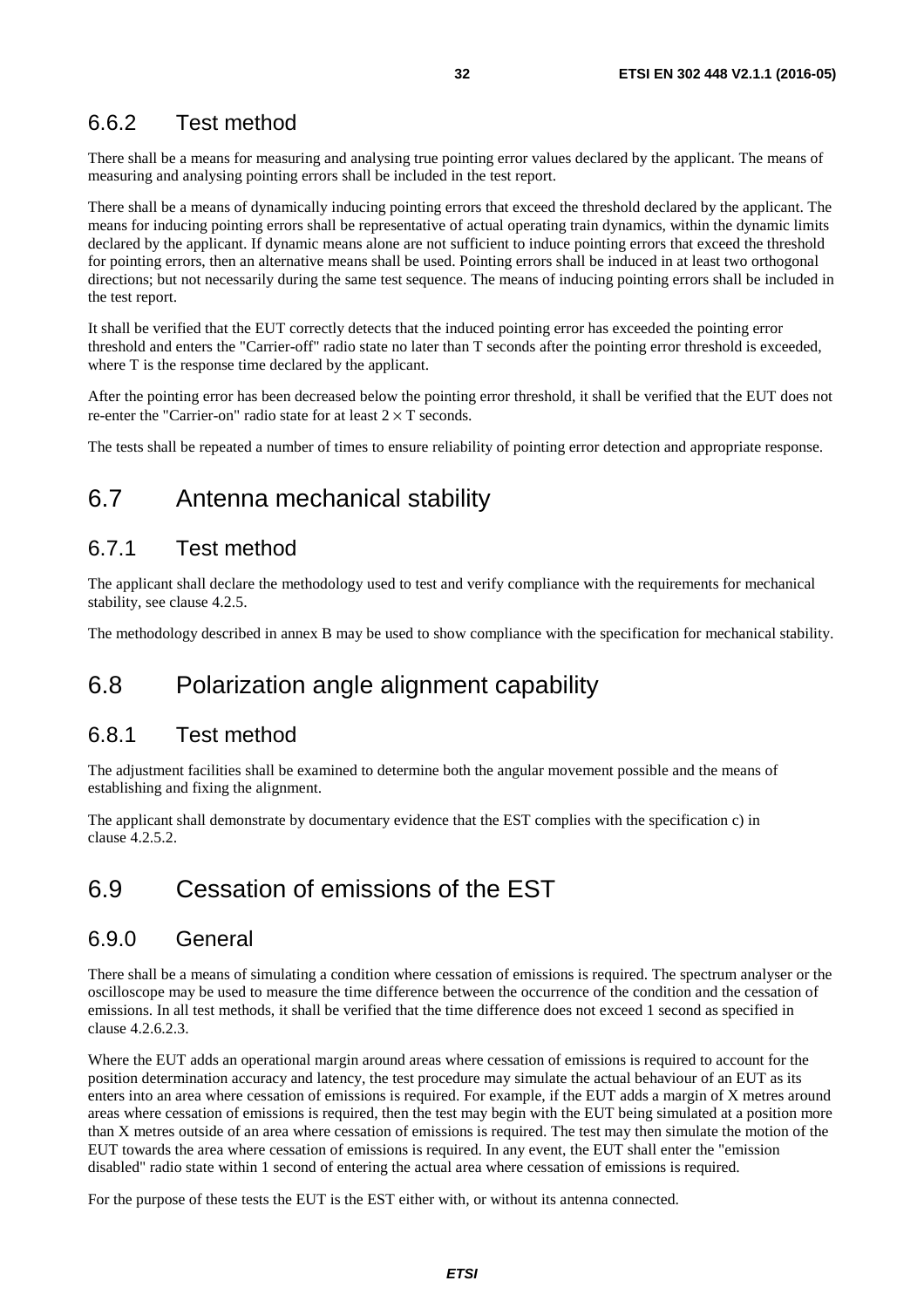# <span id="page-32-0"></span>6.9.1 Test Method

#### 6.9.1.1 Required documentation

The applicant shall declare the mode(s) of cessation of emissions implemented in the EUT and the EST interfaces involved in the cessation of emissions as specified in clause 4.2.6.2.1.

The applicant shall demonstrate compliance with specification 2 in clause 4.2.6.2.2 for the determination of the conditions under which the EST shall cease emissions.

#### 6.9.1.2 Cessation of emissions from the "Transmission enabled" state

- a) The EUT shall be set in the "Transmission enabled" EST state.
- b) The EUT shall be set in the "Carrier on" radio state.
- c) A condition requiring the cessation of emission shall be initiated either by the STE or the EUT.
- d) It shall be verified that the EUT enters the "Emissions disabled" radio state.
- e) In order to verify that the EUT is in the "Transmission disabled" EST state, it shall be verified that the EUT remains in the "Emissions disabled" radio state when the EUT is requested to transmit data.

#### 6.9.1.3 Cessation of emission from the "Transmission disabled" state

- a) The EUT shall be set in the "Transmission disabled" state.
- b) A condition requiring the cessation of emission shall be initiated either by the STE or the EUT.
- c) In order to verify that the EUT remains in the "Transmission disabled" EST state, it shall be verified that the EUT remains in the "Emissions disabled" radio state when the EUT is requested to transmit data.
- d) The STE shall send a TxE command to the EUT.
- e) In order to verify that the EUT remains in the "Transmission disabled" EST state, it shall be verified that the EUT remains in the "Emissions disabled" radio state when the EUT is requested to transmit data.
- f) The STE shall send a TxD command to the EUT.
- g) The condition requiring the cessation of emissions shall be removed.
- h) In order to verify that the EUT remains in the "Transmission disabled" EST state, it shall be verified that the EUT remains in the "Emissions disabled" radio state when the EUT is requested to transmit data.

#### 6.9.1.4 Cessation of emission from the "Initial Phase" state

#### 6.9.1.4.1 EUTs transmitting initial bursts

This applies only to EUTs transmitting initial bursts (i.e. where "Initial phase-BurstOn" and "Initial phase-BurstOff" are implemented).

- a) The EUT shall be set in "Initial phase-BurstOn" state.
- b) The STE shall not send the TxE command and the EUT shall be allowed to cycle between "Initial phase-BurstOn" and "Initial phase-BurstOff" as it would under normal operations.
- c) A condition requiring the cessation of emission shall be initiated either by the STE or the EUT.
- d) It shall be verified that the EUT enters the "Emissions disabled" radio state.
- e) In order to verify that the EUT is in the "Initial phase-Standby" EST state, it shall be verified that the EUT remains in the "Emissions disabled" radio state when the EUT is requested to transmit data.
- f) The STE shall send a TxE command to the EUT.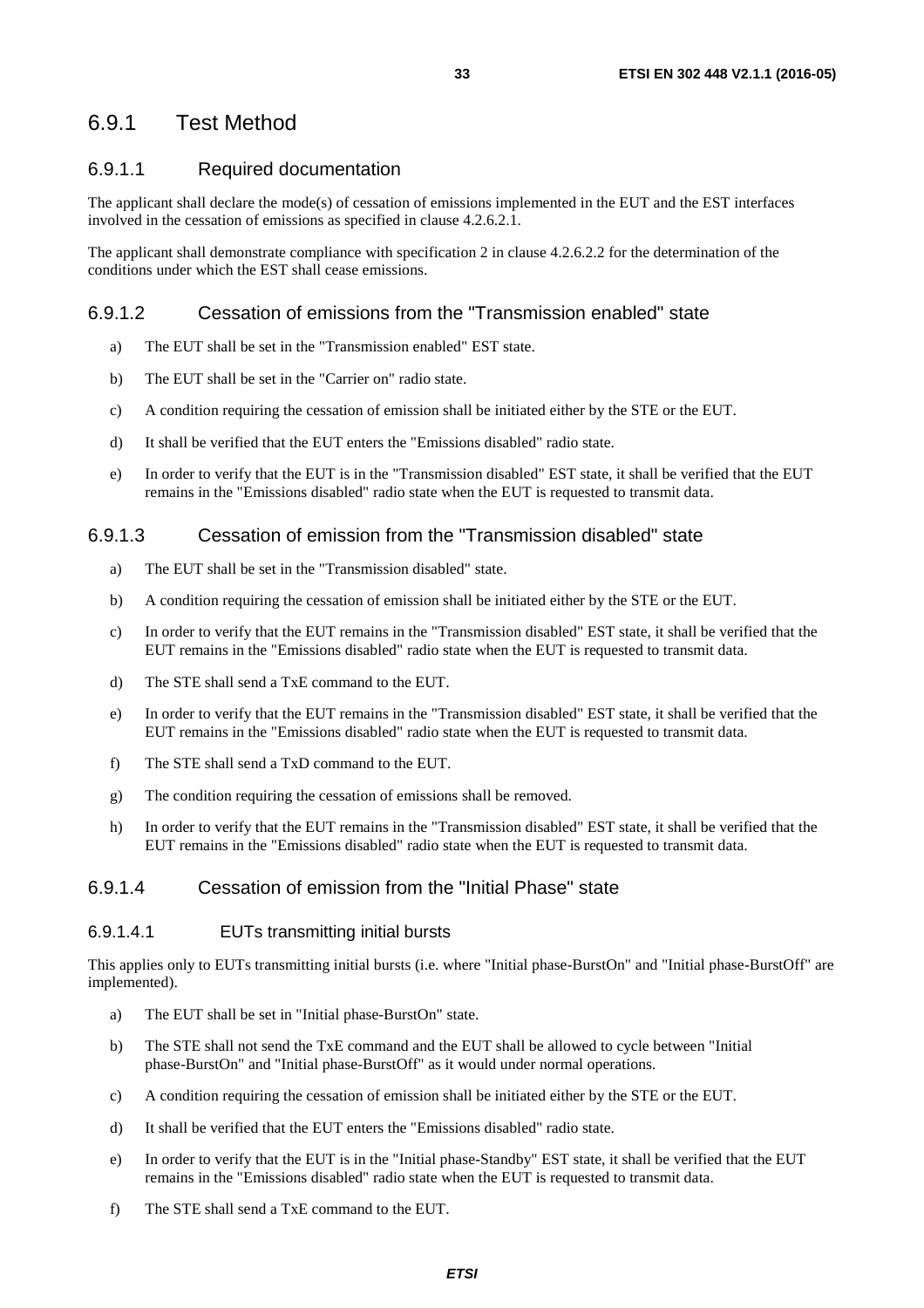- <span id="page-33-0"></span>g) In order to verify that the EUT remains in the "Initial phase-Standby" EST state or enters the "Transmission disabled" EST state, it shall be verified that the EUT remains in the "Emissions disabled" radio state when the EUT is requested to transmit data.
- h) Repeat the test steps a) through g) using a TxD command in step f) instead of the TxE command.

#### 6.9.1.4.2 EUTs not transmitting initial bursts

This applies only to EUTs that do not transmit initial bursts (i.e. where only "Initial phase-Standby" is implemented).

- a) The EUT shall be set in "Initial phase-Standby" EST state.
- b) The STE shall not send the TxE command to maintain the EUT in "Initial phase-Standby" EST state.
- c) A condition requiring the cessation of emission shall be initiated either by the STE or the EUT.
- d) In order to verify that the EUT remains in the "Initial phase-Standby" EST state, it shall be verified that the EUT remains in the "Emissions disabled" radio state when the EUT is requested to transmit data.
- e) The STE shall send a TxE command to the EUT.
- f) In order to verify that the EUT remains in the "Initial phase-Standby" EST state or enters the "Transmission disabled" EST state, it shall be verified that the EUT remains in the "Emissions disabled" radio state when the EUT is requested to transmit data.
- g) Repeat the test steps a) through f) using a TxD command in step e) instead of the TxE command.

#### 6.9.1.5 "Single action" means of cessation of emissions

- a) It shall be verified that there is a "single action" means of ceasing emissions of the EUT (e.g. the switch thrown).
- b) The EUT shall be set in the "Transmission enabled" EST state.
- c) The EUT shall be set in the "Carrier on" radio state.
- d) The "single action" means of cessation of emissions shall be activated.
- e) It shall be verified that the EUT enters the "Emissions disabled" radio state.
- f) In order to verify that the EUT is in the "Transmission disabled" EST state, it shall be verified that the EUT remains in the "Emissions disabled" radio state when the EUT is requested to transmit data.
- g) The STE shall send a TxE command to the EUT.
- h) In order to verify that the EUT remains in the "Transmission disabled" EST state, it shall be verified that the EUT remains in the "Emissions disabled" radio state when the EUT is requested to transmit data.
- i) The EUT shall be switched off and then switched on and the EUT shall enter the "Initial phase" EST state without receiving a TxE from the STE.
- j) The "single action" means of cessation of emissions shall be activated.
- k) The STE shall send a TxE command to the EUT.
- l) In order to verify that the EUT remains in the "Initial phase" EST state or enters the "Transmission disabled" EST state, it shall be verified that the EUT remains in the "Emissions disabled" radio state when the EUT is requested to transmit data.
- m) The EUT shall be switched off and then switched on and the EUT shall enter the "Initial phase" EST state without receiving a TxE from the STE.
- n) The STE shall send a TxD command to the EUT so that it enters the "Transmission disabled" EST state.
- o) The "single action" means of cessation of emissions shall be activated.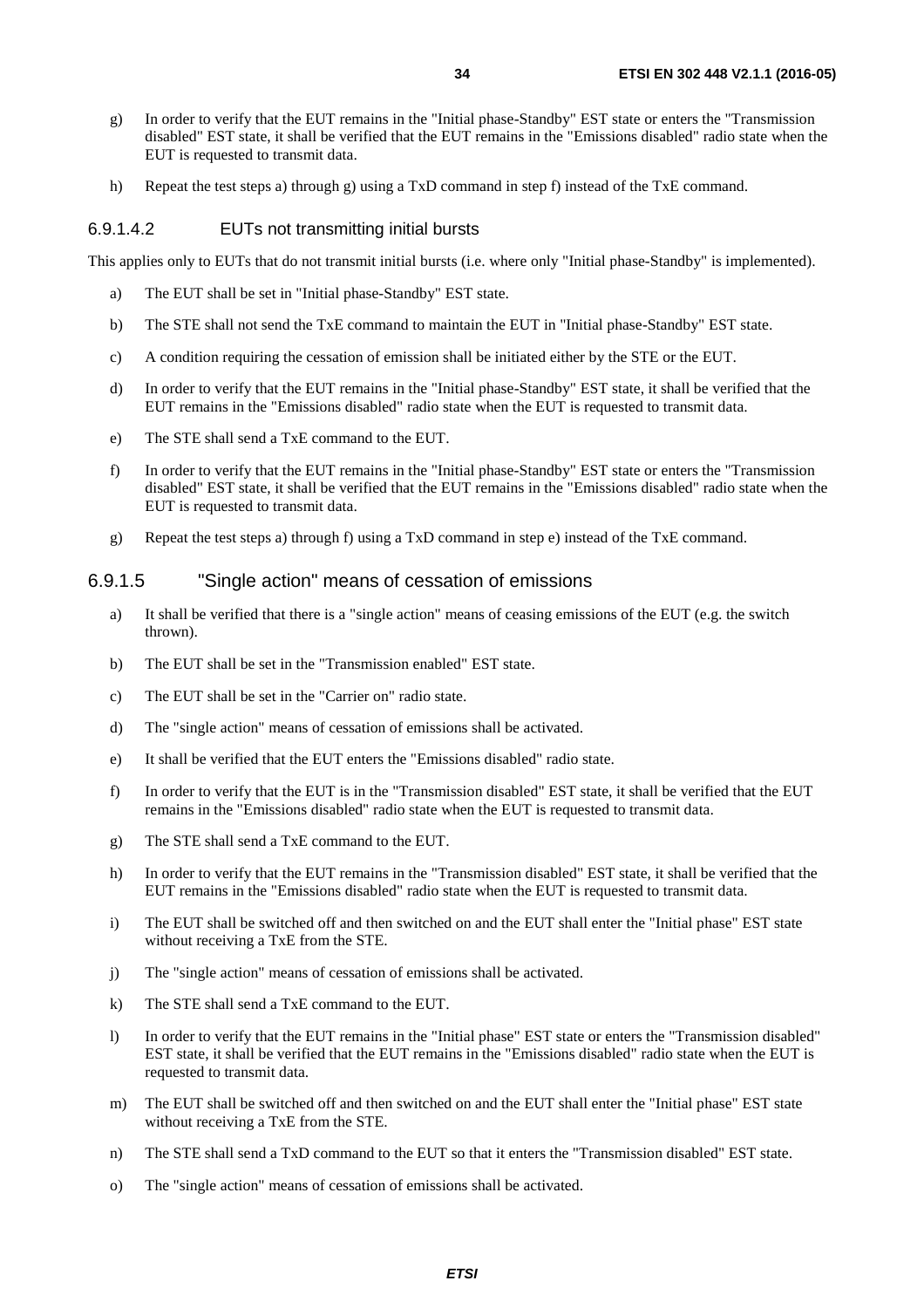- <span id="page-34-0"></span>p) The STE shall send a TxE command to the EUT.
- q) In order to verify that the EUT remains in the "Transmission disabled" EST state, it shall be verified that the EUT remains in the "Emissions disabled" radio state when the EUT is requested to transmit data.

#### 6.9.1.6 Fault conditions

The applicant shall declare the means of generating fault conditions.

- a) The EUT shall be set in the "Transmission enabled" EST state.
- b) The EUT shall be set in the "Carrier on" radio state.
- c) A fault condition requiring the cessation of emission shall be generated either by the STE or directly on the EUT.
- d) It shall be verified that the EUT enters the "Emissions disabled" radio state as long as the fault condition persists.
- e) Steps a) through d) shall be repeated for each fault condition declared by applicant.

# 6.10 Identification of EST

### 6.10.1 Test arrangement

The test shall be arranged such that EUT can determine its own location, or if external means are employed, the test shall be arranged so that the EUT can be located by the means declared by the applicant. The STE shall be arranged to simulate the NCF. The actual location of the EME shall be known within the resolution required in clause 4.2.7.2.

#### 6.10.2 Test method

- a) The EUT shall be in the "Transmission enabled" state.
- b) The EUT shall report its location to the STE.
- c) The difference between the reported EUT location and actual location of the EUT (as simulated in the test) shall be within twice the resolution required in clause 4.2.7.2.

# 6.11 Control and monitoring functions

### 6.11.0 General

The applicant may modify an EST for the purpose of these tests provided that full documentation is given to prove that the modifications accurately simulate the required test conditions.

The EUT shall transmit at  $EIRP<sub>max</sub>$ .

For the purpose of these tests the EUT is the EST either with, or without its antenna connected.

The measurement of the e.i.r.p. spectral density shall be limited within either the nominated bandwidth or to a 10 MHz bandwidth centred on the carrier frequency, whichever is the greater.

### 6.11.1 Test arrangement

The EUT shall be authorized to transmit and shall be in the "Transmission enabled" state at the commencement of each test, unless otherwise stated. The time difference between the command, or failure, and the occurrence of the expected event (e.g. the transmission suppression) shall be measured and recorded.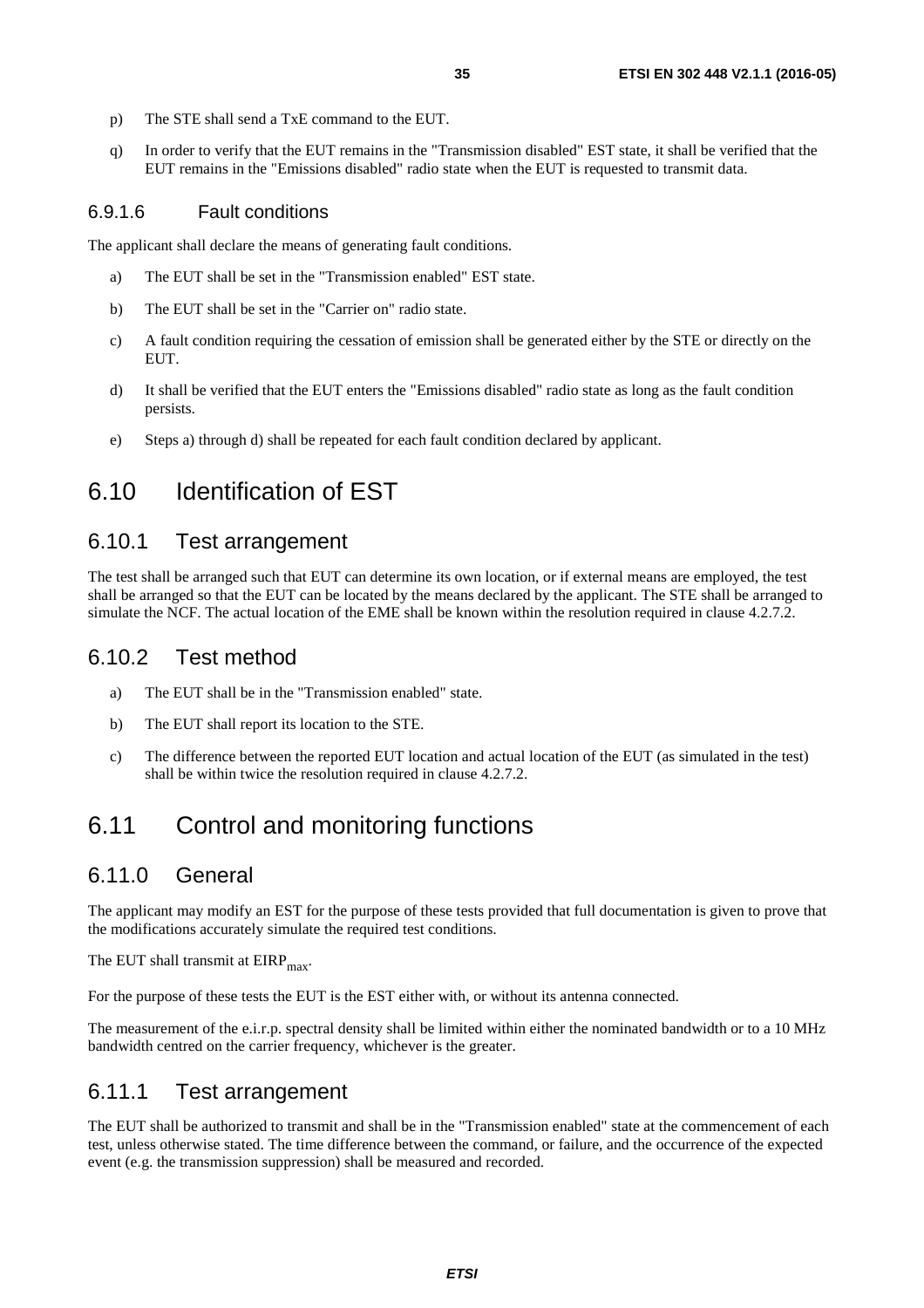## <span id="page-35-0"></span>6.11.2 Processor monitoring- Test method

- a) Each of the processors within the EUT shall, in turn, be caused to fail.
- b) Within 1 second of such failure the EUT shall cease to transmit.
- c) It shall be confirmed that the transmissions have been suppressed within the limits of the "Carrier-off" radio state emission levels.
- d) Within 30 seconds of such failure it shall be confirmed that the transmissions have been suppressed within the limits of the "Emissions disabled" radio state emission levels.
- e) The failed processor shall be restored to normal working condition and the EUT shall restore automatically to normal working before the next processor shall be induced to fail.

# 6.11.3 Transmit subsystem monitoring-Test method

- a) The frequency generation subsystem within the EUT shall be caused to fail in respect of:
	- loss of frequency lock (if applicable);
	- absence of Local Oscillator (LO) output signal.
- b) Recognition of each failure in turn by the subsystem monitor shall constitute an SMF event.
- c) Within 1 second of such failure the EUT shall cease to transmit.
- d) It shall be observed that the transmissions have been suppressed within the limits of the "Emissions disabled" radio state emission levels.
- e) The failed elements shall be restored to normal working state and the EUT shall be restored to normal working condition before the next induced failure.

### 6.11.4 Power-on/Reset-Test method

- a) The EUT shall be switched off and the STE shall not transmit the CC.
- b) The EUT shall be switched on.
- c) The EUT shall not transmit during and after switching-on, and shall enter the "Non valid" state.

If a manual reset function is implemented the following test shall be performed:

- d) The EUT shall be restored to the "Initial phase" state and the STE shall transmit the CC.
- e) The EUT shall remain in the "Initial phase" state.
- f) The reset function shall be initiated.
- g) The EUT shall enter the "Non valid" state.
- h) The EUT shall be restored to the "Initial phase" state and the STE shall transmit the CC as well as a TxE.
- i) The EUT shall enter the "Transmission enabled" state.
- j) The reset function shall be initiated.
- k) The EUT shall enter the "Non valid" state.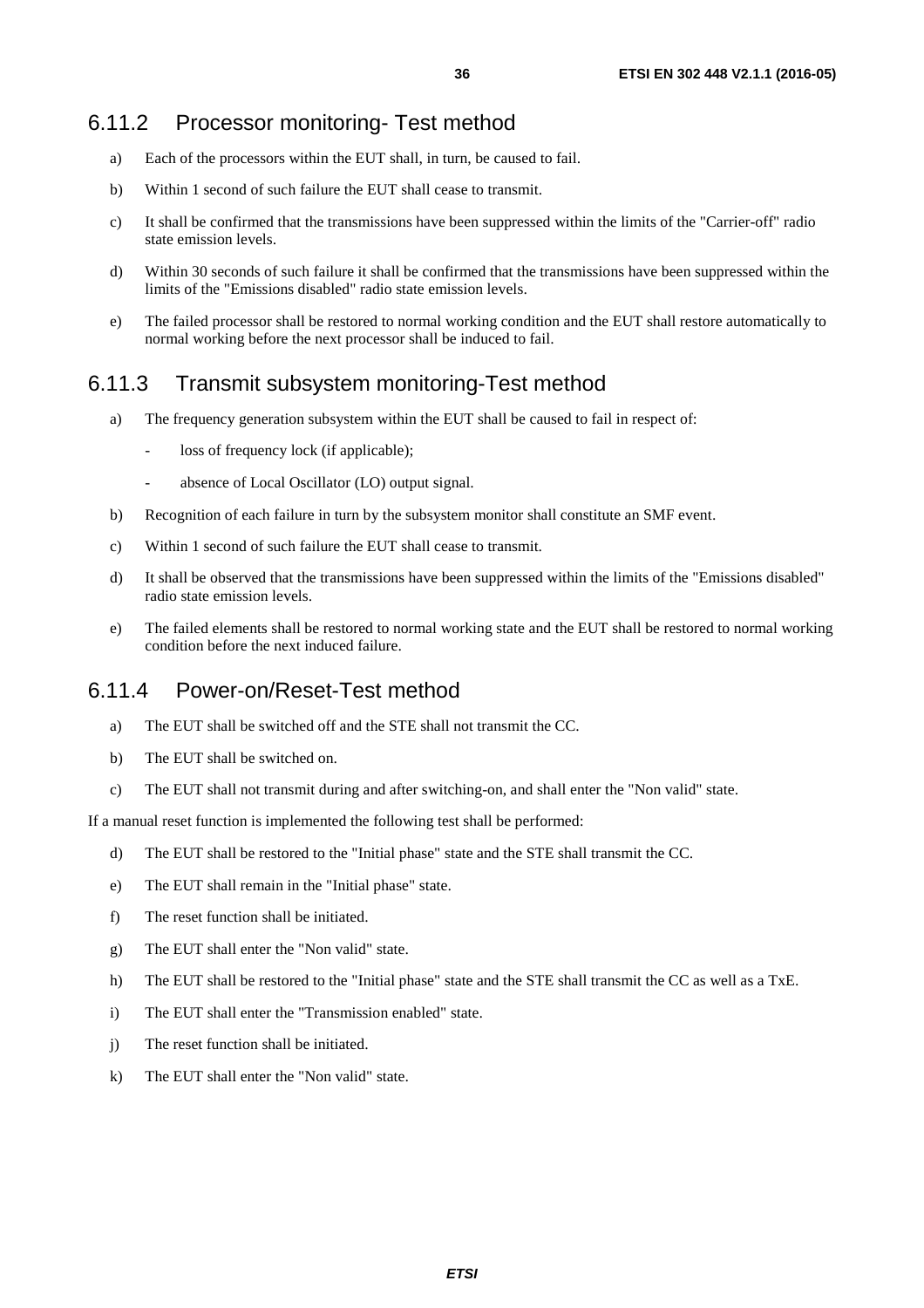# <span id="page-36-0"></span>6.11.5 Control Channel and Response Channel -Test method

For the purposes of these tests, the period without correct reception of the CC (T1) shall be as specified in clause 4.2.8.5.2.2.

These test procedures require simulation of the following events:

- The CC has never been received by the EUT after power-on.
- The CC is lost by the EUT after reception of a Transmission Enable command.
- The CC is lost by the EUT without reception of a Transmission Enable command.
- The CC is being lost by the EUT and a call is initiated within the period T1.
- a) Case where the CC has never been received by the EUT after power-on:
	- a1) the EUT shall be switched off and the STE shall not transmit the CC;
	- a2) the EUT shall be switched on;
	- a3) the EUT shall remain in the "Non valid" state.
- b) Case where the CC is lost by the EUT after reception of a Transmission Enable command:
	- b1) the EUT shall be switched-on and the STE shall transmit the CC and a Transmission Enable command;
	- b2) the EUT shall enter the "Initial phase" state and go, if applicable, to the "Transmission enabled" state;
	- b3) a transmission request shall be initiated from the EUT;
	- b4) the STE shall stop transmitting the CC;
	- b5) within the period T1 from event b4), the EUT shall enter the "Non valid" state.
- c) Case where the CC is lost by the EUT without reception of a Transmission Enable command:
	- c1) the EUT shall be switched on and the STE shall transmit the CC;
	- c2) the EUT shall enter the "Initial phase" state;
	- c3) the STE shall stop transmitting the CC;
	- c4) the EUT shall enter in the "Non valid" state not later than T1;
	- c5) a transmission request shall be initiated and the EUT shall remain in the "Non valid" state.
- d) Case where the CC is being lost by the EUT and a call is initiated within the T1 period:
	- d1) the EUT shall be switched on and the STE shall transmit the CC;
	- d2) the STE shall stop transmitting the CC;
	- d3) within the period T1 from d2), a transmission request shall be initiated from the EUT;
	- d4) the EUT may transmit but within the T1 period the EUT shall enter the "Non valid" state.

### 6.11.6 Network Control commands-Test method

The tests shall be performed in the following sequence:

- Transmission Enable command;
- Transmission Disable command received in the "Transmission enabled" state:
- Transmission Disable command received in the "Initial phase" state.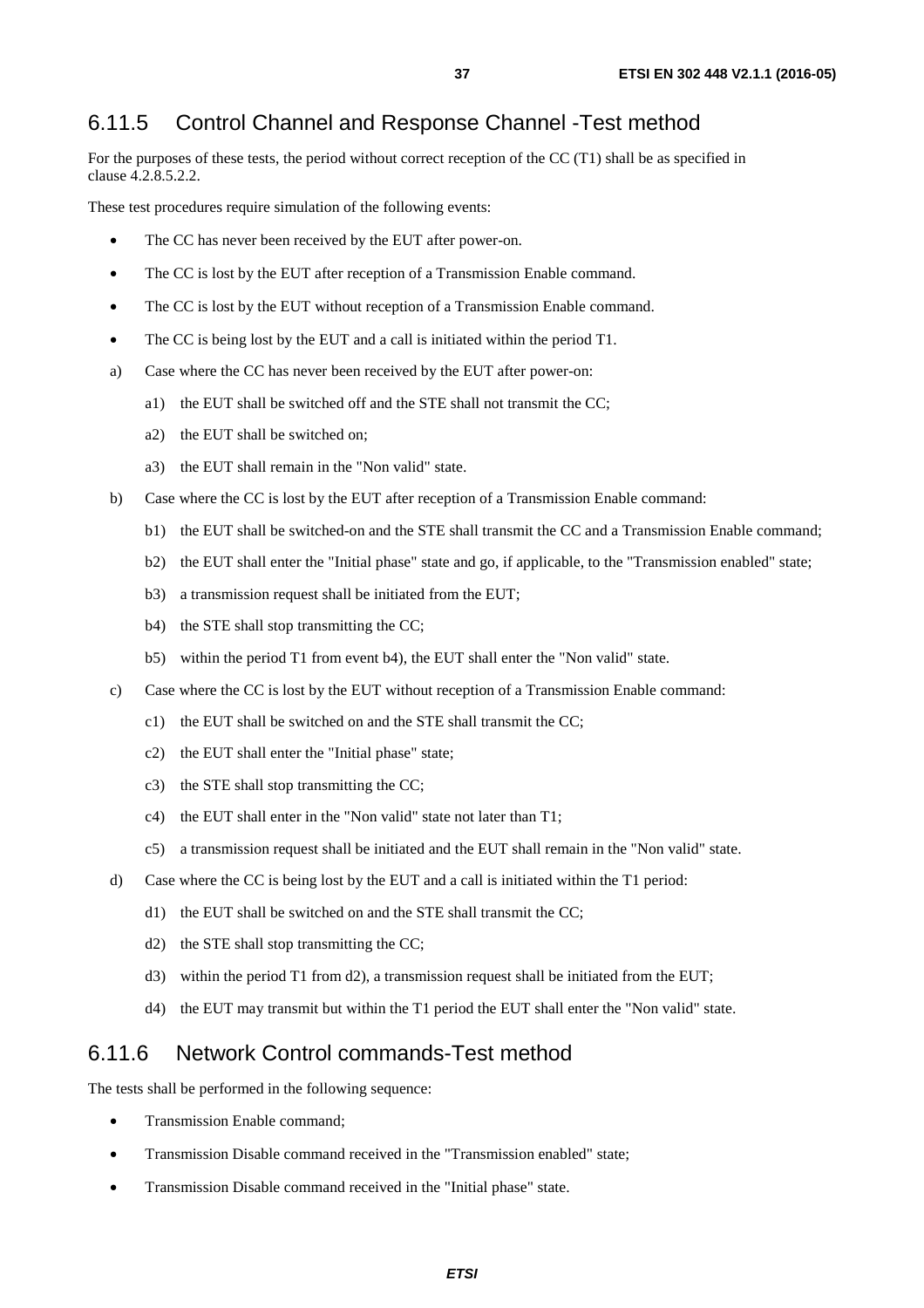- a) Transmission Enable command:
	- a1) the EUT shall be switched-on and the STE shall transmit the CC;
	- a2) the EUT shall enter the "Initial phase" state;
	- a3) a transmission request shall be initiated from the EUT, the EUT shall remain in the "Initial phase" state;
	- a4) the STE shall transmit a transmit enable command to the EUT;
	- a5) a transmission request shall be initiated from the EUT;
	- a6) the EUT shall enter the "Transmission enabled" state and shall transmit.
- b) Transmission Disable command received in the "Transmission enabled" state:
	- b1) continue from a6);
	- b2) the STE shall transmit a disable command to the EUT;
	- b3) the EUT shall enter the "Transmission disabled" state within 1 second;
	- b4) a transmission request shall be initiated from the EUT;
	- b5) the EUT shall remain in the "Transmission disabled" state;
	- b6) the STE shall transmit an enable command;
	- b7) the EUT shall enter either the "Transmission enabled" state or the "Initial phase" state;
	- b8) if the EUT is in the "Transmission enable" state then the test continues with b11);
	- b9) the STE shall transmit a TxE command;
	- b10) the EUT shall enter the "Transmission enable" state;
	- b11) if a transmission request is not active any more than a new transmission request shall be initiated;
	- b12) the EUT shall transmit;
	- b13) the EUT transmission shall be terminated.
- c) Transmission disable command received in the "Initial phase" state:
	- c1) the EUT shall be switched-on and the STE shall transmit the CC;
	- c2) the EUT shall enter the "Initial phase" state;
	- c3) the STE shall transmit a Transmission Disable command to the EUT;
	- c4) the EUT shall enter the "Transmission disabled" state within 1 second;
	- c5) a transmission request shall be initiated from the EUT;
	- c6) the EUT shall remain in the "Transmission disabled" state;
	- c7) the STE shall transmit a Transmission Enable command;
	- c8) the EUT shall enter either the "Transmission enabled" state or the "Initial phase" state;
	- c9) if the EUT is in the "Transmission enable" state then the test continues with c12);
	- c10) the STE shall transmit a TxE command;
	- c11) the EUT shall enter the "Transmission enable" state;
	- c12) if a transmission request is not active any more than a new transmission request shall be initiated;
	- c13) the EUT shall transmit;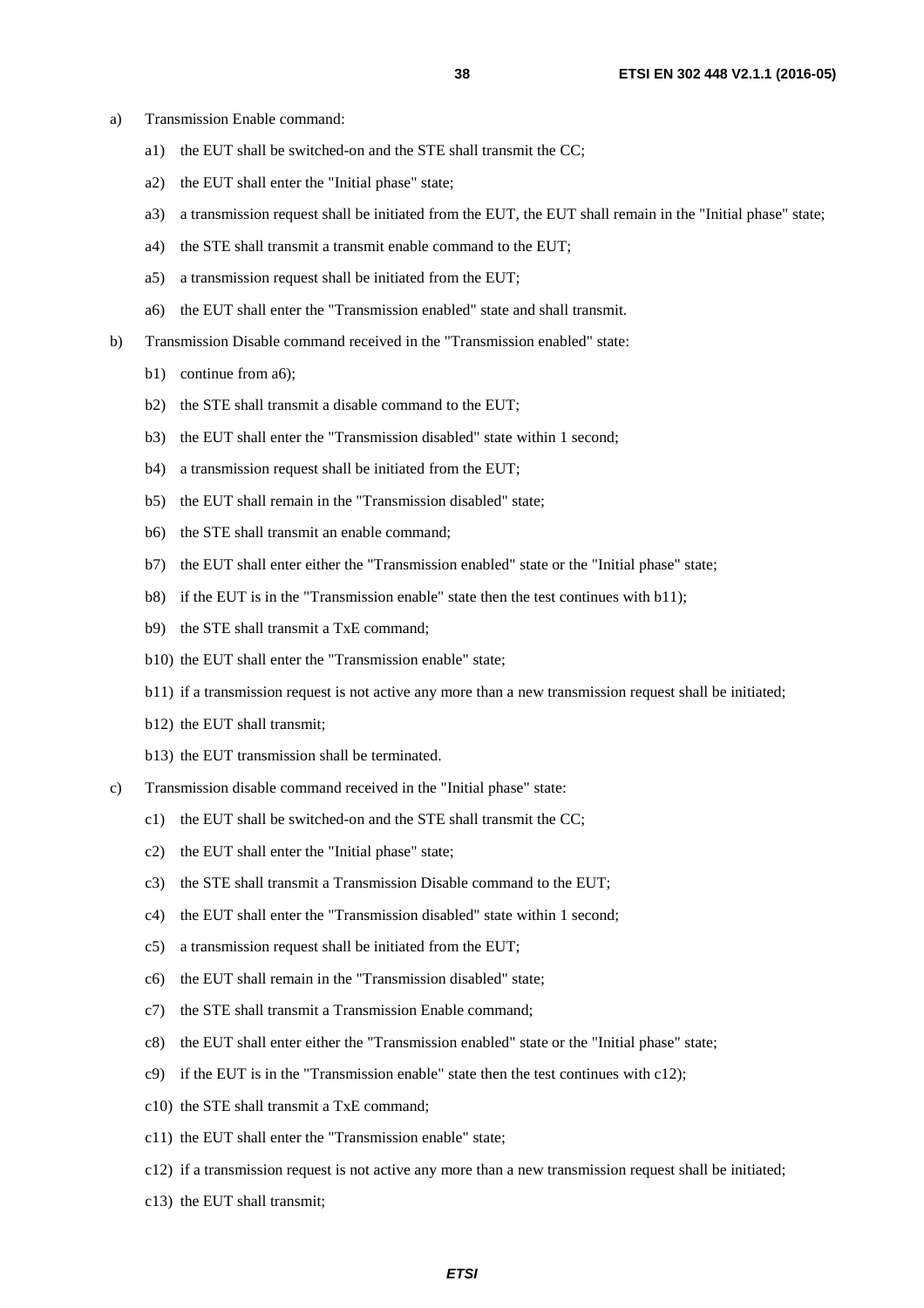c14) the EUT transmission shall be terminated.

# <span id="page-38-0"></span>6.11.7 Initial burst transmission-Test method

The applicant shall declare the initial burst duration.

The following test shall be performed in sequence:

- a) the EUT shall be switched-off and the STE shall transmit the CC;
- b) the EUT shall be switched-on;
- c) the EUT shall not transmit, except the initial bursts;
- d) it shall be verified that the specifications given in clause 4.2.8.7.2 are fulfilled.

# 6.11.8 Inhibition of transmission-Test method

The applicant shall declare the values for  $IT_{max}$  and  $IT_{trans}$ , as specified in clause 4.2.8.8.

The receive carrier to the EUT shall be removed:

- a) Within 0,5 seconds of such failure the EUT shall cease to transmit.
- b) It shall be observed that the EUT remains in the "Transmission enabled" state and that transmissions have been suppressed within the limits of the "Carrier off" radio state emission levels given in clause 4.2.1.2, table 3.
- c) The receive carrier to the EUT shall be restored within  $IT<sub>max</sub>$ .
- d) It shall be observed that the EUT enters the "Carrier on" radio state and begins transmission within  $IT<sub>trans</sub>$ .
- e) The receive carrier to the EUT shall be removed.
- f) It shall be observed that after  $IT_{max}$  the EUT enters the "Initial phase" state.

# 6.12 Receive antenna off-axis gain pattern

# 6.12.1 Test Method

#### 6.12.1.1 Test site

This test shall be performed on either an outdoor far field test site or compact test range. However if the near field scanner technology to convert near field measurements to far field results is proven and sufficiently accurate by reference to tests taken in both regions then antenna measurements may be taken in the near field. Fully automated systems can be used for these tests providing that the results can be proven to be as accurate as if they were done according to the specified method.

### 6.12.1.2 Method of measurement



**Figure 3: Test arrangement - antenna receive pattern measurement**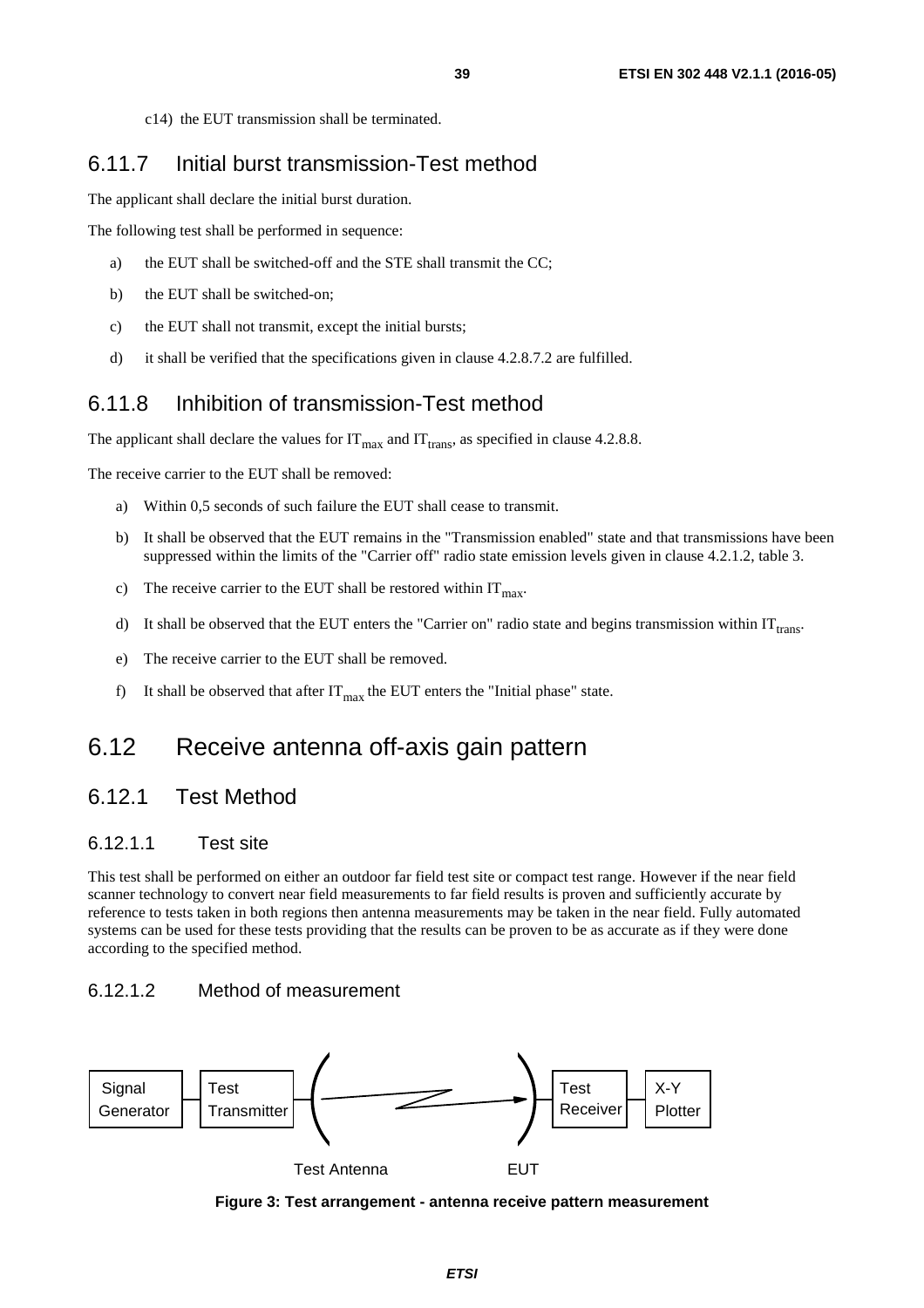- <span id="page-39-0"></span>a) The test arrangement shall be as shown in figure 3 with the EUT connected to the test receiver.
- b) A signal proportional to the angular position from the servo mechanism shall be applied to the X-axis and the signal level from the test receiver shall be applied to the Y-axis of the plotter.
- c) The test frequencies shall be the centre frequency of each applicable frequency range. The E plane shall be vertical.
- d) The EUT shall be aligned to maximize the received signal level and the X-Y plotter shall be adjusted to give the maximum reading on the chart.
- e) The EUT shall be driven in azimuth through 180°.
- f) The pattern measurement is then obtained by driving the EUT in azimuth through  $360^\circ$  with the plotter recording the results.
- g) The tests in b) to e) shall be repeated with the frequency changed to the lower limit of the applicable band as declared by the manufacturer.
- h) The tests in b) to e) shall be repeated with the frequency changed to the upper limit of the applicable band as declared by the manufacturer.
- i) The tests in b) to h) shall be repeated with the frequencies changed to the others specified if the design of the equipment is such that operation is possible, but not necessarily simultaneously, in all bands.
- j) The tests in b) to h) shall be repeated with the test signal being transmitted in the H-plane instead of the E-plane.
- k) The tests in b) to h) shall be repeated with the test signal being transmitted in a plane at 45° to the H-plane.
- l) The tests in b) to h) shall be repeated with the test signal being transmitted in a plane at 90° to that in k).
- m) The tests in b) to l) shall be repeated between the angles of φ*<sub>r</sub>* and 7<sup>°</sup> with the EUT rotated through 90<sup>°</sup>, or the test antenna or the polarization subsystem of the EUT rotated by 90°, to give the cross-polar measurement.

# 6.13 Blocking performance

# 6.13.1 Test method

- a) The output signals of two signal generators shall be combined with equal weight. The combined signal shall be coupled to the LNB input in a reasonable and appropriate way.
- b) A spectrum analyser shall be connected to the LNB output in a way that allows to supply the LNB with power.
- c)  $f_c$  is the center frequency of the receive frequency band.
- d) The first signal generator frequency shall be set to  $f_c$ .
- e) The first signal generator level shall be set to a level in the LNB operational input level range.
- f) The spectrum analyser shall be set for measuring the level of the converted first signal at the LNB output.
- g) The second signal generator frequency shall be set to  $f_c 20$  MHz.
- h) The second signal generator level shall be adjusted so that the measured level is 1 dB less than in absence of the second signal.
- i) The second signal generator level shall be noted down as reference level.
- j) The second signal generator frequency shall be set to the frequency of interest.
- k) The second signal generator level shall be adjusted so that the measured level is 1 dB less than in absence of the second signal.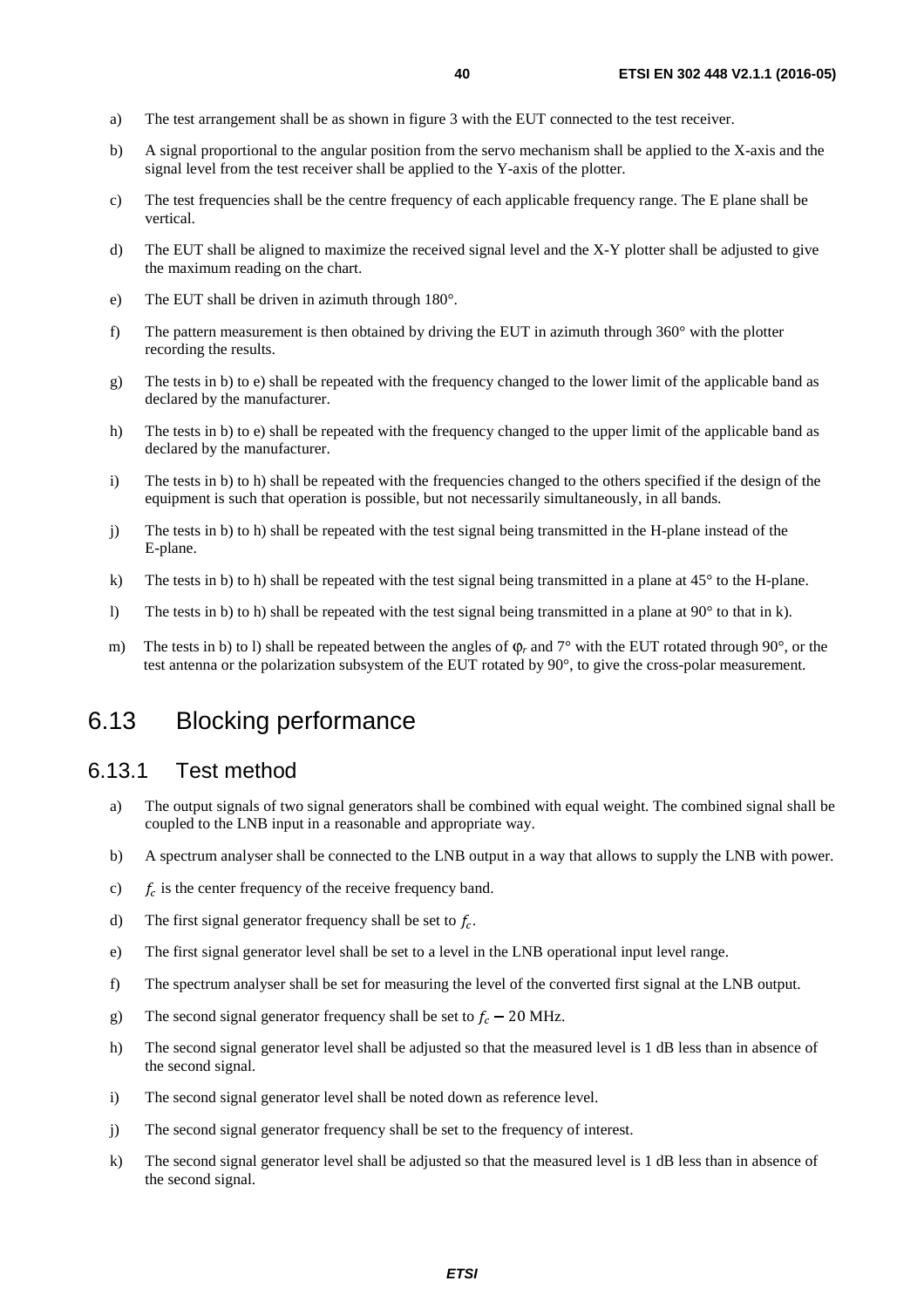- <span id="page-40-0"></span>l) The rejection at the frequency of interest is equal to the second signal generator level minus the reference level determined in step i).
- m) Steps j) to l) shall be repeated for frequencies in the ranges of table 4.
- NOTE: The worst case rejection in a particular frequency range can be determined after step i) by sweeping the second signal generator frequency over the frequency range and observe the gain compression, then perform steps j) to l) with the frequency where gain compression is highest.

# 6.14 Adjacent Signal Selectivity

### 6.14.1 Test method

- a) Two test signal generators shall be used. Each signal generator shall generate a modulated signal in the IME input frequency range and thermal noise.
- b) The signal generators shall be connected to the IME input through a splitter (combiner).
- c) The test signal generators shall be set to the frequencies and levels according to table 5.
- d) The IME shall be set to receive the signal of the first test signal generator.
- e) The second test signal generator shall be set to signal off.
- f) The noise level (or signal to noise ratio) of the first test signal generator shall be varied in order to determine the threshold reference sensitivity level.
- g) The second signal generator shall be set to signal on.
- h) The noise level (or signal to noise ratio) of the first test signal generator shall be varied in order to determine the threshold reference sensitivity level.
- i) The degradation is equal to the noise level (or signal to noise ratio) determined in step h) minus that determined in step f).
- j) The result is the highest degradation found.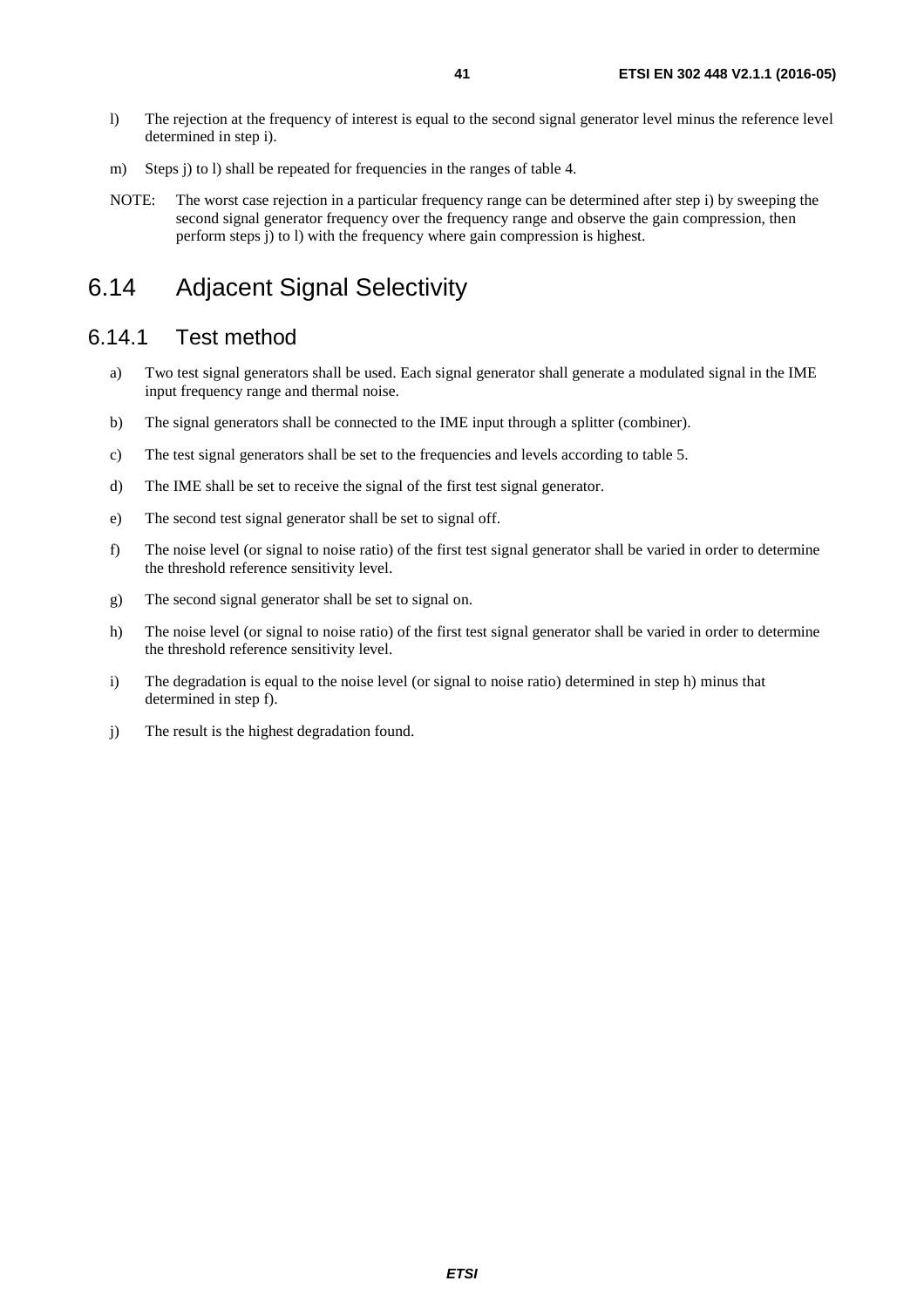# <span id="page-41-0"></span>Annex A (normative): Relationship between the present document and the essential requirements of Directive 2014/53/EU

The present document has been prepared under the Commission's standardisation request C(2015) 5376 final [\[i.5\]](#page-8-0) to provide one voluntary means of conforming to the essential requirements of Directive 2014/53/EU on the harmonisation of the laws of the Member States relating to the making available on the market of radio equipment and repealing Directive 1999/5/EC [\[4](#page-7-0)].

Once the present document is cited in the Official Journal of the European Union under that Directive, compliance with the normative clauses of the present document given in table A.1 confers, within the limits of the scope of the present document, a presumption of conformity with the corresponding essential requirements of that Directive, and associated EFTA regulations.

The present document is therefore intended to cover the provisions of Directive 2014/53/EU [[4\]](#page-7-0) (RE Directive) article 3.2 which states that "*….radio equipment shall be so constructed that it both effectively uses and supports the efficient use of radio spectrum in order to avoid harmful interference*".

Recital 10 of Directive 2014/53/EU [\[4](#page-7-0)] states that "*in order to ensure that radio equipment uses the radio spectrum effectively and supports the efficient use of radio spectrum, radio equipment should be constructed so that: in the case of a transmitter, when the transmitter is properly installed, maintained and used for its intended purpose it generates radio waves emissions that do not create harmful interference, while unwanted radio waves emissions generated by the transmitter (e.g. in adjacent channels) with a potential negative impact on the goals of radio spectrum policy should be limited to such a level that, according to the state of the art, harmful interference is avoided; and, in the case of a receiver, it has a level of performance that allows it to operate as intended and protects it against the risk of harmful interference, in particular from shared or adjacent channels, and, in so doing, supports improvements in the efficient use of shared or adjacent channels*".

Recital 11 of Directive 2014/53/EU [\[4](#page-7-0)] states that "*although receivers do not themselves cause harmful interference, reception capabilities are an increasingly important factor in ensuring the efficient use of radio spectrum by way of an increased resilience of receivers against harmful interference and unwanted signals on the basis of the relevant essential requirements of Union harmonisation legislation*."

As a consequence, the present document includes both transmitting and receiving parameters to maximize the efficient use of radio spectrum.

| <b>Harmonised Standard ETSI EN 302 448</b><br>The following requirements are relevant to the presumption of conformity<br>under the article 3.2 of Directive 2014/53/EU [4] |                                                       |                                |     |                                   |
|-----------------------------------------------------------------------------------------------------------------------------------------------------------------------------|-------------------------------------------------------|--------------------------------|-----|-----------------------------------|
|                                                                                                                                                                             | <b>Requirement</b>                                    |                                |     | <b>Requirement Conditionality</b> |
| No                                                                                                                                                                          | <b>Description</b>                                    | Reference:<br><b>Clause No</b> | U/C | <b>Condition</b>                  |
|                                                                                                                                                                             | Off-axis spurious radiation                           | 4.2.1                          | U   |                                   |
| 2                                                                                                                                                                           | On-axis emissions                                     | 4.2.2                          | U   |                                   |
| 3                                                                                                                                                                           | Off-axis e.i.r.p. emission density within<br>the band | 4.2.3                          | U   |                                   |
| 4                                                                                                                                                                           | Carrier suppression                                   | 4.2.4                          | U   |                                   |
| 5                                                                                                                                                                           | Antenna pointing                                      | 4.2.5                          | U   |                                   |
| 6                                                                                                                                                                           | Cessation of emissions of the EST                     | 4.2.6                          | U   |                                   |
| 7                                                                                                                                                                           | Identification of EST                                 | 4.2.7                          | U   |                                   |
| 8                                                                                                                                                                           | Control and Monitoring Functions<br>(CMFs)            | 4.2.8                          | U   |                                   |
| 9                                                                                                                                                                           | Antenna mechanical stability                          | 4.2.5                          | U   |                                   |
| 10                                                                                                                                                                          | Antenna polarization alignment                        | 4.2.5                          | U   |                                   |

#### **Table A.1: Relationship between the present document and the essential requirements of Directive 2014/53/EU**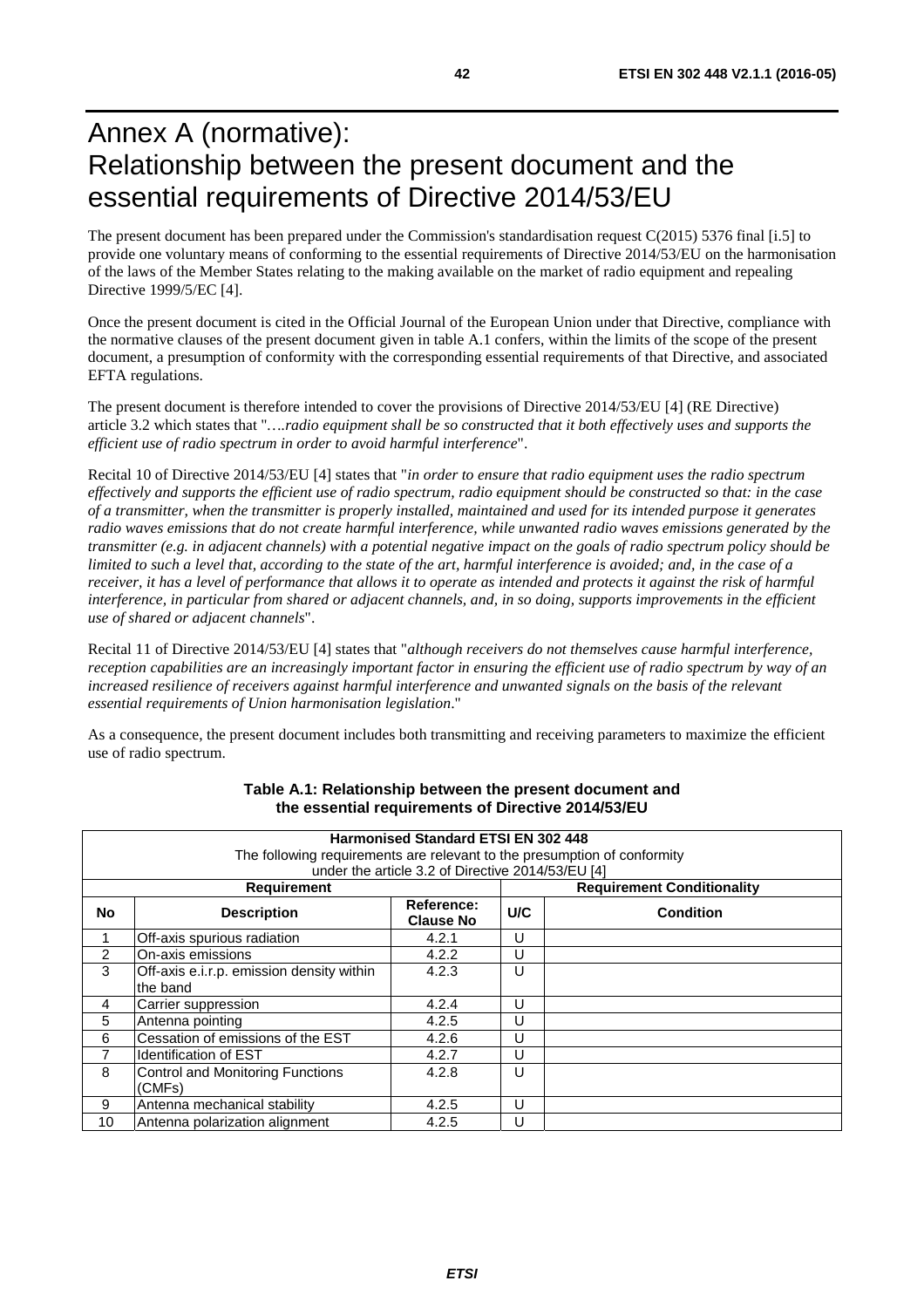| Harmonised Standard ETSI EN 302 448 |                                                                          |                                |     |                                                                                                                                                                                                                                                                                                                                                                                                                                                                                                                                                                                                               |  |
|-------------------------------------|--------------------------------------------------------------------------|--------------------------------|-----|---------------------------------------------------------------------------------------------------------------------------------------------------------------------------------------------------------------------------------------------------------------------------------------------------------------------------------------------------------------------------------------------------------------------------------------------------------------------------------------------------------------------------------------------------------------------------------------------------------------|--|
|                                     | The following reguirements are relevant to the presumption of conformity |                                |     |                                                                                                                                                                                                                                                                                                                                                                                                                                                                                                                                                                                                               |  |
|                                     | under the article 3.2 of Directive 2014/53/EU [4]                        |                                |     |                                                                                                                                                                                                                                                                                                                                                                                                                                                                                                                                                                                                               |  |
|                                     | <b>Requirement</b>                                                       |                                |     | <b>Requirement Conditionality</b>                                                                                                                                                                                                                                                                                                                                                                                                                                                                                                                                                                             |  |
| No                                  | <b>Description</b>                                                       | Reference:<br><b>Clause No</b> | U/C | <b>Condition</b>                                                                                                                                                                                                                                                                                                                                                                                                                                                                                                                                                                                              |  |
| 11                                  | Receive antenna off-axis gain pattern                                    | 4.2.9                          | C   | Satellite communications networks may<br>contain a central control unit that keeps<br>received interference low by taking into<br>account the actual antenna gain pattern of<br>earth stations. The requirement is not relevant<br>for earth stations that are always operated as<br>part of such a network. The requirement is<br>relevant in all other cases.<br>If the receive antenna performance does not<br>meet the requirement of clause 4.2.9, then the<br>earth station shall accept an additional<br>co-frequency interference caused by its off-<br>axis gain which is not compliant to the mask. |  |
| 12                                  | Blocking performance                                                     | 4.2.10                         | U   |                                                                                                                                                                                                                                                                                                                                                                                                                                                                                                                                                                                                               |  |
| 13                                  | <b>Adjacent Signal Selectivity</b>                                       | 4.2.11                         | U   |                                                                                                                                                                                                                                                                                                                                                                                                                                                                                                                                                                                                               |  |

#### **Key to columns:**

#### **Requirement:**

|  | N <sub>0</sub> | A unique identifier for one row of the table which may be used to identify a requirement. |
|--|----------------|-------------------------------------------------------------------------------------------|
|--|----------------|-------------------------------------------------------------------------------------------|

**Description** A textual reference to the requirement.

**Clause Number** Identification of clause(s) defining the requirement in the present document unless another document is referenced explicitly.

#### **Requirement Conditionality:**

- **U/C** Indicates whether the requirement shall be unconditionally applicable (U) or is conditional upon the manufacturers claimed functionality of the equipment (C).
- **Condition** Explains the conditions when the requirement shall or shall not be applicable for a requirement which is classified "conditional".

Presumption of conformity stays valid only as long as a reference to the present document is maintained in the list published in the Official Journal of the European Union. Users of the present document should consult frequently the latest list published in the Official Journal of the European Union.

Other Union legislation may be applicable to the product(s) falling within the scope of the present document.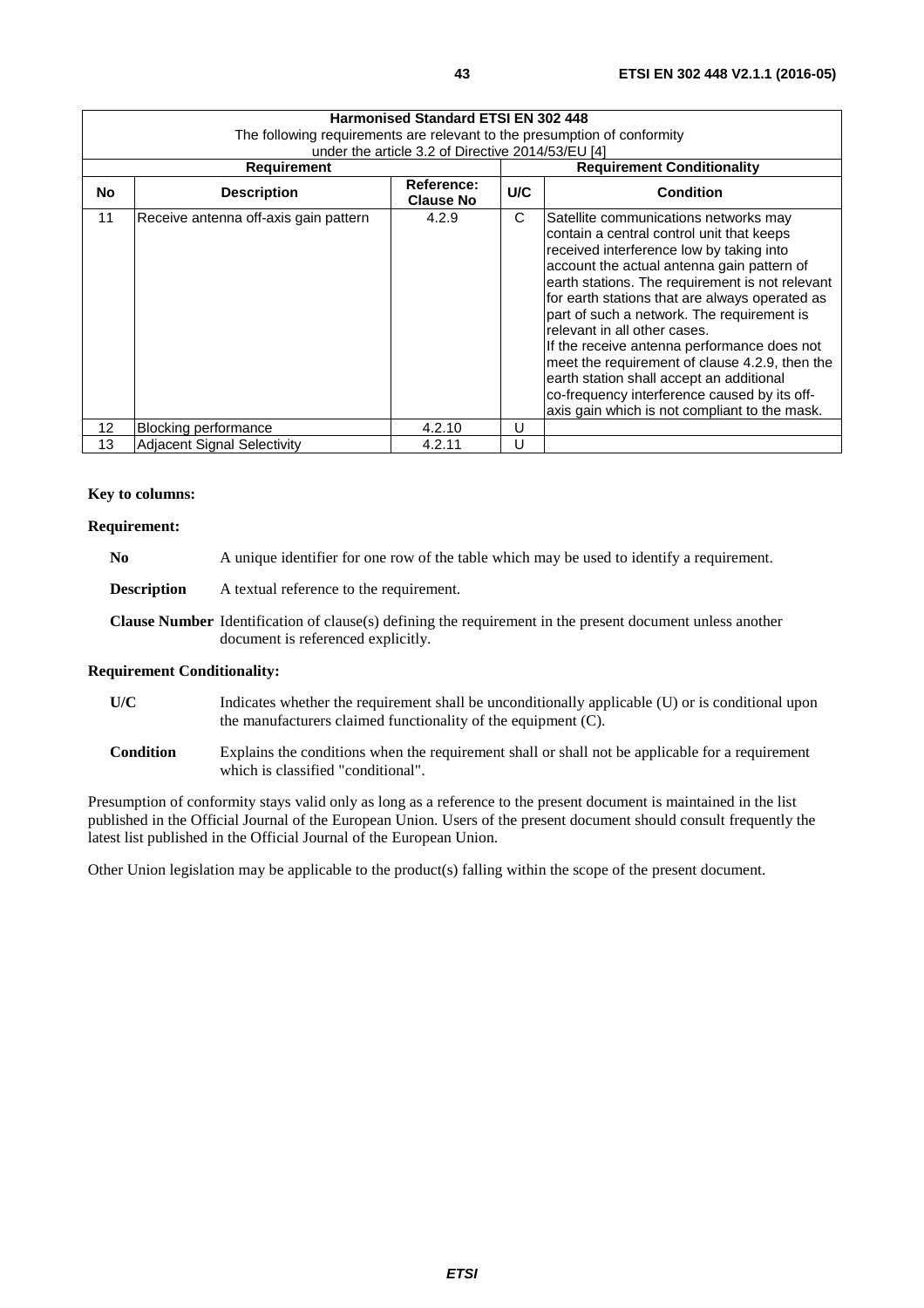# <span id="page-43-0"></span>Annex B (informative): Mechanical stability methodology

This test based on an analytical or numerical analysis should be performed in two stages.

In the first stage the loads generated by the maximum wind speed should be computed on the EME, taking into account the intrinsic properties of the materials.

In the second stage the computed loads should be applied to the structure.

The purpose of the analysis is twofold:

- a) To show that the torque and the fields of force applied to the EME structure under nominated conditions do not reach any of the following:
	- the point where deformation fouls the antenna pointing mechanism;
	- the yield point of any element of the structure;
	- the buckling point of any element of the structure.

NOTE: The yield point is elastic limit of the material and the buckling point is the failure point for the material.

- b) To compute equivalent static loads (force and torque) applied to the critical attachment points of the structures, e.g.:
	- for antennas without a radome:
		- reflector-mounting legs fixing point;
		- reflector-struts;<br> $INR = \frac{N}{r}$
		- LNB- struts;
	- for antennas with a radome:
		- radome surface;
		- radome mounting points.

Analysis and load applications procedure:

- a) The air related parameters, namely the kinetic viscosity used to calculate drags at the rims of the structure should be calculated with the standard atmospheric environmental conditions (temperature  $= 293$  K, air pressure =  $1,013 \times 10^5$  Pascal).
- b) The computations needed to derive the field of force and torque and the equivalent static stresses should be carried out for each of the following variables:
	- elevation angle: maximum and minimum for antennas without a radome;
	- wind direction: in steps of  $45^{\circ}$  around the EME unit;
	- maximum relative wind speed: 100 km/h;
	- gust wind speed: 130 km/h for 3 seconds.

It should be verified with the simulated results that yield point limits are not exceeded for any self-contained element.

The calculated equivalent static loads should be applied at any identified critical fixing point of the assembly, whilst the loads are applied the above deck unit should be observed and any distortion noted.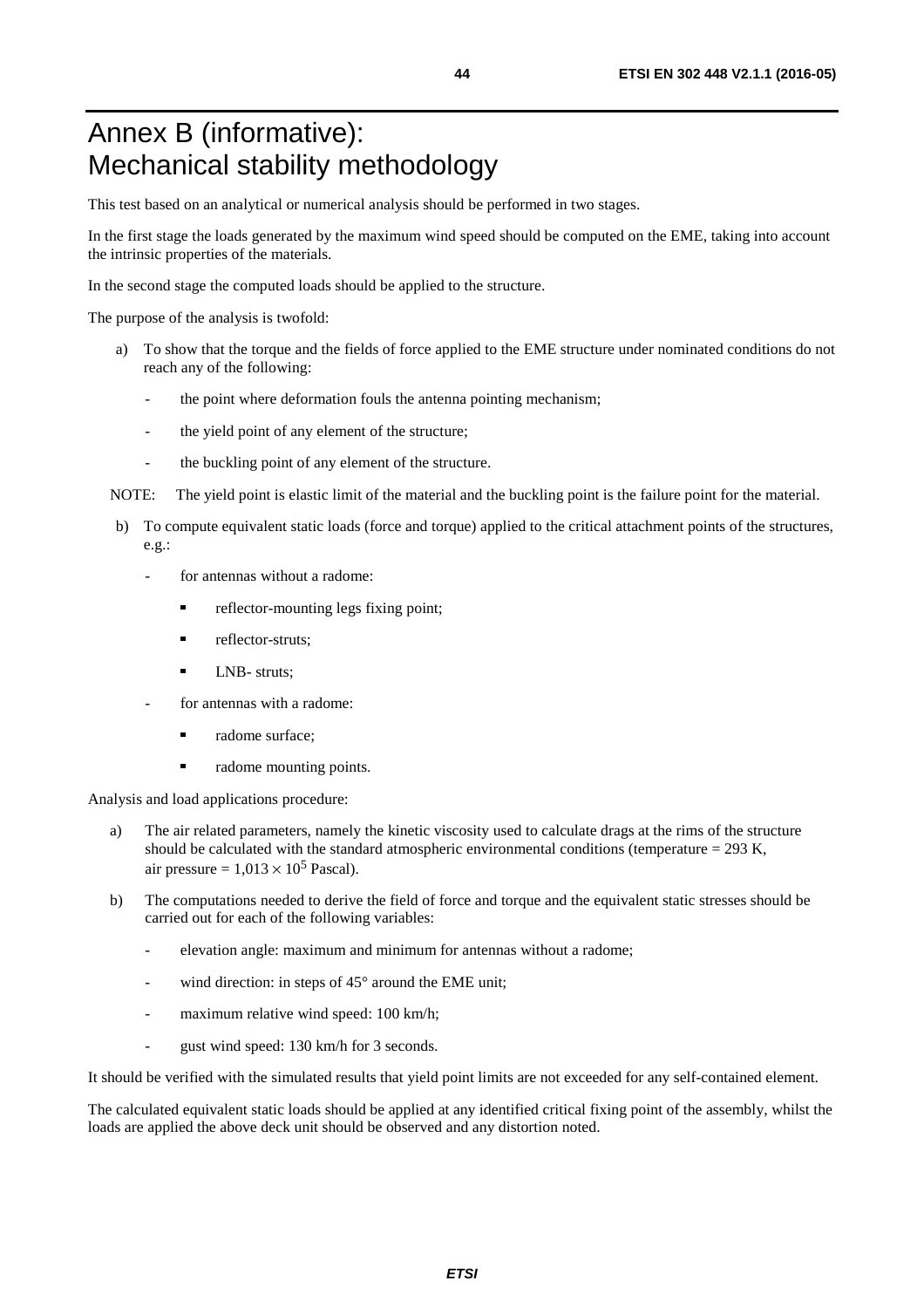The test report should contain the following information:

- the computation method used;
- the description of the test equipment;
- the description of the tests performed;
- the results of the safety margin test;
- any signs of distortion observed;
- the results of the measurements of the deviation of the antenna or radome position;
- the component deviation with respect to each other.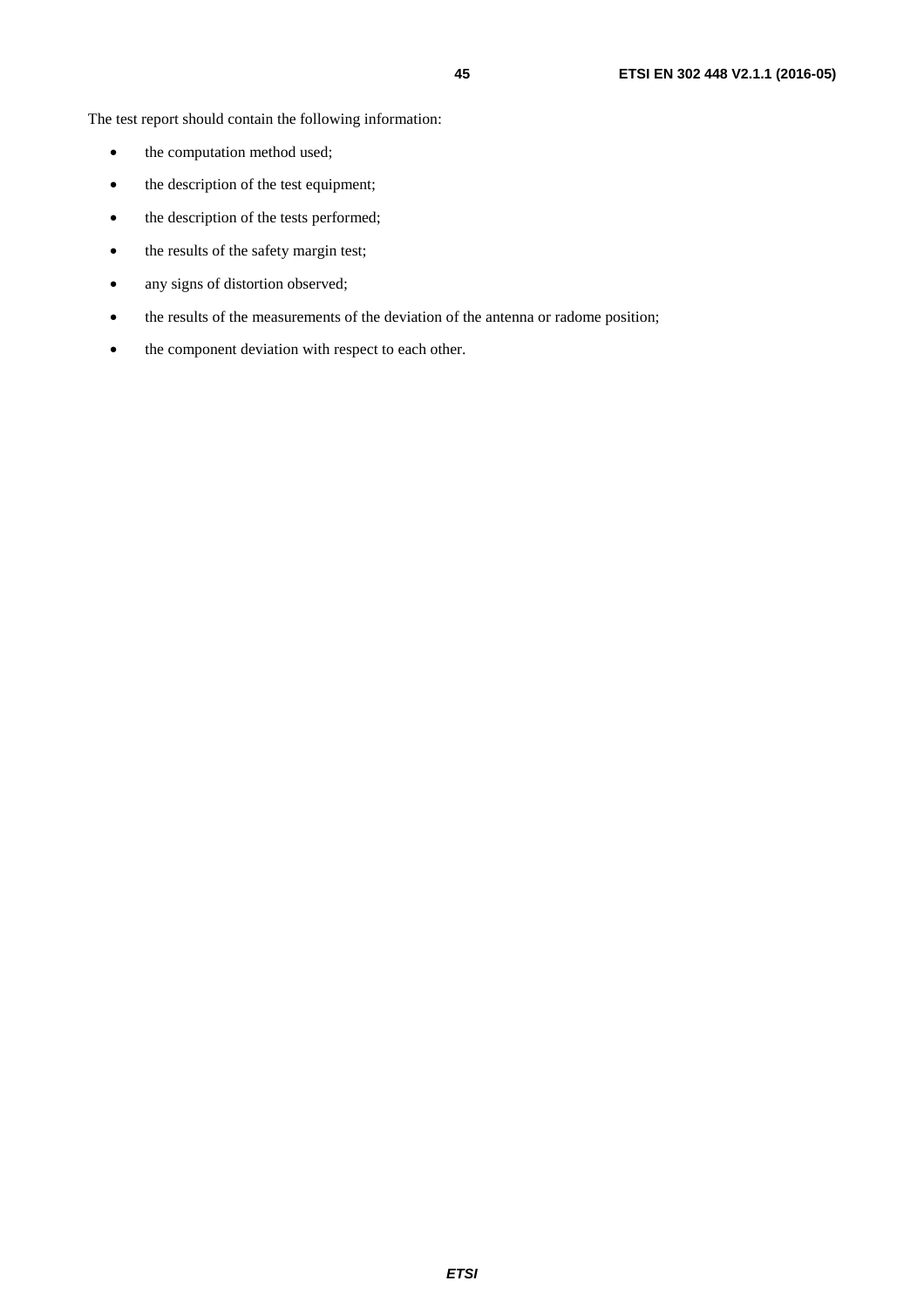# <span id="page-45-0"></span>Annex C (informative): Bibliography

- Council Directive 73/23/EEC of 19 February 1973 on the harmonisation of the laws of Member States relating to Electrical Equipment designed for use within certain voltage limits (LV Directive).
- Council Directive 89/336/EEC of 3 May 1989 on the approximation of the laws of the Member States relating to electromagnetic compatibility (EMC Directive).
- Directive 2004/40/EC of the European Parliament and of the Council of 29 April 2004 on the minimum health and safety requirements regarding the exposure of workers to the risks arising from physical agents (electromagnetic fields) (18th individual Directive within the meaning of Article 16(1) of Directive 89/391/EEC).
- ETSI ETR 169 (1995): "Satellite Earth Stations and Systems (SES); Common Technical Regulations (CTRs) in the satellite earth station equipment field".
- CENELEC EN 50121-3-2 (2000): "Railway applications Electromagnetic compatibility Part 3-2: Rolling stock - Apparatus".
- CENELEC EN 50121-3-1 (2000): "Railway applications Electromagnetic compatibility Part 3-1: Rolling stock - Train and complete vehicle".
- CEPT/ERC/Recommendation 74-01 (2005): "Unwanted emissions in the spurious domain".
- Directive 1999/5/EC of the European Parliament and of the Council of 9 March 1999 on radio equipment and telecommunications terminal equipment and the mutual recognition of their conformity (R&TTE Directive).
- Directive 98/34/EC of the European Parliament and of the Council of 22 June 1998 laying down a procedure for the provision of information in the field of technical standards and regulations.